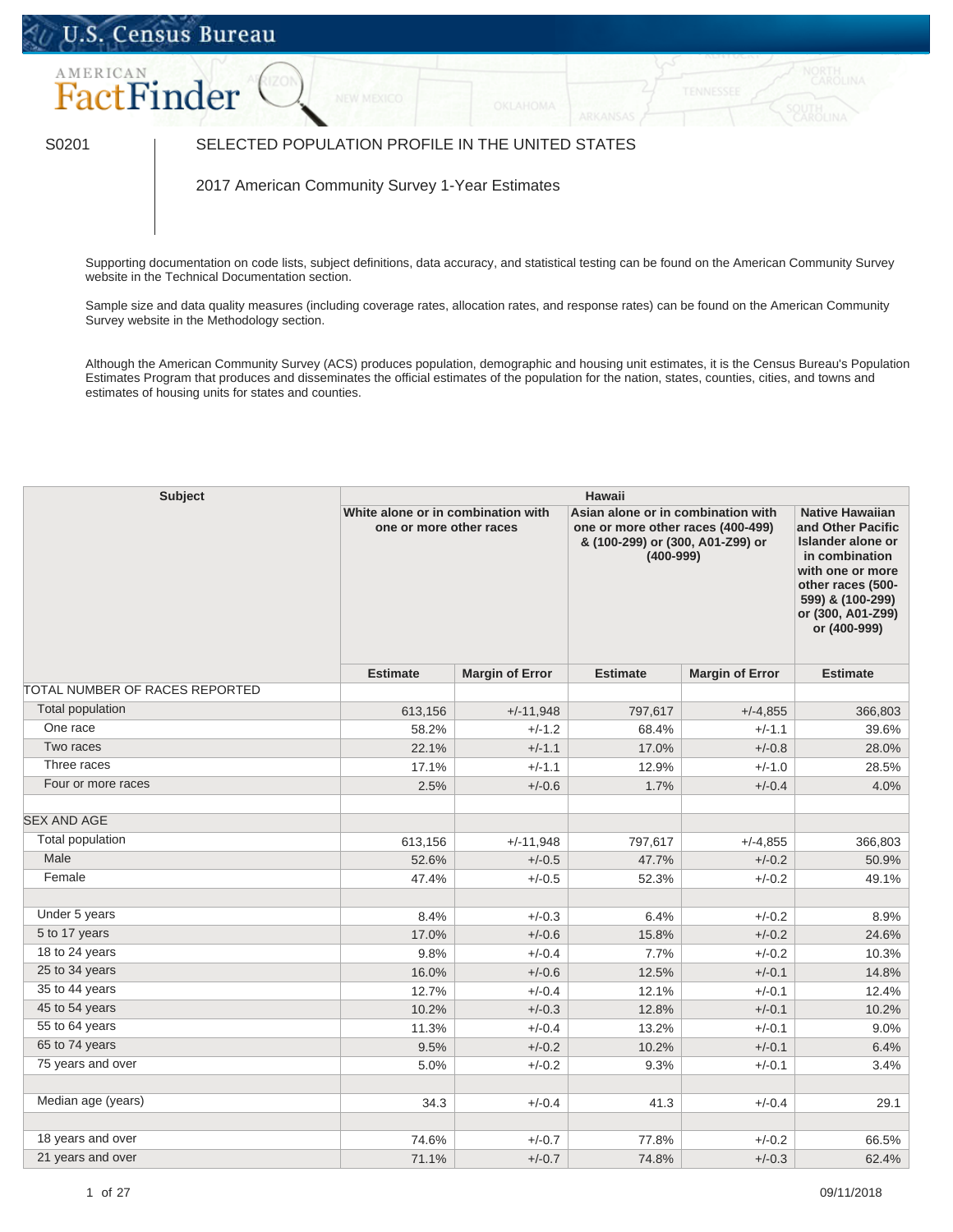| <b>Subject</b>                                 | <b>Hawaii</b>                                                 |                        |                                                                                                                              |                        |                                                                                                                                                                                             |  |  |
|------------------------------------------------|---------------------------------------------------------------|------------------------|------------------------------------------------------------------------------------------------------------------------------|------------------------|---------------------------------------------------------------------------------------------------------------------------------------------------------------------------------------------|--|--|
|                                                | White alone or in combination with<br>one or more other races |                        | Asian alone or in combination with<br>one or more other races (400-499)<br>& (100-299) or (300, A01-Z99) or<br>$(400 - 999)$ |                        | <b>Native Hawaiian</b><br>and Other Pacific<br><b>Islander alone or</b><br>in combination<br>with one or more<br>other races (500-<br>599) & (100-299)<br>or (300, A01-Z99)<br>or (400-999) |  |  |
|                                                | <b>Estimate</b>                                               | <b>Margin of Error</b> | <b>Estimate</b>                                                                                                              | <b>Margin of Error</b> | <b>Estimate</b>                                                                                                                                                                             |  |  |
| 62 years and over                              | 17.8%                                                         | $+/-0.5$               | 23.2%                                                                                                                        | $+/-0.3$               | 12.0%                                                                                                                                                                                       |  |  |
| 65 years and over                              | 14.5%                                                         | $+/-0.3$               | 19.5%                                                                                                                        | $+/-0.1$               | 9.8%                                                                                                                                                                                        |  |  |
|                                                |                                                               |                        |                                                                                                                              |                        |                                                                                                                                                                                             |  |  |
| Under 18 years                                 | 155,965                                                       | $+/-5,945$             | 177,122                                                                                                                      | $+/-2,733$             | 122,835                                                                                                                                                                                     |  |  |
| Male                                           | 50.9%                                                         | $+/-1.3$               | 51.3%                                                                                                                        | $+/-0.5$               | 51.0%                                                                                                                                                                                       |  |  |
| Female                                         | 49.1%                                                         | $+/-1.3$               | 48.7%                                                                                                                        | $+/-0.5$               | 49.0%                                                                                                                                                                                       |  |  |
| 18 years and over                              |                                                               |                        |                                                                                                                              |                        |                                                                                                                                                                                             |  |  |
| Male                                           | 457,191                                                       | $+/-8,135$<br>$+/-0.6$ | 620,495                                                                                                                      | $+/-3,058$<br>$+/-0.2$ | 243,968                                                                                                                                                                                     |  |  |
| Female                                         | 53.2%<br>46.8%                                                | $+/-0.6$               | 46.6%<br>53.4%                                                                                                               | $+/-0.2$               | 50.9%<br>49.1%                                                                                                                                                                              |  |  |
|                                                |                                                               |                        |                                                                                                                              |                        |                                                                                                                                                                                             |  |  |
| 18 to 34 years                                 | 158,560                                                       | $+/-5,402$             | 161,345                                                                                                                      | $+/-2,039$             | 92,225                                                                                                                                                                                      |  |  |
| Male                                           | 55.5%                                                         | $+/-1.3$               | 49.9%                                                                                                                        | $+/-0.5$               | 50.8%                                                                                                                                                                                       |  |  |
| Female                                         | 44.5%                                                         | $+/-1.3$               | 50.1%                                                                                                                        | $+/-0.5$               | 49.2%                                                                                                                                                                                       |  |  |
|                                                |                                                               |                        |                                                                                                                              |                        |                                                                                                                                                                                             |  |  |
| 35 to 64 years                                 | 209,959                                                       | $+/-3,959$             | 303,466                                                                                                                      | $+/-1,615$             | 115,894                                                                                                                                                                                     |  |  |
| Male                                           | 53.6%                                                         | $+/-0.8$               | 47.1%                                                                                                                        | $+/-0.2$               | 53.3%                                                                                                                                                                                       |  |  |
| Female                                         | 46.4%                                                         | $+/-0.8$               | 52.9%                                                                                                                        | $+/-0.2$               | 46.7%                                                                                                                                                                                       |  |  |
|                                                |                                                               |                        |                                                                                                                              |                        |                                                                                                                                                                                             |  |  |
| 65 years and over                              | 88,672                                                        | $+/-1,886$             | 155,684                                                                                                                      | $+/-619$               | 35,849                                                                                                                                                                                      |  |  |
| Male                                           | 48.2%                                                         | $+/-1.1$               | 42.2%                                                                                                                        | $+/-0.1$               | 43.4%                                                                                                                                                                                       |  |  |
| Female                                         | 51.8%                                                         | $+/-1.1$               | 57.8%                                                                                                                        | $+/-0.1$               | 56.6%                                                                                                                                                                                       |  |  |
|                                                |                                                               |                        |                                                                                                                              |                        |                                                                                                                                                                                             |  |  |
| <b>RELATIONSHIP</b>                            |                                                               |                        |                                                                                                                              |                        |                                                                                                                                                                                             |  |  |
| Population in households                       | 589,128                                                       | $+/-12,233$            | 782,435                                                                                                                      | $+/-5,174$             | 356,298                                                                                                                                                                                     |  |  |
| Householder or spouse<br>Child                 | 50.7%                                                         | $+/-1.1$               | 45.7%                                                                                                                        | $+/-0.8$               | 34.5%                                                                                                                                                                                       |  |  |
| Other relatives                                | 30.2%                                                         | $+/-0.8$               | 30.6%                                                                                                                        | $+/-0.9$               | 38.0%                                                                                                                                                                                       |  |  |
| Nonrelatives                                   | 11.3%<br>7.8%                                                 | $+/-1.0$<br>$+/-0.7$   | 18.4%<br>5.2%                                                                                                                | $+/-1.1$<br>$+/-0.5$   | 21.2%<br>6.2%                                                                                                                                                                               |  |  |
| Unmarried partner                              | 2.0%                                                          | $+/-0.3$               | 1.5%                                                                                                                         | $+/-0.2$               | 2.6%                                                                                                                                                                                        |  |  |
|                                                |                                                               |                        |                                                                                                                              |                        |                                                                                                                                                                                             |  |  |
| <b>HOUSEHOLDS BY TYPE</b>                      |                                                               |                        |                                                                                                                              |                        |                                                                                                                                                                                             |  |  |
| Households                                     | 207,214                                                       | $+/-4,672$             | 228,490                                                                                                                      | $+/-4,150$             | 84,950                                                                                                                                                                                      |  |  |
| Family households                              | 66.5%                                                         | $+/-1.6$               | 71.4%                                                                                                                        | $+/-1.3$               | 77.7%                                                                                                                                                                                       |  |  |
| With own children of the householder under 18  | 27.9%                                                         | $+/-1.5$               | 23.5%                                                                                                                        | $+/-1.3$               | 32.6%                                                                                                                                                                                       |  |  |
| years<br>Married-couple family                 |                                                               |                        |                                                                                                                              |                        |                                                                                                                                                                                             |  |  |
| With own children of the householder under 18  | 51.2%                                                         | $+/-1.7$               | 51.5%                                                                                                                        | $+/-1.5$               | 46.1%                                                                                                                                                                                       |  |  |
| years                                          | 20.8%                                                         | $+/-1.3$               | 17.8%                                                                                                                        | $+/-1.2$               | 19.2%                                                                                                                                                                                       |  |  |
| Female householder, no husband present, family | 10.1%                                                         | $+/-1.1$               | 14.2%                                                                                                                        | $+/-1.1$               | 20.9%                                                                                                                                                                                       |  |  |
| With own children of the householder under 18  | 4.8%                                                          | $+/-0.9$               | 4.2%                                                                                                                         | $+/-0.6$               | 9.8%                                                                                                                                                                                        |  |  |
| years                                          |                                                               |                        |                                                                                                                              |                        |                                                                                                                                                                                             |  |  |
| Nonfamily households                           | 33.5%                                                         | $+/-1.6$               | 28.6%                                                                                                                        | $+/-1.3$               | 22.3%                                                                                                                                                                                       |  |  |
| Male householder                               | 19.0%                                                         | $+/-1.5$               | 13.1%                                                                                                                        | $+/-1.0$               | 11.8%                                                                                                                                                                                       |  |  |
| Living alone                                   | 14.1%                                                         | $+/-1.4$               | 11.2%                                                                                                                        | $+/-0.9$               | 9.1%                                                                                                                                                                                        |  |  |
| Not living alone<br>Female householder         | 5.0%                                                          | $+/-0.9$               | 2.0%                                                                                                                         | $+/-0.5$               | 2.6%                                                                                                                                                                                        |  |  |
| Living alone                                   | 14.4%<br>11.2%                                                | $+/-1.0$<br>$+/-1.0$   | 15.5%                                                                                                                        | $+/-1.1$<br>$+/-1.0$   | 10.5%                                                                                                                                                                                       |  |  |
| Not living alone                               | 3.2%                                                          | $+/-0.5$               | 13.1%<br>2.3%                                                                                                                | $+/-0.5$               | 8.6%<br>1.9%                                                                                                                                                                                |  |  |
|                                                |                                                               |                        |                                                                                                                              |                        |                                                                                                                                                                                             |  |  |
| Average household size                         | 2.77                                                          | $+/-0.06$              | 3.22                                                                                                                         | $+/-0.06$              | 3.60                                                                                                                                                                                        |  |  |
| Average family size                            | 3.31                                                          | $+/-0.08$              | 3.85                                                                                                                         | $+/-0.08$              | 4.07                                                                                                                                                                                        |  |  |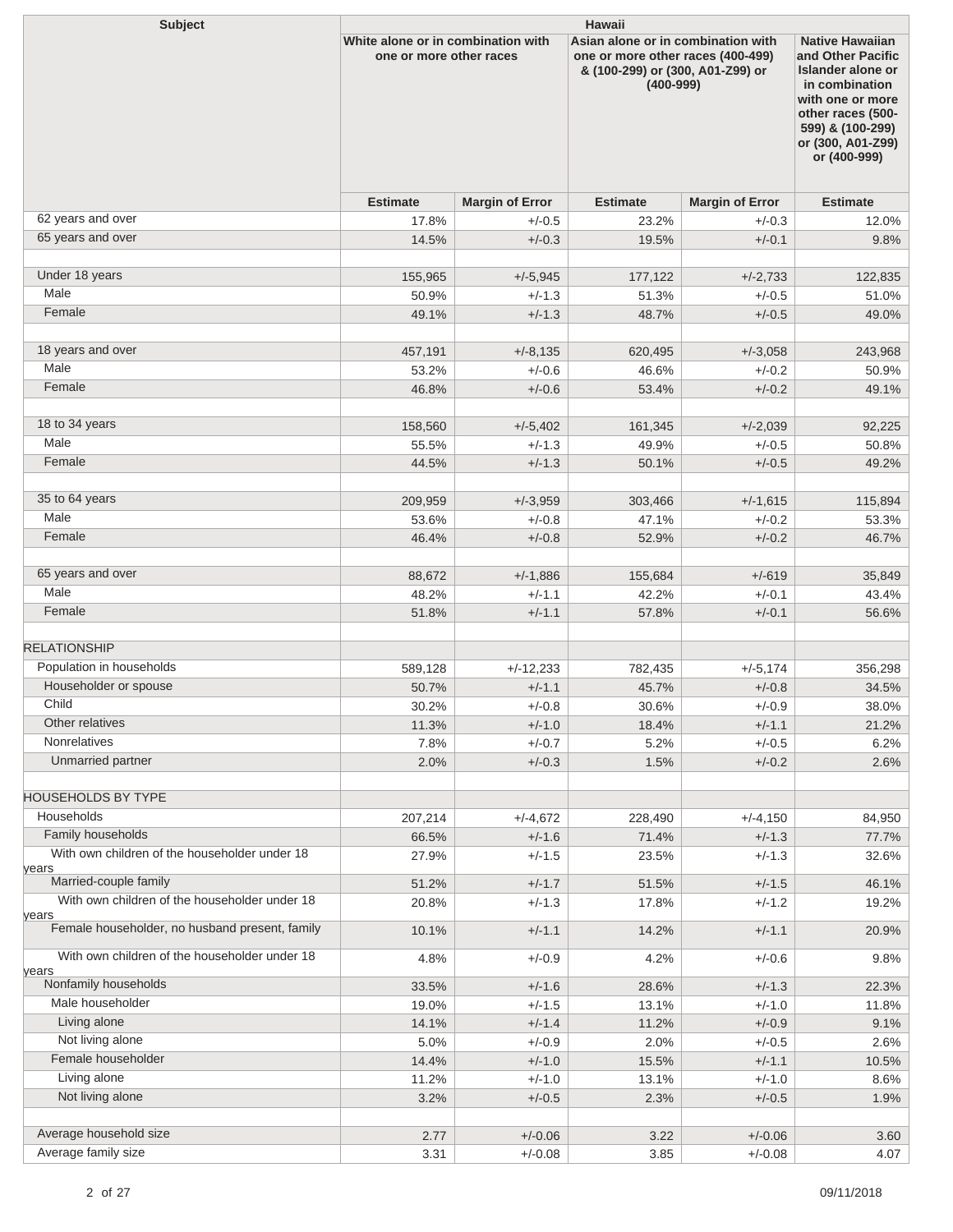| <b>Subject</b>                                 | <b>Hawaii</b>                                                 |                        |                                                                                                                              |                        |                                                                                                                                                                                      |  |  |
|------------------------------------------------|---------------------------------------------------------------|------------------------|------------------------------------------------------------------------------------------------------------------------------|------------------------|--------------------------------------------------------------------------------------------------------------------------------------------------------------------------------------|--|--|
|                                                | White alone or in combination with<br>one or more other races |                        | Asian alone or in combination with<br>one or more other races (400-499)<br>& (100-299) or (300, A01-Z99) or<br>$(400 - 999)$ |                        | <b>Native Hawaiian</b><br>and Other Pacific<br>Islander alone or<br>in combination<br>with one or more<br>other races (500-<br>599) & (100-299)<br>or (300, A01-Z99)<br>or (400-999) |  |  |
|                                                | <b>Estimate</b>                                               | <b>Margin of Error</b> | <b>Estimate</b>                                                                                                              | <b>Margin of Error</b> | <b>Estimate</b>                                                                                                                                                                      |  |  |
| <b>MARITAL STATUS</b>                          |                                                               |                        |                                                                                                                              |                        |                                                                                                                                                                                      |  |  |
| Population 15 years and over                   |                                                               |                        |                                                                                                                              |                        |                                                                                                                                                                                      |  |  |
| Now married, except separated                  | 476,248                                                       | $+/-8,476$             | 649,251                                                                                                                      | $+/-3,291$             | 262,068                                                                                                                                                                              |  |  |
| Widowed                                        | 48.4%<br>4.3%                                                 | $+/-1.4$<br>$+/-0.4$   | 48.6%<br>7.6%                                                                                                                | $+/-1.1$<br>$+/-0.5$   | 40.6%<br>4.9%                                                                                                                                                                        |  |  |
| Divorced                                       | 11.3%                                                         | $+/-0.9$               | 8.5%                                                                                                                         | $+/-0.6$               |                                                                                                                                                                                      |  |  |
| Separated                                      | 1.1%                                                          | $+/-0.3$               | 1.0%                                                                                                                         | $+/-0.2$               | 8.8%<br>1.6%                                                                                                                                                                         |  |  |
| Never married                                  | 34.9%                                                         | $+/-1.2$               | 34.4%                                                                                                                        | $+/-0.8$               | 44.1%                                                                                                                                                                                |  |  |
|                                                |                                                               |                        |                                                                                                                              |                        |                                                                                                                                                                                      |  |  |
| Male 15 years and over                         | 253,390                                                       | +/-4,737               | 303,883                                                                                                                      | $+/-2,148$             | 133,584                                                                                                                                                                              |  |  |
| Now married, except separated                  | 48.4%                                                         | $+/-1.8$               | 48.8%                                                                                                                        | $+/-1.4$               | 42.6%                                                                                                                                                                                |  |  |
| Widowed                                        | 1.9%                                                          | $+/-0.4$               | 2.9%                                                                                                                         | $+/-0.4$               | 1.8%                                                                                                                                                                                 |  |  |
| <b>Divorced</b>                                | 9.6%                                                          | $+/-1.0$               | 7.0%                                                                                                                         | $+/-0.7$               | 7.4%                                                                                                                                                                                 |  |  |
| Separated                                      | 1.1%                                                          | $+/-0.3$               | 0.8%                                                                                                                         | $+/-0.3$               | 1.5%                                                                                                                                                                                 |  |  |
| Never married                                  | 39.0%                                                         | $+/-1.6$               | 40.4%                                                                                                                        | $+/-1.2$               | 46.8%                                                                                                                                                                                |  |  |
| Female 15 years and over                       | 222,858                                                       | $+/-5,145$             | 345,368                                                                                                                      | $+/-1,886$             | 128,484                                                                                                                                                                              |  |  |
| Now married, except separated                  | 48.5%                                                         | $+/-1.6$               | 48.3%                                                                                                                        | $+/-1.3$               | 38.4%                                                                                                                                                                                |  |  |
| Widowed                                        | 7.0%                                                          | $+/-0.7$               | 11.7%                                                                                                                        | $+/-0.8$               | 8.2%                                                                                                                                                                                 |  |  |
| Divorced                                       | 13.1%                                                         | $+/-1.2$               | 9.8%                                                                                                                         | $+/-0.8$               | 10.3%                                                                                                                                                                                |  |  |
| Separated                                      | 1.2%                                                          | $+/-0.4$               | 1.2%                                                                                                                         | $+/-0.3$               | 1.8%                                                                                                                                                                                 |  |  |
| Never married                                  | 30.2%                                                         | $+/-1.4$               | 29.0%                                                                                                                        | $+/-0.9$               | 41.2%                                                                                                                                                                                |  |  |
| <b>SCHOOL ENROLLMENT</b>                       |                                                               |                        |                                                                                                                              |                        |                                                                                                                                                                                      |  |  |
| Population 3 years and over enrolled in school | 156,295                                                       | $+/-6,279$             | 186,347                                                                                                                      | $+/-5,050$             | 113,529                                                                                                                                                                              |  |  |
| Nursery school, preschool                      | 9.1%                                                          | $+/-1.3$               | 7.2%                                                                                                                         | $+/-0.8$               | 8.2%                                                                                                                                                                                 |  |  |
| Kindergarten                                   | 6.3%                                                          | $+/-1.0$               | 4.9%                                                                                                                         | $+/-0.8$               | 5.1%                                                                                                                                                                                 |  |  |
| Elementary school (grades 1-8)                 | 41.2%                                                         | $+/-1.6$               | 40.2%                                                                                                                        | $+/-1.7$               | 49.1%                                                                                                                                                                                |  |  |
| High school (grades 9-12)                      | 15.9%                                                         | $+/-1.2$               | 20.7%                                                                                                                        | $+/-0.9$               | 20.8%                                                                                                                                                                                |  |  |
| College or graduate school                     | 27.5%                                                         | $+/-2.0$               | 27.0%                                                                                                                        | $+/-1.5$               | 16.7%                                                                                                                                                                                |  |  |
| Male 3 years and over enrolled in school       | 79,517                                                        | $+/-4,128$             | 94,564                                                                                                                       | $+/-3,033$             | 56,802                                                                                                                                                                               |  |  |
| Percent enrolled in kindergarten to grade 12   | 62.9%                                                         | $+/-2.5$               | 66.2%                                                                                                                        | $+/-2.0$               | 77.4%                                                                                                                                                                                |  |  |
| Percent enrolled in college or graduate school | 27.9%                                                         | $+/-2.6$               | 26.0%                                                                                                                        | $+/-1.9$               | 13.2%                                                                                                                                                                                |  |  |
| Female 3 years and over enrolled in school     | 76,778                                                        | $+/-3,714$             | 91,783                                                                                                                       | $+/-3,302$             | 56,727                                                                                                                                                                               |  |  |
| Percent enrolled in kindergarten to grade 12   | 64.0%                                                         | $+/-2.8$               | 65.4%                                                                                                                        | $+/-2.4$               | 72.7%                                                                                                                                                                                |  |  |
| Percent enrolled in college or graduate school | 27.0%                                                         | $+/-2.8$               | 28.0%                                                                                                                        | $+/-2.0$               | 20.3%                                                                                                                                                                                |  |  |
| EDUCATIONAL ATTAINMENT                         |                                                               |                        |                                                                                                                              |                        |                                                                                                                                                                                      |  |  |
| Population 25 years and over                   | 397,037                                                       | $+/-7,030$             | 559,249                                                                                                                      | $+/-2,515$             | 206,213                                                                                                                                                                              |  |  |
| Less than high school diploma                  | 3.9%                                                          | $+/-0.5$               | 9.2%                                                                                                                         | $+/-0.8$               | 9.3%                                                                                                                                                                                 |  |  |
| High school graduate (includes equivalency)    | 24.7%                                                         | $+/-1.4$               | 29.0%                                                                                                                        | $+/-1.1$               | 42.2%                                                                                                                                                                                |  |  |
| Some college or associate's degree             | 33.4%                                                         | $+/-1.3$               | 30.1%                                                                                                                        | $+/-1.0$               | 32.2%                                                                                                                                                                                |  |  |
| Bachelor's degree                              | 22.8%                                                         | $+/-1.1$               | 22.5%                                                                                                                        | $+/-0.8$               | 11.4%                                                                                                                                                                                |  |  |
| Graduate or professional degree                | 15.2%                                                         | $+/-1.0$               | 9.2%                                                                                                                         | $+/-0.6$               | 4.9%                                                                                                                                                                                 |  |  |
| High school graduate or higher                 |                                                               |                        |                                                                                                                              |                        |                                                                                                                                                                                      |  |  |
| Male, high school graduate or higher           | 96.1%<br>96.6%                                                | $+/-0.5$<br>$+/-0.6$   | 90.8%<br>91.9%                                                                                                               | $+/-0.8$<br>$+/-0.9$   | 90.7%<br>91.1%                                                                                                                                                                       |  |  |
| Female, high school graduate or higher         | 95.5%                                                         | $+/-0.7$               | 89.9%                                                                                                                        | $+/-0.9$               | 90.4%                                                                                                                                                                                |  |  |
| Bachelor's degree or higher                    | 38.0%                                                         | $+/-1.3$               | 31.8%                                                                                                                        | $+/-1.0$               | 16.3%                                                                                                                                                                                |  |  |
| Male, bachelor's degree or higher              | 36.8%                                                         | $+/-1.7$               | 30.1%                                                                                                                        | $+/-1.2$               | 15.0%                                                                                                                                                                                |  |  |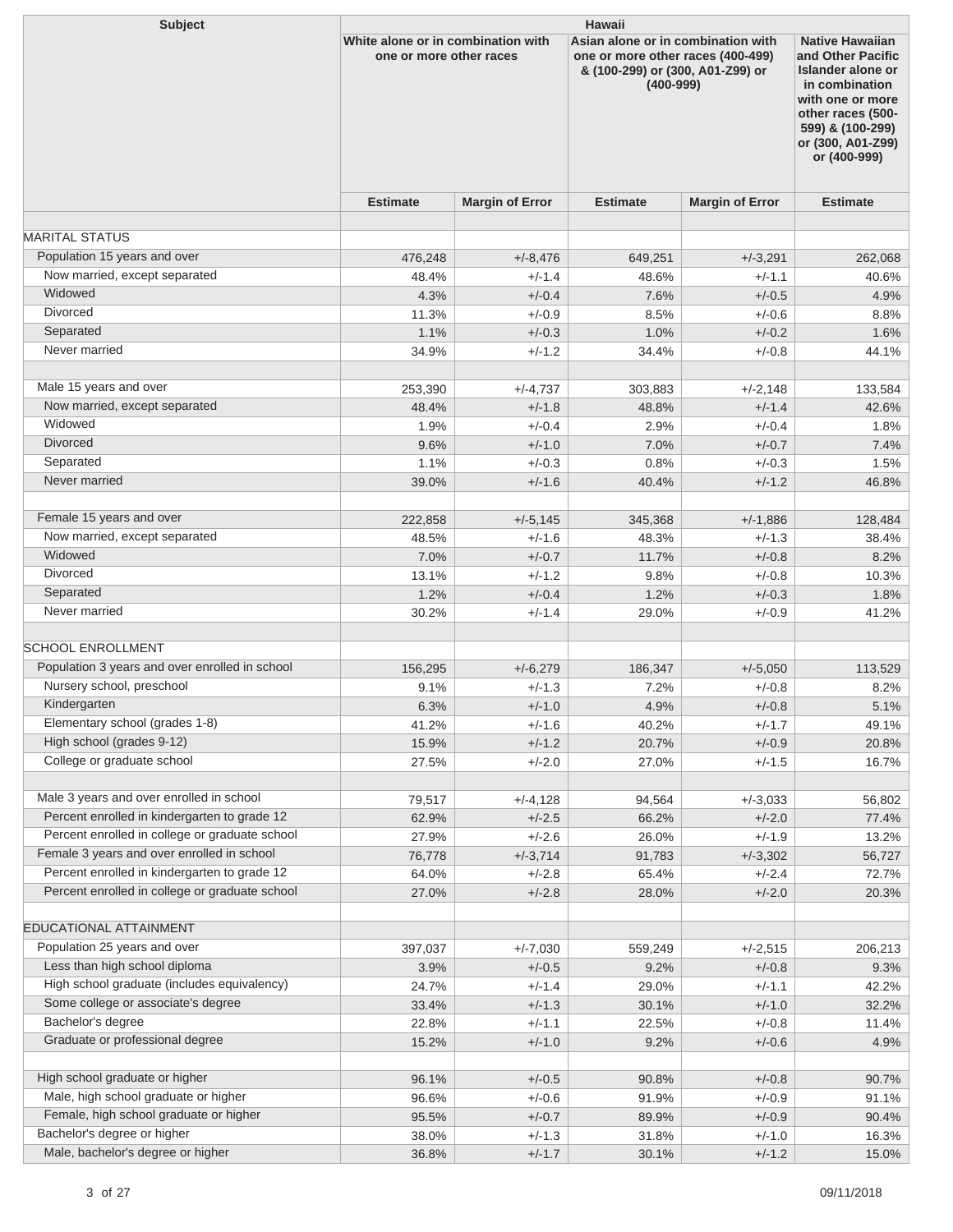| <b>Subject</b>                                                                             | <b>Hawaii</b>                                                 |                        |                                                                                                                              |                        |                                                                                                                                                                                             |  |  |
|--------------------------------------------------------------------------------------------|---------------------------------------------------------------|------------------------|------------------------------------------------------------------------------------------------------------------------------|------------------------|---------------------------------------------------------------------------------------------------------------------------------------------------------------------------------------------|--|--|
|                                                                                            | White alone or in combination with<br>one or more other races |                        | Asian alone or in combination with<br>one or more other races (400-499)<br>& (100-299) or (300, A01-Z99) or<br>$(400 - 999)$ |                        | <b>Native Hawaiian</b><br>and Other Pacific<br><b>Islander alone or</b><br>in combination<br>with one or more<br>other races (500-<br>599) & (100-299)<br>or (300, A01-Z99)<br>or (400-999) |  |  |
|                                                                                            | <b>Estimate</b>                                               | <b>Margin of Error</b> | <b>Estimate</b>                                                                                                              | <b>Margin of Error</b> | <b>Estimate</b>                                                                                                                                                                             |  |  |
| Female, bachelor's degree or higher                                                        | 39.3%                                                         | $+/-1.6$               | 33.2%                                                                                                                        | $+/-1.4$               | 17.7%                                                                                                                                                                                       |  |  |
|                                                                                            |                                                               |                        |                                                                                                                              |                        |                                                                                                                                                                                             |  |  |
| <b>FERTILITY</b>                                                                           |                                                               |                        |                                                                                                                              |                        |                                                                                                                                                                                             |  |  |
| Women 15 to 50 years<br>Women 15 to 50 years who had a birth in the past 12                | 132,380                                                       | $+/-4, 117$            | 178,373                                                                                                                      | $+/-2,142$             | 85,105                                                                                                                                                                                      |  |  |
| months                                                                                     | 8,642                                                         | $+/-1,438$             | 9,671                                                                                                                        | $+/-1,333$             | 4,910                                                                                                                                                                                       |  |  |
| Unmarried women 15 to 50 years who had a birth in<br>the past 12 months                    | 1,480                                                         | $+/-523$               | 3,076                                                                                                                        | $+/-963$               | 2,153                                                                                                                                                                                       |  |  |
| As a percent of all women with a birth in the past<br>12 months                            | 17.1%                                                         | $+/-5.4$               | 31.8%                                                                                                                        | $+/-8.5$               | 43.8%                                                                                                                                                                                       |  |  |
| <b>RESPONSIBILITY FOR GRANDCHILDREN UNDER 18</b><br><b>YEARS</b>                           |                                                               |                        |                                                                                                                              |                        |                                                                                                                                                                                             |  |  |
| Population 30 years and over                                                               | 344,751                                                       | $+/-5,486$             | 509,052                                                                                                                      | $+/-2,297$             | 178,737                                                                                                                                                                                     |  |  |
| Grandparents living with grandchild(ren)                                                   | 4.5%                                                          | $+/-0.6$               | 6.9%                                                                                                                         | $+/-0.7$               | 9.1%                                                                                                                                                                                        |  |  |
| Grandparents responsible for grandchildren as a<br>percentage of living with grandchildren | 22.6%                                                         | $+/-4.8$               | 12.6%                                                                                                                        | $+/-2.5$               | 26.3%                                                                                                                                                                                       |  |  |
| <b>VETERAN STATUS</b>                                                                      |                                                               |                        |                                                                                                                              |                        |                                                                                                                                                                                             |  |  |
| Civilian population 18 years and over                                                      | 425,351                                                       | $+/-8,299$             | 616,925                                                                                                                      | $+/-3,197$             | 242,688                                                                                                                                                                                     |  |  |
| Civilian veteran                                                                           | 12.0%                                                         | $+/-0.7$               | 6.9%                                                                                                                         | $+/-0.4$               | 6.5%                                                                                                                                                                                        |  |  |
| <b>DISABILITY STATUS</b>                                                                   |                                                               |                        |                                                                                                                              |                        |                                                                                                                                                                                             |  |  |
| Total civilian noninstitutionalized population                                             | 577,799                                                       | $+/-12,076$            | 788,195                                                                                                                      | $+/-4,970$             | 362,471                                                                                                                                                                                     |  |  |
| With a disability                                                                          | 9.8%                                                          | $+/-0.7$               | 10.8%                                                                                                                        | $+/-0.5$               | 9.2%                                                                                                                                                                                        |  |  |
|                                                                                            |                                                               |                        |                                                                                                                              |                        |                                                                                                                                                                                             |  |  |
| Civilian noninstitutionalized population under 18 years                                    | 155,847                                                       | $+/-5,970$             | 177,043                                                                                                                      | $+/-2,707$             | 122,831                                                                                                                                                                                     |  |  |
| With a disability                                                                          | 3.0%                                                          | $+/-0.8$               | 2.6%                                                                                                                         | $+/-0.6$               | 2.7%                                                                                                                                                                                        |  |  |
| Civilian noninstitutionalized population 18 to 64 years                                    | 334,100                                                       | $+/-7,573$             | 458,375                                                                                                                      | $+/-3,126$             | 204,273                                                                                                                                                                                     |  |  |
| With a disability                                                                          | 8.3%                                                          | $+/-0.9$               | 6.0%                                                                                                                         | $+/-0.6$               | 8.8%                                                                                                                                                                                        |  |  |
|                                                                                            |                                                               |                        |                                                                                                                              |                        |                                                                                                                                                                                             |  |  |
| Civilian noninstitutionalized population 65 years and<br>older                             | 87,852                                                        | $+/-1,930$             | 152,777                                                                                                                      | $+/-872$               | 35,367                                                                                                                                                                                      |  |  |
| With a disability                                                                          | 27.5%                                                         | $+/-2.5$               | 34.7%                                                                                                                        | $+/-1.6$               | 33.8%                                                                                                                                                                                       |  |  |
| <b>RESIDENCE 1 YEAR AGO</b>                                                                |                                                               |                        |                                                                                                                              |                        |                                                                                                                                                                                             |  |  |
| Population 1 year and over                                                                 | 602,807                                                       | $+/-11,881$            | 788,455                                                                                                                      | $+/-4,930$             | 362,082                                                                                                                                                                                     |  |  |
| Same house                                                                                 | 83.4%                                                         | $+/-1.1$               | 91.4%                                                                                                                        | $+/-0.9$               | 89.8%                                                                                                                                                                                       |  |  |
| Different house in the U.S.                                                                | 15.6%                                                         | $+/-1.1$               | 7.4%                                                                                                                         | $+/-0.8$               | 9.6%                                                                                                                                                                                        |  |  |
| Same county                                                                                | 8.9%                                                          | $+/-0.9$               | 6.0%                                                                                                                         | $+/-0.7$               | 7.9%                                                                                                                                                                                        |  |  |
| Different county                                                                           | 6.7%                                                          | $+/-0.8$               | 1.5%                                                                                                                         | $+/-0.2$               | 1.6%                                                                                                                                                                                        |  |  |
| Same state                                                                                 | 0.7%                                                          | $+/-0.2$               | 0.4%                                                                                                                         | $+/-0.1$               | 0.6%                                                                                                                                                                                        |  |  |
| Different state                                                                            | 6.0%                                                          | $+/-0.8$               | 1.1%                                                                                                                         | $+/-0.2$               | 1.1%                                                                                                                                                                                        |  |  |
| Abroad                                                                                     | 1.0%                                                          | $+/-0.3$               | 1.2%                                                                                                                         | $+/-0.3$               | 0.7%                                                                                                                                                                                        |  |  |
| PLACE OF BIRTH, CITIZENSHIP STATUS AND YEAR<br>OF ENTRY                                    |                                                               |                        |                                                                                                                              |                        |                                                                                                                                                                                             |  |  |
| Native                                                                                     | 584,297                                                       | $+/-12,474$            | 583,440                                                                                                                      | $+/-10,990$            | 345,228                                                                                                                                                                                     |  |  |
| Male                                                                                       | 52.7%                                                         | $+/-0.5$               | 50.8%                                                                                                                        | $+/-0.5$               | 51.0%                                                                                                                                                                                       |  |  |
| Female                                                                                     | 47.3%                                                         | $+/-0.5$               | 49.2%                                                                                                                        | $+/-0.5$               | 49.0%                                                                                                                                                                                       |  |  |
|                                                                                            |                                                               |                        |                                                                                                                              |                        |                                                                                                                                                                                             |  |  |
| Foreign born                                                                               | 28,859                                                        | $+/-3,350$             | 214,177                                                                                                                      | $+/-9,328$             | 21,575                                                                                                                                                                                      |  |  |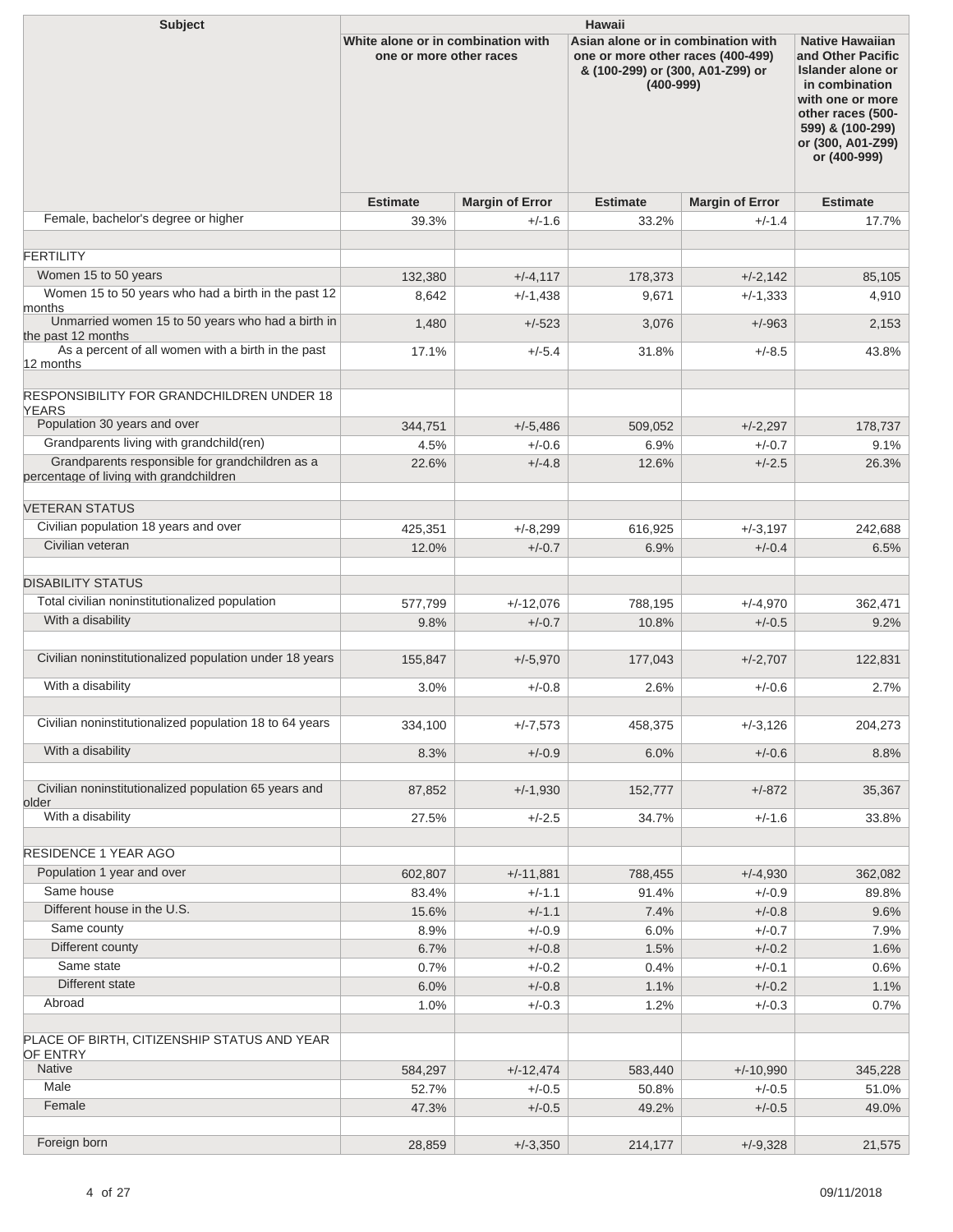| <b>Subject</b>                                                 | Hawaii                                                        |                        |                                                                                                                              |                        |                                                                                                                                                                                             |  |  |
|----------------------------------------------------------------|---------------------------------------------------------------|------------------------|------------------------------------------------------------------------------------------------------------------------------|------------------------|---------------------------------------------------------------------------------------------------------------------------------------------------------------------------------------------|--|--|
|                                                                | White alone or in combination with<br>one or more other races |                        | Asian alone or in combination with<br>one or more other races (400-499)<br>& (100-299) or (300, A01-Z99) or<br>$(400 - 999)$ |                        | <b>Native Hawaiian</b><br>and Other Pacific<br><b>Islander alone or</b><br>in combination<br>with one or more<br>other races (500-<br>599) & (100-299)<br>or (300, A01-Z99)<br>or (400-999) |  |  |
|                                                                | <b>Estimate</b>                                               | <b>Margin of Error</b> | <b>Estimate</b>                                                                                                              | <b>Margin of Error</b> | <b>Estimate</b>                                                                                                                                                                             |  |  |
| Male                                                           | 50.4%                                                         | $+/-4.8$               | 39.0%                                                                                                                        | $+/-1.2$               | 50.0%                                                                                                                                                                                       |  |  |
| Female                                                         | 49.6%                                                         | $+/-4.8$               | 61.0%                                                                                                                        | $+/-1.2$               | 50.0%                                                                                                                                                                                       |  |  |
|                                                                |                                                               |                        |                                                                                                                              |                        |                                                                                                                                                                                             |  |  |
| Foreign born; naturalized U.S. citizen                         | 15,725                                                        | $+/-2,226$             | 139,376                                                                                                                      | $+/-5,904$             | 5,530                                                                                                                                                                                       |  |  |
| Male                                                           | 52.7%                                                         | $+/-6.3$               | 39.0%                                                                                                                        | $+/-1.6$               | 50.3%                                                                                                                                                                                       |  |  |
| Female                                                         | 47.3%                                                         | $+/-6.3$               | 61.0%                                                                                                                        | $+/-1.6$               | 49.7%                                                                                                                                                                                       |  |  |
| Foreign born; not a U.S. citizen                               | 13,134                                                        | $+/-2,289$             | 74,801                                                                                                                       | $+/-7,489$             | 16,045                                                                                                                                                                                      |  |  |
| Male                                                           | 47.6%                                                         | $+/-7.9$               | 39.0%                                                                                                                        | $+/-2.8$               | 49.9%                                                                                                                                                                                       |  |  |
| Female                                                         | 52.4%                                                         | $+/-7.9$               | 61.0%                                                                                                                        | $+/-2.8$               | 50.1%                                                                                                                                                                                       |  |  |
|                                                                |                                                               |                        |                                                                                                                              |                        |                                                                                                                                                                                             |  |  |
| Population born outside the United States                      | 28,859                                                        | $+/-3,350$             | 214,177                                                                                                                      | $+/-9,328$             | 21,575                                                                                                                                                                                      |  |  |
| Entered 2010 or later                                          | 26.1%                                                         | $+/-5.3$               | 18.9%                                                                                                                        | $+/-2.5$               | 23.2%                                                                                                                                                                                       |  |  |
| Entered 2000 to 2009                                           | 18.3%                                                         | $+/-3.6$               | 18.8%                                                                                                                        | $+/-1.8$               | 35.7%                                                                                                                                                                                       |  |  |
| Entered before 2000                                            | 55.6%                                                         | $+/-5.6$               | 62.3%                                                                                                                        | $+/-2.8$               | 41.1%                                                                                                                                                                                       |  |  |
|                                                                |                                                               |                        |                                                                                                                              |                        |                                                                                                                                                                                             |  |  |
| WORLD REGION OF BIRTH OF FOREIGN BORN                          |                                                               |                        |                                                                                                                              |                        |                                                                                                                                                                                             |  |  |
| Foreign-born population excluding population born at           | 28,859                                                        | $+/-3,350$             | 214,177                                                                                                                      | $+/-9,328$             | 21,575                                                                                                                                                                                      |  |  |
| sea                                                            |                                                               |                        |                                                                                                                              |                        |                                                                                                                                                                                             |  |  |
| Europe                                                         | 35.9%                                                         | $+/-4.5$               | 0.4%                                                                                                                         | $+/-0.2$               | N                                                                                                                                                                                           |  |  |
| Asia                                                           | 11.4%                                                         | $+/-3.4$               | 98.5%                                                                                                                        | $+/-0.4$               | $\mathsf{N}$                                                                                                                                                                                |  |  |
| Africa                                                         | 3.7%                                                          | $+/-1.9$               | 0.0%                                                                                                                         | $+/-0.1$               | N                                                                                                                                                                                           |  |  |
| Oceania                                                        | 7.9%                                                          | $+/-2.3$               | 0.5%                                                                                                                         | $+/-0.2$               | $\mathsf{N}$                                                                                                                                                                                |  |  |
| Latin America                                                  | 23.6%                                                         | $+/-4.6$               | 0.3%                                                                                                                         | $+/-0.2$               | N                                                                                                                                                                                           |  |  |
| Northern America                                               | 17.4%                                                         | $+/-4.3$               | 0.3%                                                                                                                         | $+/-0.2$               | $\mathsf{N}$                                                                                                                                                                                |  |  |
| LANGUAGE SPOKEN AT HOME AND ABILITY TO<br><b>SPEAK ENGLISH</b> |                                                               |                        |                                                                                                                              |                        |                                                                                                                                                                                             |  |  |
| Population 5 years and over                                    | 561,479                                                       | $+/-10,508$            | 746,794                                                                                                                      | $+/-4,440$             | 334,213                                                                                                                                                                                     |  |  |
| English only                                                   | 90.4%                                                         | $+/-0.9$               | 66.8%                                                                                                                        | $+/-1.5$               | 82.1%                                                                                                                                                                                       |  |  |
| Language other than English                                    | 9.6%                                                          | $+/-0.9$               | 33.2%                                                                                                                        | $+/-1.5$               | 17.9%                                                                                                                                                                                       |  |  |
| Speak English less than "very well"                            | 1.8%                                                          | $+/-0.4$               | 16.8%                                                                                                                        | $+/-1.1$               | 5.8%                                                                                                                                                                                        |  |  |
|                                                                |                                                               |                        |                                                                                                                              |                        |                                                                                                                                                                                             |  |  |
| <b>EMPLOYMENT STATUS</b>                                       |                                                               |                        |                                                                                                                              |                        |                                                                                                                                                                                             |  |  |
| Population 16 years and over<br>In labor force                 | 470,436                                                       | $+/-8,494$             | 640,550                                                                                                                      | $+/-3,556$             | 256,414                                                                                                                                                                                     |  |  |
| Civilian labor force                                           | 67.6%                                                         | $+/-1.1$               | 64.1%                                                                                                                        | $+/-0.8$               | 66.6%                                                                                                                                                                                       |  |  |
| Employed                                                       | 60.8%                                                         | $+/-1.2$               | 63.6%                                                                                                                        | $+/-0.8$               | 66.1%                                                                                                                                                                                       |  |  |
| Unemployed                                                     | 58.0%                                                         | $+/-1.3$               | 61.5%                                                                                                                        | $+/-0.9$               | 62.5%                                                                                                                                                                                       |  |  |
| <b>Unemployment Rate</b>                                       | 2.8%                                                          | $+/-0.4$               | 2.1%                                                                                                                         | $+/-0.3$               | 3.6%                                                                                                                                                                                        |  |  |
| <b>Armed Forces</b>                                            | 4.6%                                                          | $+/-0.6$               | 3.3%                                                                                                                         | $+/-0.5$               | 5.5%                                                                                                                                                                                        |  |  |
| Not in labor force                                             | 6.8%                                                          | $+/-0.5$               | 0.6%                                                                                                                         | $+/-0.1$               | 0.5%                                                                                                                                                                                        |  |  |
|                                                                | 32.4%                                                         | $+/-1.1$               | 35.9%                                                                                                                        | $+/-0.8$               | 33.4%                                                                                                                                                                                       |  |  |
| Females 16 years and over                                      | 219,580                                                       | $+/-5,115$             | 341,052                                                                                                                      | $+/-1,981$             | 125,667                                                                                                                                                                                     |  |  |
| In labor force                                                 | 60.9%                                                         | $+/-1.5$               | 60.4%                                                                                                                        | $+/-1.0$               | 61.5%                                                                                                                                                                                       |  |  |
| Civilian labor force                                           | 59.6%                                                         | $+/-1.5$               | 60.2%                                                                                                                        | $+/-1.0$               | 61.2%                                                                                                                                                                                       |  |  |
| Employed                                                       | 56.6%                                                         | $+/-1.6$               | 58.3%                                                                                                                        | $+/-1.1$               | 58.3%                                                                                                                                                                                       |  |  |
| Unemployed                                                     | 3.0%                                                          | $+/-0.7$               | 1.9%                                                                                                                         | $+/-0.4$               | 2.9%                                                                                                                                                                                        |  |  |
| <b>Unemployment Rate</b>                                       | 5.0%                                                          | $+/-1.1$               | 3.2%                                                                                                                         | $+/-0.7$               | 4.8%                                                                                                                                                                                        |  |  |
|                                                                |                                                               |                        |                                                                                                                              |                        |                                                                                                                                                                                             |  |  |
| <b>COMMUTING TO WORK</b>                                       |                                                               |                        |                                                                                                                              |                        |                                                                                                                                                                                             |  |  |
| Workers 16 years and over                                      | 295,985                                                       | $+/-8,118$             | 386,958                                                                                                                      | $+/-6,036$             | 156,940                                                                                                                                                                                     |  |  |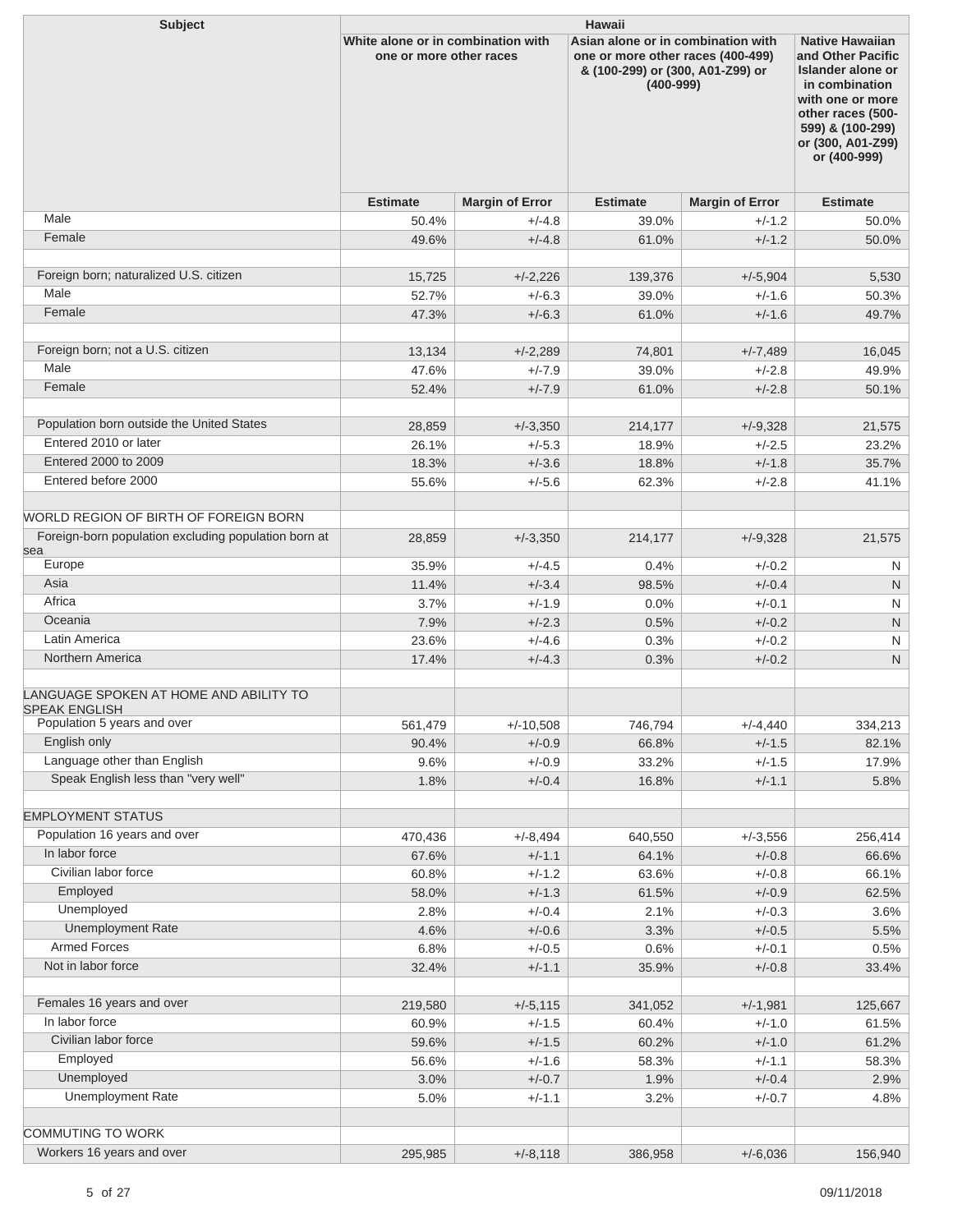| <b>Subject</b>                                                                                | <b>Hawaii</b>                                                 |                        |                                                                                                                              |                        |                                                                                                                                                                                      |  |
|-----------------------------------------------------------------------------------------------|---------------------------------------------------------------|------------------------|------------------------------------------------------------------------------------------------------------------------------|------------------------|--------------------------------------------------------------------------------------------------------------------------------------------------------------------------------------|--|
|                                                                                               | White alone or in combination with<br>one or more other races |                        | Asian alone or in combination with<br>one or more other races (400-499)<br>& (100-299) or (300, A01-Z99) or<br>$(400 - 999)$ |                        | <b>Native Hawaiian</b><br>and Other Pacific<br>Islander alone or<br>in combination<br>with one or more<br>other races (500-<br>599) & (100-299)<br>or (300, A01-Z99)<br>or (400-999) |  |
|                                                                                               | <b>Estimate</b>                                               | <b>Margin of Error</b> | <b>Estimate</b>                                                                                                              | <b>Margin of Error</b> | <b>Estimate</b>                                                                                                                                                                      |  |
| Car, truck, or van - drove alone                                                              | 69.6%                                                         | $+/-1.4$               | 67.3%                                                                                                                        | $+/-1.5$               | 69.6%                                                                                                                                                                                |  |
| Car, truck, or van - carpooled                                                                | 10.9%                                                         | $+/-1.0$               | 14.7%                                                                                                                        | $+/-1.1$               | 14.8%                                                                                                                                                                                |  |
| Public transportation (excluding taxicab)                                                     | 2.9%                                                          | $+/-0.6$               | 8.2%                                                                                                                         | $+/-0.8$               | 6.2%                                                                                                                                                                                 |  |
| Walked                                                                                        | 6.5%                                                          | $+/-0.7$               | 4.3%                                                                                                                         | $+/-0.6$               | 3.1%                                                                                                                                                                                 |  |
| Other means                                                                                   | 4.1%                                                          | $+/-0.7$               | 2.4%                                                                                                                         | $+/-0.4$               | 3.6%                                                                                                                                                                                 |  |
| Worked at home                                                                                | 6.0%                                                          | $+/-0.7$               | 3.1%                                                                                                                         | $+/-0.5$               | 2.7%                                                                                                                                                                                 |  |
| Mean travel time to work (minutes)                                                            | 25.7                                                          | $+/-0.7$               | 28.2                                                                                                                         | $+/-0.7$               | 28.7                                                                                                                                                                                 |  |
| <b>OCCUPATION</b>                                                                             |                                                               |                        |                                                                                                                              |                        |                                                                                                                                                                                      |  |
| Civilian employed population 16 years and over                                                | 272,867                                                       | $+/-8,482$             | 393,927                                                                                                                      | $+/-6,298$             | 160,178                                                                                                                                                                              |  |
| Management, business, science, and arts                                                       | 39.0%                                                         | $+/-1.7$               | 32.4%                                                                                                                        | $+/-1.2$               | 22.6%                                                                                                                                                                                |  |
| occupations<br>Service occupations                                                            |                                                               |                        |                                                                                                                              |                        |                                                                                                                                                                                      |  |
| Sales and office occupations                                                                  | 21.2%                                                         | $+/-1.3$<br>$+/-1.4$   | 24.0%                                                                                                                        | $+/-1.4$<br>$+/-1.3$   | 26.2%                                                                                                                                                                                |  |
| Natural resources, construction, and maintenance                                              | 22.4%<br>10.3%                                                | $+/-1.1$               | 26.5%<br>9.0%                                                                                                                | $+/-0.8$               | 27.9%<br>12.9%                                                                                                                                                                       |  |
| occupations                                                                                   |                                                               |                        |                                                                                                                              |                        |                                                                                                                                                                                      |  |
| Production, transportation, and material moving<br>occupations                                | 7.1%                                                          | $+/-0.9$               | 8.1%                                                                                                                         | $+/-0.6$               | 10.4%                                                                                                                                                                                |  |
| Male civilian employed population 16 years and over                                           | 148,565                                                       | $+/-5,757$             | 195,230                                                                                                                      | $+/-4,403$             | 86,962                                                                                                                                                                               |  |
| Management, business, science, and arts<br>occupations                                        | 35.3%                                                         | $+/-2.1$               | 29.5%                                                                                                                        | $+/-1.7$               | 19.1%                                                                                                                                                                                |  |
| Service occupations                                                                           | 21.4%                                                         | $+/-1.9$               | 25.0%                                                                                                                        | $+/-1.8$               | 28.8%                                                                                                                                                                                |  |
| Sales and office occupations                                                                  | 15.5%                                                         | $+/-2.0$               | 16.4%                                                                                                                        | $+/-1.3$               | 14.4%                                                                                                                                                                                |  |
| Natural resources, construction, and maintenance                                              | 18.1%                                                         | $+/-1.9$               | 17.3%                                                                                                                        | $+/-1.5$               | 22.7%                                                                                                                                                                                |  |
| occupations<br>Production, transportation, and material moving<br>occupations                 | 9.7%                                                          | $+/-1.3$               | 11.9%                                                                                                                        | $+/-1.1$               | 15.0%                                                                                                                                                                                |  |
| Female civilian employed population 16 years and<br>over                                      | 124,302                                                       | $+/-4,659$             | 198,697                                                                                                                      | $+/-3,900$             | 73,216                                                                                                                                                                               |  |
| Management, business, science, and arts                                                       | 43.5%                                                         | $+/-2.6$               | 35.3%                                                                                                                        | $+/-1.4$               | 26.7%                                                                                                                                                                                |  |
| occupations<br>Service occupations                                                            |                                                               |                        |                                                                                                                              |                        |                                                                                                                                                                                      |  |
| Sales and office occupations                                                                  | 20.9%<br>30.7%                                                | $+/-2.1$<br>$+/-2.3$   | 23.1%<br>36.4%                                                                                                               | $+/-1.6$<br>$+/-1.8$   | 23.0%<br>44.0%                                                                                                                                                                       |  |
| Natural resources, construction, and maintenance                                              | 1.0%                                                          | $+/-0.5$               | 0.8%                                                                                                                         | $+/-0.4$               | 1.3%                                                                                                                                                                                 |  |
| occupations                                                                                   |                                                               |                        |                                                                                                                              |                        |                                                                                                                                                                                      |  |
| Production, transportation, and material moving<br>occupations                                | 4.0%                                                          | $+/-1.0$               | 4.4%                                                                                                                         | $+/-0.7$               | 4.9%                                                                                                                                                                                 |  |
| <b>INDUSTRY</b>                                                                               |                                                               |                        |                                                                                                                              |                        |                                                                                                                                                                                      |  |
| Civilian employed population 16 years and over                                                | 272,867                                                       | $+/-8,482$             | 393,927                                                                                                                      | $+/-6,298$             | 160,178                                                                                                                                                                              |  |
| Agriculture, forestry, fishing and hunting, and mining                                        | 1.8%                                                          | $+/-0.5$               | 1.4%                                                                                                                         | $+/-0.3$               | 1.7%                                                                                                                                                                                 |  |
| Construction                                                                                  | 8.4%                                                          | $+/-1.0$               | 6.8%                                                                                                                         | $+/-0.7$               | 9.6%                                                                                                                                                                                 |  |
| Manufacturing                                                                                 | 2.6%                                                          | $+/-0.4$               | 3.5%                                                                                                                         | $+/-0.5$               | 3.1%                                                                                                                                                                                 |  |
| Wholesale trade                                                                               | 2.5%                                                          | $+/-0.7$               | 2.3%                                                                                                                         | $+/-0.4$               | 2.3%                                                                                                                                                                                 |  |
| Retail trade                                                                                  | 10.0%                                                         | $+/-0.9$               | 12.3%                                                                                                                        | $+/-0.9$               | 12.4%                                                                                                                                                                                |  |
| Transportation and warehousing, and utilities                                                 | 4.7%                                                          | $+/-0.8$               | 5.7%                                                                                                                         | $+/-0.7$               | 6.3%                                                                                                                                                                                 |  |
| Information                                                                                   | 1.9%                                                          | $+/-0.5$               | 1.3%                                                                                                                         | $+/-0.3$               | 1.5%                                                                                                                                                                                 |  |
| Finance and insurance, and real estate and rental<br>and leasing                              | 6.4%                                                          | $+/-0.7$               | 6.5%                                                                                                                         | $+/-0.6$               | 6.4%                                                                                                                                                                                 |  |
| Professional, scientific, and management, and<br>administrative and waste management services | 11.5%                                                         | $+/-1.0$               | 8.9%                                                                                                                         | $+/-0.7$               | 9.3%                                                                                                                                                                                 |  |
| Educational services, and health care and social<br>assistance                                | 20.6%                                                         | $+/-1.4$               | 20.7%                                                                                                                        | $+/-1.0$               | 17.5%                                                                                                                                                                                |  |
| Arts, entertainment, and recreation, and<br>accommodation and food services                   | 15.6%                                                         | $+/-1.3$               | 17.8%                                                                                                                        | $+/-1.3$               | 16.8%                                                                                                                                                                                |  |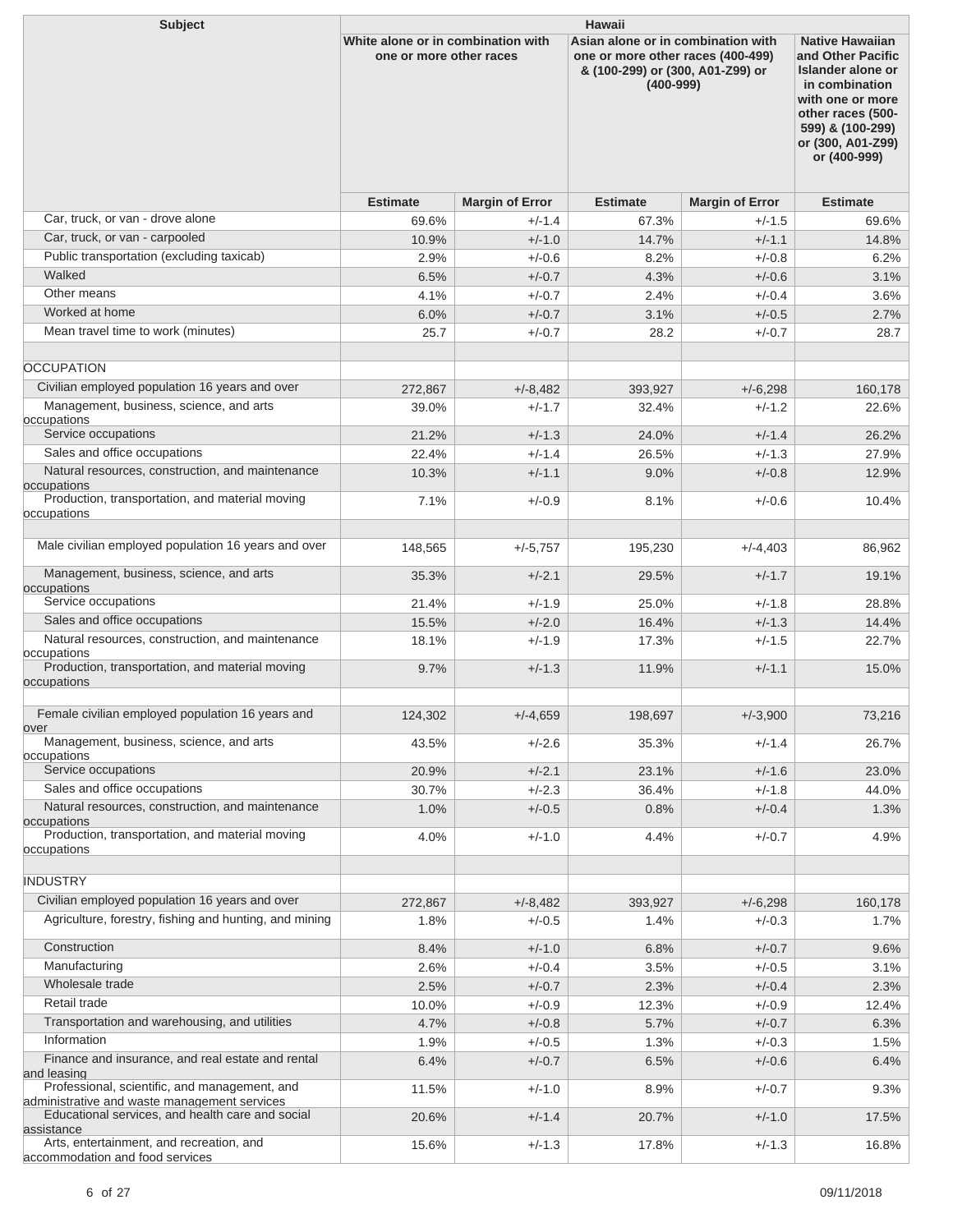| <b>Subject</b>                                                                   | <b>Hawaii</b>                                                 |                        |                                                                                                                              |                        |                                                                                                                                                                                             |  |  |
|----------------------------------------------------------------------------------|---------------------------------------------------------------|------------------------|------------------------------------------------------------------------------------------------------------------------------|------------------------|---------------------------------------------------------------------------------------------------------------------------------------------------------------------------------------------|--|--|
|                                                                                  | White alone or in combination with<br>one or more other races |                        | Asian alone or in combination with<br>one or more other races (400-499)<br>& (100-299) or (300, A01-Z99) or<br>$(400 - 999)$ |                        | <b>Native Hawaiian</b><br>and Other Pacific<br><b>Islander alone or</b><br>in combination<br>with one or more<br>other races (500-<br>599) & (100-299)<br>or (300, A01-Z99)<br>or (400-999) |  |  |
|                                                                                  | <b>Estimate</b>                                               | <b>Margin of Error</b> | <b>Estimate</b>                                                                                                              | <b>Margin of Error</b> | <b>Estimate</b>                                                                                                                                                                             |  |  |
| Other services (except public administration)                                    | 4.7%                                                          | $+/-0.7$               | 4.2%                                                                                                                         | $+/-0.6$               | 3.8%                                                                                                                                                                                        |  |  |
| Public administration                                                            | 9.3%                                                          | $+/-1.0$               | 8.5%                                                                                                                         | $+/-0.7$               | 9.4%                                                                                                                                                                                        |  |  |
|                                                                                  |                                                               |                        |                                                                                                                              |                        |                                                                                                                                                                                             |  |  |
| <b>CLASS OF WORKER</b>                                                           |                                                               |                        |                                                                                                                              |                        |                                                                                                                                                                                             |  |  |
| Civilian employed population 16 years and over                                   | 272,867                                                       | $+/-8,482$             | 393,927                                                                                                                      | $+/-6,298$             | 160,178                                                                                                                                                                                     |  |  |
| Private wage and salary workers                                                  | 71.8%                                                         | $+/-1.5$               | 74.7%                                                                                                                        | $+/-1.1$               | 76.0%                                                                                                                                                                                       |  |  |
| Government workers                                                               | 19.2%                                                         | $+/-1.4$               | 20.5%                                                                                                                        | $+/-1.1$               | 20.5%                                                                                                                                                                                       |  |  |
| Self-employed workers in own not incorporated<br>business                        | 8.8%                                                          | $+/-0.9$               | 4.6%                                                                                                                         | $+/-0.6$               | 3.4%                                                                                                                                                                                        |  |  |
| Unpaid family workers                                                            | 0.1%                                                          | $+/-0.1$               | 0.1%                                                                                                                         | $+/-0.1$               | 0.1%                                                                                                                                                                                        |  |  |
| INCOME IN THE PAST 12 MONTHS (IN 2017<br><b>INFLATION-ADJUSTED DOLLARS)</b>      |                                                               |                        |                                                                                                                              |                        |                                                                                                                                                                                             |  |  |
| Households                                                                       | 207,214                                                       | $+/-4,672$             | 228,490                                                                                                                      | $+/-4,150$             | 84,950                                                                                                                                                                                      |  |  |
| Median household income (dollars)                                                | 78,304                                                        | $+/-3,010$             | 82,888                                                                                                                       | $+/-2.448$             | 69,999                                                                                                                                                                                      |  |  |
| With earnings                                                                    | 81.3%                                                         | $+/-1.0$               | 78.7%                                                                                                                        | $+/-1.2$               | 83.9%                                                                                                                                                                                       |  |  |
| Mean earnings (dollars)                                                          | 93,811                                                        | $+/-2,709$             | 99,859                                                                                                                       | $+/-2,788$             | 85,420                                                                                                                                                                                      |  |  |
| With Social Security income                                                      | 31.2%                                                         | $+/-1.2$               | 41.9%                                                                                                                        | $+/-1.1$               | 31.5%                                                                                                                                                                                       |  |  |
| Mean Social Security income (dollars)                                            | 19,390                                                        | $+/-530$               | 19,082                                                                                                                       | $+/-443$               | 17,289                                                                                                                                                                                      |  |  |
| With Supplemental Security Income<br>Mean Supplemental Security Income (dollars) | 3.8%                                                          | $+/-0.7$               | 4.1%                                                                                                                         | $+/-0.6$               | 6.9%                                                                                                                                                                                        |  |  |
| With cash public assistance income                                               | 9,716                                                         | $+/-1,116$             | 8,693                                                                                                                        | $+/-968$               | 9,700                                                                                                                                                                                       |  |  |
| Mean cash public assistance income (dollars)                                     | 2.8%                                                          | $+/-0.5$               | 2.4%                                                                                                                         | $+/-0.4$               | 5.7%                                                                                                                                                                                        |  |  |
| With retirement income                                                           | 4,231                                                         | $+/-815$               | 3,726                                                                                                                        | $+/-505$               | 3,992                                                                                                                                                                                       |  |  |
| Mean retirement income (dollars)                                                 | 20.2%                                                         | $+/-1.3$               | 27.9%                                                                                                                        | $+/-1.3$               | 19.2%                                                                                                                                                                                       |  |  |
| With Food Stamp/SNAP benefits                                                    | 30,522                                                        | $+/-2,517$<br>$+/-1.0$ | 30,330<br>8.7%                                                                                                               | $+/-2.480$             | 25,044                                                                                                                                                                                      |  |  |
| Families                                                                         | 10.3%<br>137,868                                              | $+/-4,386$             | 163,110                                                                                                                      | $+/-1.0$<br>$+/-3,602$ | 23.4%<br>66,045                                                                                                                                                                             |  |  |
| Median family income (dollars)                                                   | 91,452                                                        | $+/-1,762$             | 99,097                                                                                                                       | $+/-3,792$             | 75,071                                                                                                                                                                                      |  |  |
| Married-couple family                                                            | 76.9%                                                         | $+/-1.9$               | 72.1%                                                                                                                        | $+/-1.6$               | 59.2%                                                                                                                                                                                       |  |  |
| Median income (dollars)                                                          | 100,118                                                       | $+/-3,581$             | 110,476                                                                                                                      | $+/-4,082$             | 92,440                                                                                                                                                                                      |  |  |
| Male householder, no spouse present, family                                      | 7.9%                                                          | $+/-1.1$               | 7.9%                                                                                                                         | $+/-0.9$               | 13.9%                                                                                                                                                                                       |  |  |
| Median income (dollars)                                                          | 71,542                                                        | $+/-13,072$            | 79,660                                                                                                                       | $+/-7,754$             | 61,374                                                                                                                                                                                      |  |  |
| Female householder, no husband present, family                                   | 15.1%                                                         | $+/-1.6$               | 19.9%                                                                                                                        | $+/-1.4$               | 26.8%                                                                                                                                                                                       |  |  |
| Median income (dollars)                                                          | 51,781                                                        | $+/-3,156$             | 66,482                                                                                                                       | $+/-8,692$             | 44,103                                                                                                                                                                                      |  |  |
| Individuals                                                                      | 613,156                                                       | $+/-11,948$            | 797,617                                                                                                                      | $+/-4,855$             | 366,803                                                                                                                                                                                     |  |  |
| Per capita income (dollars)                                                      | 35,991                                                        | $+/-1,251$             | 32,030                                                                                                                       | $+/-703$               | 23,020                                                                                                                                                                                      |  |  |
| With earnings for full-time, year-round workers:                                 |                                                               |                        |                                                                                                                              |                        |                                                                                                                                                                                             |  |  |
| Male                                                                             | 137,610                                                       | $+/-5,054$             | 152,809                                                                                                                      | $+/-5,119$             | 66,616                                                                                                                                                                                      |  |  |
| Female                                                                           | 81,990                                                        | $+/-3,962$             | 142,037                                                                                                                      | $+/-4,177$             | 52,007                                                                                                                                                                                      |  |  |
| Mean earnings (dollars) for full-time, year-round<br>workers:<br>Male            | 69,857                                                        | $+/-3,056$             | 64,167                                                                                                                       | $+/-1,776$             | 56,252                                                                                                                                                                                      |  |  |
| Female                                                                           | 59,233                                                        | $+/-3,835$             | 49,460                                                                                                                       | $+/-1,558$             | 43,207                                                                                                                                                                                      |  |  |
| Median earnings (dollars) full-time, year-round                                  |                                                               |                        |                                                                                                                              |                        |                                                                                                                                                                                             |  |  |
| workers:                                                                         |                                                               |                        |                                                                                                                              |                        |                                                                                                                                                                                             |  |  |
| Male                                                                             | 55,183                                                        | $+/-1,960$             | 51,502                                                                                                                       | $+/-913$               | 46,703                                                                                                                                                                                      |  |  |
| Female                                                                           | 46,608                                                        | $+/-1,544$             | 41,133                                                                                                                       | $+/-515$               | 38,365                                                                                                                                                                                      |  |  |
| HEALTH INSURANCE COVERAGE                                                        |                                                               |                        |                                                                                                                              |                        |                                                                                                                                                                                             |  |  |
| Civilian noninstitutionalized population                                         | 577,799                                                       | $+/-12,076$            | 788,195                                                                                                                      | $+/-4,970$             | 362,471                                                                                                                                                                                     |  |  |
| With private health insurance                                                    | 76.3%                                                         | $+/-1.2$               | 80.3%                                                                                                                        | $+/-1.0$               | 67.9%                                                                                                                                                                                       |  |  |
| With public coverage                                                             | 34.2%                                                         | $+/-1.2$               | 33.0%                                                                                                                        | $+/-0.8$               | 39.8%                                                                                                                                                                                       |  |  |
| No health insurance coverage<br>POVERTY RATES FOR FAMILIES AND PEOPLE FOR        | 3.9%                                                          | $+/-0.6$               | 3.3%                                                                                                                         | $+/-0.4$               | 4.4%                                                                                                                                                                                        |  |  |
| WHOM POVERTY STATUS IS DETERMINED                                                |                                                               |                        |                                                                                                                              |                        |                                                                                                                                                                                             |  |  |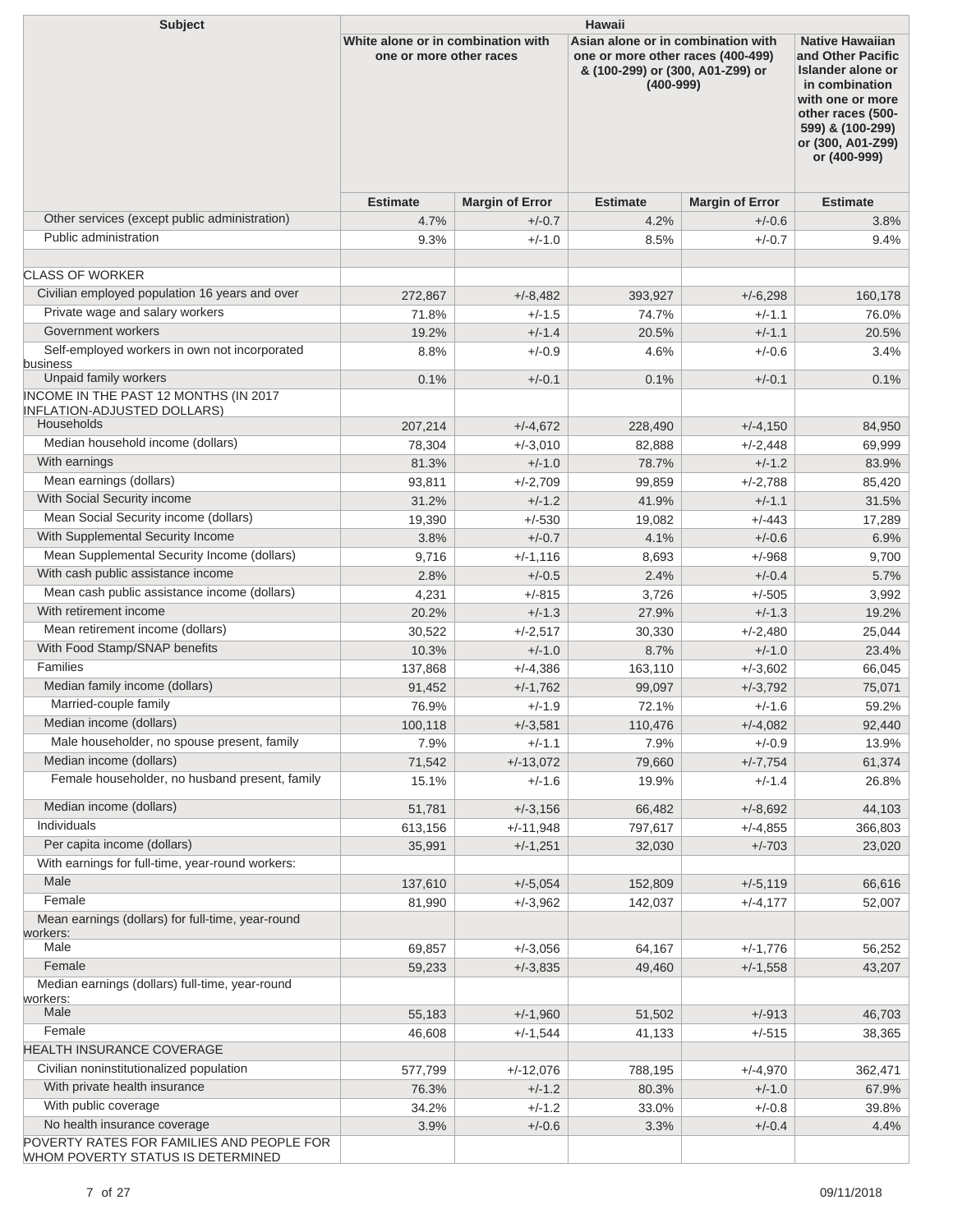| <b>Subject</b>                                            | <b>Hawaii</b>                                                 |                        |                                                                                                                              |                        |                                                                                                                                                                                      |  |  |
|-----------------------------------------------------------|---------------------------------------------------------------|------------------------|------------------------------------------------------------------------------------------------------------------------------|------------------------|--------------------------------------------------------------------------------------------------------------------------------------------------------------------------------------|--|--|
|                                                           | White alone or in combination with<br>one or more other races |                        | Asian alone or in combination with<br>one or more other races (400-499)<br>& (100-299) or (300, A01-Z99) or<br>$(400 - 999)$ |                        | <b>Native Hawaiian</b><br>and Other Pacific<br>Islander alone or<br>in combination<br>with one or more<br>other races (500-<br>599) & (100-299)<br>or (300, A01-Z99)<br>or (400-999) |  |  |
|                                                           | <b>Estimate</b>                                               | <b>Margin of Error</b> | <b>Estimate</b>                                                                                                              | <b>Margin of Error</b> | <b>Estimate</b>                                                                                                                                                                      |  |  |
| All families                                              | 7.2%                                                          | $+/-1.2$               | 5.9%                                                                                                                         | $+/-0.9$               | 12.0%                                                                                                                                                                                |  |  |
| With related children of the householder under 18         | 11.1%                                                         | $+/-2.2$               | 6.4%                                                                                                                         | $+/-1.4$               | 16.3%                                                                                                                                                                                |  |  |
| years<br>With related children of the householder under 5 |                                                               |                        |                                                                                                                              |                        |                                                                                                                                                                                      |  |  |
| years only                                                | 14.5%                                                         | $+/-4.4$               | 7.9%                                                                                                                         | $+/-3.9$               | 25.8%                                                                                                                                                                                |  |  |
| Married-couple family                                     | 3.4%                                                          | $+/-1.0$               | 3.2%                                                                                                                         | $+/-0.7$               | 7.0%                                                                                                                                                                                 |  |  |
| With related children of the householder under 18         | 3.3%                                                          | $+/-1.7$               | 1.9%                                                                                                                         | $+/-0.8$               | 8.7%                                                                                                                                                                                 |  |  |
| years<br>With related children of the householder under 5 |                                                               |                        |                                                                                                                              |                        |                                                                                                                                                                                      |  |  |
| vears only                                                | 4.0%                                                          | $+/-2.9$               | N                                                                                                                            | N                      | N                                                                                                                                                                                    |  |  |
| Female householder, no husband present, family            | 22.5%                                                         | $+/-4.7$               | 14.5%                                                                                                                        | $+/-3.2$               | 25.8%                                                                                                                                                                                |  |  |
| With related children of the householder under 18         |                                                               |                        |                                                                                                                              |                        |                                                                                                                                                                                      |  |  |
| years                                                     | 32.9%                                                         | $+/-6.7$               | 19.3%                                                                                                                        | $+/-4.6$               | 33.0%                                                                                                                                                                                |  |  |
| With related children of the householder under 5          | 60.7%                                                         | $+/-12.7$              | 27.4%                                                                                                                        | $+/-16.3$              | 54.1%                                                                                                                                                                                |  |  |
| years only<br>All people                                  |                                                               |                        |                                                                                                                              |                        |                                                                                                                                                                                      |  |  |
|                                                           | 9.9%                                                          | $+/-0.9$               | 7.0%                                                                                                                         | $+/-0.7$               | 14.0%                                                                                                                                                                                |  |  |
| Under 18 years                                            | 11.4%                                                         | $+/-2.1$               | 7.6%                                                                                                                         | $+/-1.4$               | 16.7%                                                                                                                                                                                |  |  |
| Related children of the householder under 18 years        | 10.9%                                                         | $+/-2.1$               | 7.1%                                                                                                                         | $+/-1.4$               | 16.3%                                                                                                                                                                                |  |  |
| Related children of the householder under 5 years         | 14.9%                                                         | $+/-3.5$               | 9.7%                                                                                                                         | $+/-2.7$               | 17.9%                                                                                                                                                                                |  |  |
| Related children of the householder 5 to 17 years         | 8.9%                                                          | $+/-2.1$               | 6.1%                                                                                                                         | $+/-1.3$               | 15.7%                                                                                                                                                                                |  |  |
| 18 years and over                                         | 9.4%                                                          | $+/-0.8$               | 6.9%                                                                                                                         | $+/-0.7$               | 12.7%                                                                                                                                                                                |  |  |
| 18 to 64 years                                            | 9.8%                                                          | $+/-0.9$               | 6.0%                                                                                                                         | $+/-0.7$               | 12.8%                                                                                                                                                                                |  |  |
| 65 years and over                                         | 7.6%                                                          | $+/-1.4$               | 9.6%                                                                                                                         | $+/-1.1$               | 11.8%                                                                                                                                                                                |  |  |
| People in families                                        | 6.7%                                                          | $+/-1.1$               | 5.0%                                                                                                                         | $+/-0.7$               | 11.6%                                                                                                                                                                                |  |  |
| Unrelated individuals 15 years and over                   | 22.8%                                                         | $+/-2.0$               | 20.2%                                                                                                                        | $+/-2.1$               | 31.7%                                                                                                                                                                                |  |  |
| <b>HOUSING TENURE</b>                                     |                                                               |                        |                                                                                                                              |                        |                                                                                                                                                                                      |  |  |
| Occupied housing units                                    | 207,214                                                       | $+/-4,672$             | 228,490                                                                                                                      | $+/-4,150$             | 84,950                                                                                                                                                                               |  |  |
| Owner-occupied housing units                              | 53.0%                                                         | $+/-1.4$               | 68.5%                                                                                                                        | $+/-1.5$               | 49.5%                                                                                                                                                                                |  |  |
| Renter-occupied housing units                             | 47.0%                                                         | $+/-1.4$               | 31.5%                                                                                                                        | $+/-1.5$               | 50.5%                                                                                                                                                                                |  |  |
| Average household size of owner-occupied unit             | 2.85                                                          | $+/-0.07$              | 3.43                                                                                                                         | $+/-0.08$              | 3.77                                                                                                                                                                                 |  |  |
| Average household size of renter-occupied unit            | 2.67                                                          | $+/-0.08$              | 2.79                                                                                                                         | $+/-0.10$              | 3.44                                                                                                                                                                                 |  |  |
| UNITS IN STRUCTURE                                        |                                                               |                        |                                                                                                                              |                        |                                                                                                                                                                                      |  |  |
| Occupied housing units                                    | 207,214                                                       | $+/-4,672$             | 228,490                                                                                                                      | $+/-4,150$             | 84,950                                                                                                                                                                               |  |  |
| 1-unit, detached or attached                              | 67.8%                                                         | $+/-1.7$               | 64.9%                                                                                                                        | $+/-1.3$               | 65.8%                                                                                                                                                                                |  |  |
| 2 to 4 units                                              | 6.7%                                                          | $+/-0.9$               | 5.5%                                                                                                                         | $+/-0.8$               | 7.0%                                                                                                                                                                                 |  |  |
| 5 or more units                                           | 25.2%                                                         | $+/-1.6$               | 29.3%                                                                                                                        | $+/-1.2$               | 26.6%                                                                                                                                                                                |  |  |
| Mobile home, boat, RV, van, etc.                          | 0.3%                                                          | $+/-0.2$               | 0.3%                                                                                                                         | $+/-0.2$               | 0.5%                                                                                                                                                                                 |  |  |
| YEAR STRUCTURE BUILT                                      |                                                               |                        |                                                                                                                              |                        |                                                                                                                                                                                      |  |  |
| Occupied housing units                                    | 207,214                                                       | $+/-4,672$             | 228,490                                                                                                                      | $+/-4,150$             | 84,950                                                                                                                                                                               |  |  |
| Built 2014 or later                                       | 1.7%                                                          | $+/-0.4$               | 1.6%                                                                                                                         | $+/-0.4$               | 1.3%                                                                                                                                                                                 |  |  |
| Built 2010 to 2013                                        | 4.5%                                                          | $+/-0.6$               | 1.7%                                                                                                                         | $+/-0.4$               | 3.6%                                                                                                                                                                                 |  |  |
| Built 2000 to 2009                                        | 16.3%                                                         | $+/-1.5$               | 9.8%                                                                                                                         | $+/-0.8$               | 10.3%                                                                                                                                                                                |  |  |
| Built 1980 to 1999                                        | 30.1%                                                         | $+/-1.5$               | 28.4%                                                                                                                        | $+/-1.3$               | 29.8%                                                                                                                                                                                |  |  |
| Built 1960 to 1979                                        | 31.4%                                                         | $+/-1.8$               | 40.6%                                                                                                                        | $+/-1.5$               | 37.4%                                                                                                                                                                                |  |  |
| Built 1940 to 1959                                        | 12.2%                                                         | $+/-1.2$               | 14.7%                                                                                                                        | $+/-1.1$               | 14.5%                                                                                                                                                                                |  |  |
| Built 1939 or earlier                                     | 3.8%                                                          | $+/-0.6$               | 3.3%                                                                                                                         | $+/-0.5$               | 3.1%                                                                                                                                                                                 |  |  |
| <b>VEHICLES AVAILABLE</b>                                 |                                                               |                        |                                                                                                                              |                        |                                                                                                                                                                                      |  |  |
| Occupied housing units                                    | 207,214                                                       | $+/-4,672$             | 228,490                                                                                                                      | $+/-4,150$             | 84,950                                                                                                                                                                               |  |  |
| None                                                      | 7.0%                                                          | $+/-1.0$               | 8.7%                                                                                                                         | $+/-0.8$               | 8.3%                                                                                                                                                                                 |  |  |
| 1 or more                                                 | 93.0%                                                         | $+/-1.0$               | 91.3%                                                                                                                        | $+/-0.8$               | 91.7%                                                                                                                                                                                |  |  |
| HOUSE HEATING FUEL                                        |                                                               |                        |                                                                                                                              |                        |                                                                                                                                                                                      |  |  |
| Occupied housing units                                    | 207,214                                                       | $+/-4,672$             | 228,490                                                                                                                      | $+/-4,150$             | 84,950                                                                                                                                                                               |  |  |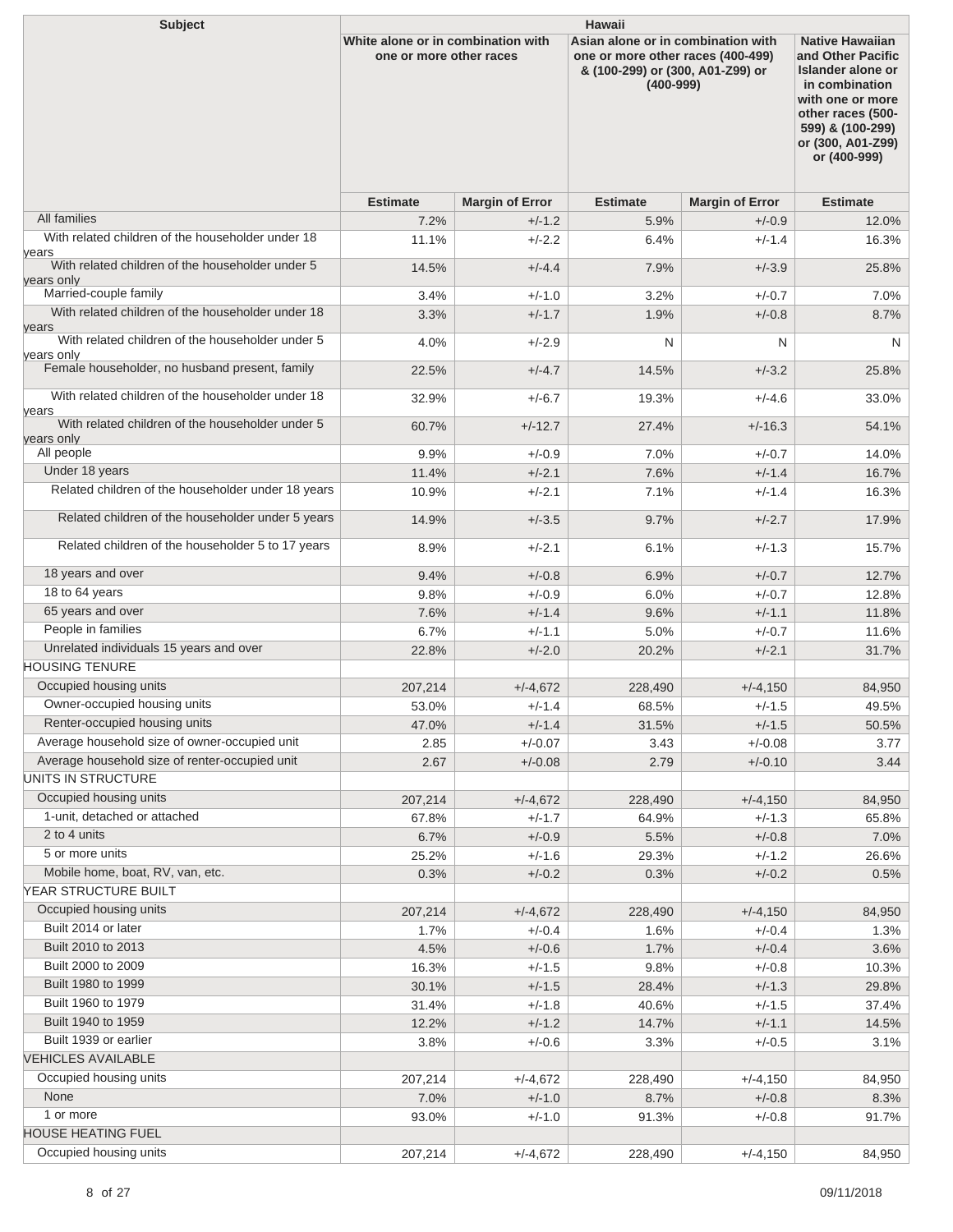| <b>Subject</b>                                                                                      | <b>Hawaii</b>                                                 |                        |                                                                                                                              |                        |                                                                                                                                                                                      |  |  |
|-----------------------------------------------------------------------------------------------------|---------------------------------------------------------------|------------------------|------------------------------------------------------------------------------------------------------------------------------|------------------------|--------------------------------------------------------------------------------------------------------------------------------------------------------------------------------------|--|--|
|                                                                                                     | White alone or in combination with<br>one or more other races |                        | Asian alone or in combination with<br>one or more other races (400-499)<br>& (100-299) or (300, A01-Z99) or<br>$(400 - 999)$ |                        | <b>Native Hawaiian</b><br>and Other Pacific<br>Islander alone or<br>in combination<br>with one or more<br>other races (500-<br>599) & (100-299)<br>or (300, A01-Z99)<br>or (400-999) |  |  |
|                                                                                                     | <b>Estimate</b>                                               | <b>Margin of Error</b> | <b>Estimate</b>                                                                                                              | <b>Margin of Error</b> | <b>Estimate</b>                                                                                                                                                                      |  |  |
| Gas                                                                                                 | 3.2%                                                          | $+/-0.6$               | 4.1%                                                                                                                         | $+/-0.6$               | 4.4%                                                                                                                                                                                 |  |  |
| Electricity                                                                                         | 23.4%                                                         | $+/-1.3$               | 35.2%                                                                                                                        | $+/-1.3$               | 26.0%                                                                                                                                                                                |  |  |
| All other fuels                                                                                     | 4.3%                                                          | $+/-0.6$               | 4.3%                                                                                                                         | $+/-0.5$               | 3.7%                                                                                                                                                                                 |  |  |
| No fuel used                                                                                        | 69.1%                                                         | $+/-1.4$               | 56.3%                                                                                                                        | $+/-1.5$               | 65.8%                                                                                                                                                                                |  |  |
| <b>SELECTED CHARACTERISTICS</b>                                                                     |                                                               |                        |                                                                                                                              |                        |                                                                                                                                                                                      |  |  |
| Occupied housing units                                                                              | 207,214                                                       | $+/-4.672$             | 228,490                                                                                                                      | $+/-4,150$             | 84,950                                                                                                                                                                               |  |  |
| No telephone service available                                                                      | 1.5%                                                          | $+/-0.4$               | 0.9%                                                                                                                         | $+/-0.2$               | 2.2%                                                                                                                                                                                 |  |  |
| 1.01 or more occupants per room                                                                     | 6.0%                                                          | $+/-0.9$               | 10.3%                                                                                                                        | $+/-1.1$               | 16.7%                                                                                                                                                                                |  |  |
| SELECTED MONTHLY OWNER COSTS AS A<br>PERCENTAGE OF HOUSEHOLD INCOME IN THE<br><b>PAST 12 MONTHS</b> |                                                               |                        |                                                                                                                              |                        |                                                                                                                                                                                      |  |  |
| Housing units with a mortgage (excluding units where<br>SMOC cannot be computed)                    | 72,710                                                        | $+/-3.194$             | 99,784                                                                                                                       | $+/-3,705$             | 29,194                                                                                                                                                                               |  |  |
| Less than 30 percent                                                                                | 57.9%                                                         | $+/-2.9$               | 63.7%                                                                                                                        | $+/-2.4$               | 62.0%                                                                                                                                                                                |  |  |
| 30 percent or more                                                                                  | 42.1%                                                         | $+/-2.9$               | 36.3%                                                                                                                        | $+/-2.4$               | 38.0%                                                                                                                                                                                |  |  |
| OWNER CHARACTERISTICS                                                                               |                                                               |                        |                                                                                                                              |                        |                                                                                                                                                                                      |  |  |
| Owner-occupied housing units                                                                        | 109,721                                                       | $+/-3,281$             | 156,493                                                                                                                      | $+/-4,240$             | 42,028                                                                                                                                                                               |  |  |
| Median value (dollars)                                                                              | 620,400                                                       | $+/-16,343$            | 626,700                                                                                                                      | $+/-10,419$            | 543,200                                                                                                                                                                              |  |  |
| Median selected monthly owner costs with a<br>mortgage (dollars)                                    | 2,382                                                         | $+/-83$                | 2,322                                                                                                                        | $+/-50$                | 2,081                                                                                                                                                                                |  |  |
| Median selected monthly owner costs without a<br>mortgage (dollars)                                 | 524                                                           | $+/-35$                | 497                                                                                                                          | $+/-18$                | 414                                                                                                                                                                                  |  |  |
| GROSS RENT AS A PERCENTAGE OF HOUSEHOLD<br>INCOME IN THE PAST 12 MONTHS                             |                                                               |                        |                                                                                                                              |                        |                                                                                                                                                                                      |  |  |
| Occupied units paying rent (excluding units where<br><b>GRAPI</b> cannot be computed)               | 90,758                                                        | $+/-3,766$             | 65,007                                                                                                                       | $+/-3,754$             | 39,941                                                                                                                                                                               |  |  |
| Less than 30 percent                                                                                | 40.9%                                                         | $+/-2.7$               | 50.6%                                                                                                                        | $+/-3.2$               | 49.6%                                                                                                                                                                                |  |  |
| 30 percent or more                                                                                  | 59.1%                                                         | $+/-2.7$               | 49.4%                                                                                                                        | $+/-3.2$               | 50.4%                                                                                                                                                                                |  |  |
| <b>GROSS RENT</b>                                                                                   |                                                               |                        |                                                                                                                              |                        |                                                                                                                                                                                      |  |  |
| Occupied units paying rent                                                                          | 92,099                                                        | $+/-3.853$             | 66,138                                                                                                                       | $+/-3,620$             | 40,507                                                                                                                                                                               |  |  |
| Median gross rent (dollars)                                                                         | 1,778                                                         | $+/-59$                | 1,306                                                                                                                        | $+/-56$                | 1,389                                                                                                                                                                                |  |  |
| COMPUTERS AND INTERNET USE                                                                          |                                                               |                        |                                                                                                                              |                        |                                                                                                                                                                                      |  |  |
| <b>Total households</b>                                                                             | 207,214                                                       | $+/-4,672$             | 228,490                                                                                                                      | $+/-4,150$             | 84,950                                                                                                                                                                               |  |  |
| With a computer                                                                                     | 93.8%                                                         | $+/-0.8$               | 89.4%                                                                                                                        | $+/-1.0$               | 90.5%                                                                                                                                                                                |  |  |
| With a broadband Internet subscription                                                              | 87.6%                                                         | $+/-1.0$               | 82.9%                                                                                                                        | $+/-1.2$               | 81.1%                                                                                                                                                                                |  |  |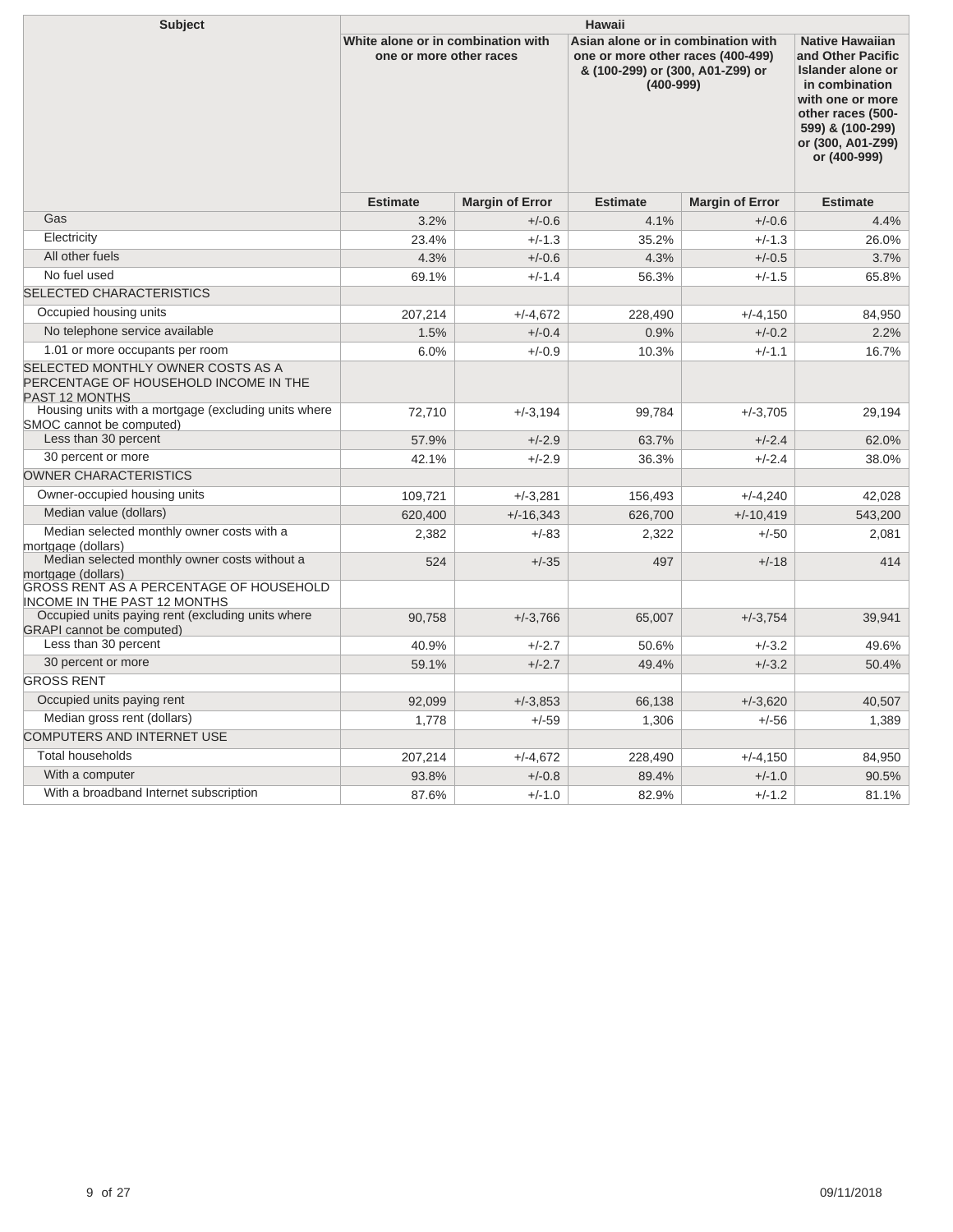| and Other Pacific<br>more other races<br>more other races<br>Islander alone or<br>in combination<br>with one or more<br>other races (500-<br>599) & (100-299)<br>or (300, A01-Z99)<br>or (400-999)<br><b>Margin of Error</b><br><b>Estimate</b><br><b>Margin of Error</b><br><b>Estimate</b><br><b>Margin of Error</b><br>TOTAL NUMBER OF RACES REPORTED<br><b>Total population</b><br>$+/-11,469$<br>$+/-9,546$<br>$+/-9,022$<br>256,043<br>251,978<br>One race<br>$+/-2.2$<br>(X)<br>(X)<br>(X)<br>(X)<br>Two races<br>$+/-1.9$<br>$+/-2.4$<br>$+/-2.4$<br>53.0%<br>53.7%<br>Three races<br>$+/-2.0$<br>41.0%<br>$+/-2.3$<br>$+/-2.2$<br>40.8%<br>Four or more races<br>$+/-1.0$<br>5.9%<br>$+/-1.4$<br>5.5%<br>$+/-1.4$<br>Total population<br>$+/-9,546$<br>$+/-9,022$<br>256,043<br>$+/-11,469$<br>251,978<br>Male<br>$+/-0.9$<br>$+/-1.3$<br>$+/-1.3$<br>50.9%<br>50.4%<br>Female<br>$+/-0.9$<br>49.1%<br>$+/-1.3$<br>$+/-1.3$<br>49.6%<br>Under 5 years<br>$+/-0.5$<br>12.5%<br>$+/-0.8$<br>12.3%<br>$+/-0.8$<br>5 to 17 years<br>$+/-0.8$<br>27.0%<br>$+/-1.3$<br>$+/-1.0$<br>27.8%<br>18 to 24 years<br>$+/-0.6$<br>11.0%<br>$+/-0.9$<br>$+/-1.0$<br>10.3%<br>25 to 34 years<br>$+/-1.2$<br>$+/-0.6$<br>15.6%<br>14.7%<br>$+/-1.0$<br>35 to 44 years<br>$+/-0.5$<br>11.5%<br>$+/-0.9$<br>11.5%<br>$+/-0.9$<br>45 to 54 years<br>8.7%<br>$+/-0.5$<br>8.5%<br>$+/-0.7$<br>$+/-0.8$<br>55 to 64 years<br>$+/-0.5$<br>6.8%<br>$+/-0.7$<br>7.7%<br>$+/-0.8$<br>65 to 74 years<br>$+/-0.4$<br>4.8%<br>$+/-0.6$<br>4.7%<br>$+/-0.5$<br>75 years and over<br>$+/-0.3$<br>2.3%<br>$+/-0.5$<br>2.1%<br>$+/-0.4$<br>Median age (years)<br>$+/-0.7$<br>24.7<br>$+/-0.9$<br>24.8<br>$+/-0.7$<br>18 years and over<br>$+/-0.8$<br>60.5%<br>$+/-1.5$<br>59.9%<br>$+/-1.2$<br>21 years and over<br>$+/-1.5$<br>$+/-0.9$<br>56.5%<br>55.5%<br>$+/-1.2$<br>62 years and over<br>$+/-0.6$<br>8.8%<br>$+/-0.7$<br>8.7%<br>$+/-0.7$<br>65 years and over<br>$+/-0.4$<br>7.1%<br>$+/-0.7$<br>$+/-0.6$<br>6.8%<br>Under 18 years<br>$+/-4,895$<br>$+/-5,644$<br>$+/-4,635$<br>101,065<br>101,103<br>Male<br>$+/-1.5$<br>50.6%<br>$+/-2.1$<br>$+/-1.8$<br>50.8%<br>Female<br>$+/-1.5$<br>$+/-2.1$<br>49.4%<br>49.2%<br>$+/-1.8$<br>18 years and over<br>$+/-5,689$<br>$+/-6,624$<br>154,978<br>$+/-8,132$<br>150,875<br>Male<br>$+/-1.1$<br>51.1%<br>$+/-1.7$<br>50.1%<br>$+/-1.9$<br>Female<br>$+/-1.1$<br>$+/-1.7$<br>48.9%<br>49.9%<br>$+/-1.9$<br>18 to 34 years<br>$+/-3,662$<br>$+/-4,224$<br>68,272<br>$+/-5,247$<br>63,148<br>Male<br>$+/-2.1$<br>52.9%<br>$+/-3.0$<br>49.7%<br>$+/-3.1$<br>Female<br>$+/-2.1$<br>47.1%<br>$+/-3.0$<br>$+/-3.1$<br>50.3%<br>35 to 64 years<br>$+/-3,267$<br>$+/-3,669$<br>$+/-3,267$<br>68,624<br>70,509<br>Male<br>$+/-1.2$<br>53.5%<br>$+/-2.2$<br>52.7%<br>$+/-2.2$<br>Female<br>$+/-1.2$<br>46.5%<br>$+/-2.2$<br>$+/-2.2$<br>47.3%<br>65 years and over<br>$+/-1,383$<br>$+/-1,849$<br>$+/-1,640$<br>18,082<br>17,218<br>Male<br>$+/-2.2$<br>34.6%<br>$+/-5.0$<br>40.4%<br>$+/-5.1$<br>Female<br>$+/-2.2$<br>65.4%<br>$+/-5.0$<br>$+/-5.1$<br>59.6%<br><b>RELATIONSHIP</b><br>Population in households<br>$+/-9,054$<br>249,963<br>$+/-11,469$<br>246,363<br>$+/-9,483$ | <b>Subject</b>     | <b>Hawaii</b> |                                                            |  |  |                                  |  |  |
|------------------------------------------------------------------------------------------------------------------------------------------------------------------------------------------------------------------------------------------------------------------------------------------------------------------------------------------------------------------------------------------------------------------------------------------------------------------------------------------------------------------------------------------------------------------------------------------------------------------------------------------------------------------------------------------------------------------------------------------------------------------------------------------------------------------------------------------------------------------------------------------------------------------------------------------------------------------------------------------------------------------------------------------------------------------------------------------------------------------------------------------------------------------------------------------------------------------------------------------------------------------------------------------------------------------------------------------------------------------------------------------------------------------------------------------------------------------------------------------------------------------------------------------------------------------------------------------------------------------------------------------------------------------------------------------------------------------------------------------------------------------------------------------------------------------------------------------------------------------------------------------------------------------------------------------------------------------------------------------------------------------------------------------------------------------------------------------------------------------------------------------------------------------------------------------------------------------------------------------------------------------------------------------------------------------------------------------------------------------------------------------------------------------------------------------------------------------------------------------------------------------------------------------------------------------------------------------------------------------------------------------------------------------------------------------------------------------------------------------------------------------------------------------------------------------------------------------------------------------------------------------------------------------------------------------------------------------------------------------------------------------------------------------------------------------------------------------------------------------------------------------------------------------------------------------------------|--------------------|---------------|------------------------------------------------------------|--|--|----------------------------------|--|--|
|                                                                                                                                                                                                                                                                                                                                                                                                                                                                                                                                                                                                                                                                                                                                                                                                                                                                                                                                                                                                                                                                                                                                                                                                                                                                                                                                                                                                                                                                                                                                                                                                                                                                                                                                                                                                                                                                                                                                                                                                                                                                                                                                                                                                                                                                                                                                                                                                                                                                                                                                                                                                                                                                                                                                                                                                                                                                                                                                                                                                                                                                                                                                                                                                      |                    |               | <b>Native Hawaiian</b><br>White in combination with one or |  |  | Asian in combination with one or |  |  |
|                                                                                                                                                                                                                                                                                                                                                                                                                                                                                                                                                                                                                                                                                                                                                                                                                                                                                                                                                                                                                                                                                                                                                                                                                                                                                                                                                                                                                                                                                                                                                                                                                                                                                                                                                                                                                                                                                                                                                                                                                                                                                                                                                                                                                                                                                                                                                                                                                                                                                                                                                                                                                                                                                                                                                                                                                                                                                                                                                                                                                                                                                                                                                                                                      |                    |               |                                                            |  |  |                                  |  |  |
|                                                                                                                                                                                                                                                                                                                                                                                                                                                                                                                                                                                                                                                                                                                                                                                                                                                                                                                                                                                                                                                                                                                                                                                                                                                                                                                                                                                                                                                                                                                                                                                                                                                                                                                                                                                                                                                                                                                                                                                                                                                                                                                                                                                                                                                                                                                                                                                                                                                                                                                                                                                                                                                                                                                                                                                                                                                                                                                                                                                                                                                                                                                                                                                                      |                    |               |                                                            |  |  |                                  |  |  |
|                                                                                                                                                                                                                                                                                                                                                                                                                                                                                                                                                                                                                                                                                                                                                                                                                                                                                                                                                                                                                                                                                                                                                                                                                                                                                                                                                                                                                                                                                                                                                                                                                                                                                                                                                                                                                                                                                                                                                                                                                                                                                                                                                                                                                                                                                                                                                                                                                                                                                                                                                                                                                                                                                                                                                                                                                                                                                                                                                                                                                                                                                                                                                                                                      |                    |               |                                                            |  |  |                                  |  |  |
|                                                                                                                                                                                                                                                                                                                                                                                                                                                                                                                                                                                                                                                                                                                                                                                                                                                                                                                                                                                                                                                                                                                                                                                                                                                                                                                                                                                                                                                                                                                                                                                                                                                                                                                                                                                                                                                                                                                                                                                                                                                                                                                                                                                                                                                                                                                                                                                                                                                                                                                                                                                                                                                                                                                                                                                                                                                                                                                                                                                                                                                                                                                                                                                                      |                    |               |                                                            |  |  |                                  |  |  |
|                                                                                                                                                                                                                                                                                                                                                                                                                                                                                                                                                                                                                                                                                                                                                                                                                                                                                                                                                                                                                                                                                                                                                                                                                                                                                                                                                                                                                                                                                                                                                                                                                                                                                                                                                                                                                                                                                                                                                                                                                                                                                                                                                                                                                                                                                                                                                                                                                                                                                                                                                                                                                                                                                                                                                                                                                                                                                                                                                                                                                                                                                                                                                                                                      |                    |               |                                                            |  |  |                                  |  |  |
|                                                                                                                                                                                                                                                                                                                                                                                                                                                                                                                                                                                                                                                                                                                                                                                                                                                                                                                                                                                                                                                                                                                                                                                                                                                                                                                                                                                                                                                                                                                                                                                                                                                                                                                                                                                                                                                                                                                                                                                                                                                                                                                                                                                                                                                                                                                                                                                                                                                                                                                                                                                                                                                                                                                                                                                                                                                                                                                                                                                                                                                                                                                                                                                                      |                    |               |                                                            |  |  |                                  |  |  |
|                                                                                                                                                                                                                                                                                                                                                                                                                                                                                                                                                                                                                                                                                                                                                                                                                                                                                                                                                                                                                                                                                                                                                                                                                                                                                                                                                                                                                                                                                                                                                                                                                                                                                                                                                                                                                                                                                                                                                                                                                                                                                                                                                                                                                                                                                                                                                                                                                                                                                                                                                                                                                                                                                                                                                                                                                                                                                                                                                                                                                                                                                                                                                                                                      |                    |               |                                                            |  |  |                                  |  |  |
|                                                                                                                                                                                                                                                                                                                                                                                                                                                                                                                                                                                                                                                                                                                                                                                                                                                                                                                                                                                                                                                                                                                                                                                                                                                                                                                                                                                                                                                                                                                                                                                                                                                                                                                                                                                                                                                                                                                                                                                                                                                                                                                                                                                                                                                                                                                                                                                                                                                                                                                                                                                                                                                                                                                                                                                                                                                                                                                                                                                                                                                                                                                                                                                                      | <b>SEX AND AGE</b> |               |                                                            |  |  |                                  |  |  |
|                                                                                                                                                                                                                                                                                                                                                                                                                                                                                                                                                                                                                                                                                                                                                                                                                                                                                                                                                                                                                                                                                                                                                                                                                                                                                                                                                                                                                                                                                                                                                                                                                                                                                                                                                                                                                                                                                                                                                                                                                                                                                                                                                                                                                                                                                                                                                                                                                                                                                                                                                                                                                                                                                                                                                                                                                                                                                                                                                                                                                                                                                                                                                                                                      |                    |               |                                                            |  |  |                                  |  |  |
|                                                                                                                                                                                                                                                                                                                                                                                                                                                                                                                                                                                                                                                                                                                                                                                                                                                                                                                                                                                                                                                                                                                                                                                                                                                                                                                                                                                                                                                                                                                                                                                                                                                                                                                                                                                                                                                                                                                                                                                                                                                                                                                                                                                                                                                                                                                                                                                                                                                                                                                                                                                                                                                                                                                                                                                                                                                                                                                                                                                                                                                                                                                                                                                                      |                    |               |                                                            |  |  |                                  |  |  |
|                                                                                                                                                                                                                                                                                                                                                                                                                                                                                                                                                                                                                                                                                                                                                                                                                                                                                                                                                                                                                                                                                                                                                                                                                                                                                                                                                                                                                                                                                                                                                                                                                                                                                                                                                                                                                                                                                                                                                                                                                                                                                                                                                                                                                                                                                                                                                                                                                                                                                                                                                                                                                                                                                                                                                                                                                                                                                                                                                                                                                                                                                                                                                                                                      |                    |               |                                                            |  |  |                                  |  |  |
|                                                                                                                                                                                                                                                                                                                                                                                                                                                                                                                                                                                                                                                                                                                                                                                                                                                                                                                                                                                                                                                                                                                                                                                                                                                                                                                                                                                                                                                                                                                                                                                                                                                                                                                                                                                                                                                                                                                                                                                                                                                                                                                                                                                                                                                                                                                                                                                                                                                                                                                                                                                                                                                                                                                                                                                                                                                                                                                                                                                                                                                                                                                                                                                                      |                    |               |                                                            |  |  |                                  |  |  |
|                                                                                                                                                                                                                                                                                                                                                                                                                                                                                                                                                                                                                                                                                                                                                                                                                                                                                                                                                                                                                                                                                                                                                                                                                                                                                                                                                                                                                                                                                                                                                                                                                                                                                                                                                                                                                                                                                                                                                                                                                                                                                                                                                                                                                                                                                                                                                                                                                                                                                                                                                                                                                                                                                                                                                                                                                                                                                                                                                                                                                                                                                                                                                                                                      |                    |               |                                                            |  |  |                                  |  |  |
|                                                                                                                                                                                                                                                                                                                                                                                                                                                                                                                                                                                                                                                                                                                                                                                                                                                                                                                                                                                                                                                                                                                                                                                                                                                                                                                                                                                                                                                                                                                                                                                                                                                                                                                                                                                                                                                                                                                                                                                                                                                                                                                                                                                                                                                                                                                                                                                                                                                                                                                                                                                                                                                                                                                                                                                                                                                                                                                                                                                                                                                                                                                                                                                                      |                    |               |                                                            |  |  |                                  |  |  |
|                                                                                                                                                                                                                                                                                                                                                                                                                                                                                                                                                                                                                                                                                                                                                                                                                                                                                                                                                                                                                                                                                                                                                                                                                                                                                                                                                                                                                                                                                                                                                                                                                                                                                                                                                                                                                                                                                                                                                                                                                                                                                                                                                                                                                                                                                                                                                                                                                                                                                                                                                                                                                                                                                                                                                                                                                                                                                                                                                                                                                                                                                                                                                                                                      |                    |               |                                                            |  |  |                                  |  |  |
|                                                                                                                                                                                                                                                                                                                                                                                                                                                                                                                                                                                                                                                                                                                                                                                                                                                                                                                                                                                                                                                                                                                                                                                                                                                                                                                                                                                                                                                                                                                                                                                                                                                                                                                                                                                                                                                                                                                                                                                                                                                                                                                                                                                                                                                                                                                                                                                                                                                                                                                                                                                                                                                                                                                                                                                                                                                                                                                                                                                                                                                                                                                                                                                                      |                    |               |                                                            |  |  |                                  |  |  |
|                                                                                                                                                                                                                                                                                                                                                                                                                                                                                                                                                                                                                                                                                                                                                                                                                                                                                                                                                                                                                                                                                                                                                                                                                                                                                                                                                                                                                                                                                                                                                                                                                                                                                                                                                                                                                                                                                                                                                                                                                                                                                                                                                                                                                                                                                                                                                                                                                                                                                                                                                                                                                                                                                                                                                                                                                                                                                                                                                                                                                                                                                                                                                                                                      |                    |               |                                                            |  |  |                                  |  |  |
|                                                                                                                                                                                                                                                                                                                                                                                                                                                                                                                                                                                                                                                                                                                                                                                                                                                                                                                                                                                                                                                                                                                                                                                                                                                                                                                                                                                                                                                                                                                                                                                                                                                                                                                                                                                                                                                                                                                                                                                                                                                                                                                                                                                                                                                                                                                                                                                                                                                                                                                                                                                                                                                                                                                                                                                                                                                                                                                                                                                                                                                                                                                                                                                                      |                    |               |                                                            |  |  |                                  |  |  |
|                                                                                                                                                                                                                                                                                                                                                                                                                                                                                                                                                                                                                                                                                                                                                                                                                                                                                                                                                                                                                                                                                                                                                                                                                                                                                                                                                                                                                                                                                                                                                                                                                                                                                                                                                                                                                                                                                                                                                                                                                                                                                                                                                                                                                                                                                                                                                                                                                                                                                                                                                                                                                                                                                                                                                                                                                                                                                                                                                                                                                                                                                                                                                                                                      |                    |               |                                                            |  |  |                                  |  |  |
|                                                                                                                                                                                                                                                                                                                                                                                                                                                                                                                                                                                                                                                                                                                                                                                                                                                                                                                                                                                                                                                                                                                                                                                                                                                                                                                                                                                                                                                                                                                                                                                                                                                                                                                                                                                                                                                                                                                                                                                                                                                                                                                                                                                                                                                                                                                                                                                                                                                                                                                                                                                                                                                                                                                                                                                                                                                                                                                                                                                                                                                                                                                                                                                                      |                    |               |                                                            |  |  |                                  |  |  |
|                                                                                                                                                                                                                                                                                                                                                                                                                                                                                                                                                                                                                                                                                                                                                                                                                                                                                                                                                                                                                                                                                                                                                                                                                                                                                                                                                                                                                                                                                                                                                                                                                                                                                                                                                                                                                                                                                                                                                                                                                                                                                                                                                                                                                                                                                                                                                                                                                                                                                                                                                                                                                                                                                                                                                                                                                                                                                                                                                                                                                                                                                                                                                                                                      |                    |               |                                                            |  |  |                                  |  |  |
|                                                                                                                                                                                                                                                                                                                                                                                                                                                                                                                                                                                                                                                                                                                                                                                                                                                                                                                                                                                                                                                                                                                                                                                                                                                                                                                                                                                                                                                                                                                                                                                                                                                                                                                                                                                                                                                                                                                                                                                                                                                                                                                                                                                                                                                                                                                                                                                                                                                                                                                                                                                                                                                                                                                                                                                                                                                                                                                                                                                                                                                                                                                                                                                                      |                    |               |                                                            |  |  |                                  |  |  |
|                                                                                                                                                                                                                                                                                                                                                                                                                                                                                                                                                                                                                                                                                                                                                                                                                                                                                                                                                                                                                                                                                                                                                                                                                                                                                                                                                                                                                                                                                                                                                                                                                                                                                                                                                                                                                                                                                                                                                                                                                                                                                                                                                                                                                                                                                                                                                                                                                                                                                                                                                                                                                                                                                                                                                                                                                                                                                                                                                                                                                                                                                                                                                                                                      |                    |               |                                                            |  |  |                                  |  |  |
|                                                                                                                                                                                                                                                                                                                                                                                                                                                                                                                                                                                                                                                                                                                                                                                                                                                                                                                                                                                                                                                                                                                                                                                                                                                                                                                                                                                                                                                                                                                                                                                                                                                                                                                                                                                                                                                                                                                                                                                                                                                                                                                                                                                                                                                                                                                                                                                                                                                                                                                                                                                                                                                                                                                                                                                                                                                                                                                                                                                                                                                                                                                                                                                                      |                    |               |                                                            |  |  |                                  |  |  |
|                                                                                                                                                                                                                                                                                                                                                                                                                                                                                                                                                                                                                                                                                                                                                                                                                                                                                                                                                                                                                                                                                                                                                                                                                                                                                                                                                                                                                                                                                                                                                                                                                                                                                                                                                                                                                                                                                                                                                                                                                                                                                                                                                                                                                                                                                                                                                                                                                                                                                                                                                                                                                                                                                                                                                                                                                                                                                                                                                                                                                                                                                                                                                                                                      |                    |               |                                                            |  |  |                                  |  |  |
|                                                                                                                                                                                                                                                                                                                                                                                                                                                                                                                                                                                                                                                                                                                                                                                                                                                                                                                                                                                                                                                                                                                                                                                                                                                                                                                                                                                                                                                                                                                                                                                                                                                                                                                                                                                                                                                                                                                                                                                                                                                                                                                                                                                                                                                                                                                                                                                                                                                                                                                                                                                                                                                                                                                                                                                                                                                                                                                                                                                                                                                                                                                                                                                                      |                    |               |                                                            |  |  |                                  |  |  |
|                                                                                                                                                                                                                                                                                                                                                                                                                                                                                                                                                                                                                                                                                                                                                                                                                                                                                                                                                                                                                                                                                                                                                                                                                                                                                                                                                                                                                                                                                                                                                                                                                                                                                                                                                                                                                                                                                                                                                                                                                                                                                                                                                                                                                                                                                                                                                                                                                                                                                                                                                                                                                                                                                                                                                                                                                                                                                                                                                                                                                                                                                                                                                                                                      |                    |               |                                                            |  |  |                                  |  |  |
|                                                                                                                                                                                                                                                                                                                                                                                                                                                                                                                                                                                                                                                                                                                                                                                                                                                                                                                                                                                                                                                                                                                                                                                                                                                                                                                                                                                                                                                                                                                                                                                                                                                                                                                                                                                                                                                                                                                                                                                                                                                                                                                                                                                                                                                                                                                                                                                                                                                                                                                                                                                                                                                                                                                                                                                                                                                                                                                                                                                                                                                                                                                                                                                                      |                    |               |                                                            |  |  |                                  |  |  |
|                                                                                                                                                                                                                                                                                                                                                                                                                                                                                                                                                                                                                                                                                                                                                                                                                                                                                                                                                                                                                                                                                                                                                                                                                                                                                                                                                                                                                                                                                                                                                                                                                                                                                                                                                                                                                                                                                                                                                                                                                                                                                                                                                                                                                                                                                                                                                                                                                                                                                                                                                                                                                                                                                                                                                                                                                                                                                                                                                                                                                                                                                                                                                                                                      |                    |               |                                                            |  |  |                                  |  |  |
|                                                                                                                                                                                                                                                                                                                                                                                                                                                                                                                                                                                                                                                                                                                                                                                                                                                                                                                                                                                                                                                                                                                                                                                                                                                                                                                                                                                                                                                                                                                                                                                                                                                                                                                                                                                                                                                                                                                                                                                                                                                                                                                                                                                                                                                                                                                                                                                                                                                                                                                                                                                                                                                                                                                                                                                                                                                                                                                                                                                                                                                                                                                                                                                                      |                    |               |                                                            |  |  |                                  |  |  |
|                                                                                                                                                                                                                                                                                                                                                                                                                                                                                                                                                                                                                                                                                                                                                                                                                                                                                                                                                                                                                                                                                                                                                                                                                                                                                                                                                                                                                                                                                                                                                                                                                                                                                                                                                                                                                                                                                                                                                                                                                                                                                                                                                                                                                                                                                                                                                                                                                                                                                                                                                                                                                                                                                                                                                                                                                                                                                                                                                                                                                                                                                                                                                                                                      |                    |               |                                                            |  |  |                                  |  |  |
|                                                                                                                                                                                                                                                                                                                                                                                                                                                                                                                                                                                                                                                                                                                                                                                                                                                                                                                                                                                                                                                                                                                                                                                                                                                                                                                                                                                                                                                                                                                                                                                                                                                                                                                                                                                                                                                                                                                                                                                                                                                                                                                                                                                                                                                                                                                                                                                                                                                                                                                                                                                                                                                                                                                                                                                                                                                                                                                                                                                                                                                                                                                                                                                                      |                    |               |                                                            |  |  |                                  |  |  |
|                                                                                                                                                                                                                                                                                                                                                                                                                                                                                                                                                                                                                                                                                                                                                                                                                                                                                                                                                                                                                                                                                                                                                                                                                                                                                                                                                                                                                                                                                                                                                                                                                                                                                                                                                                                                                                                                                                                                                                                                                                                                                                                                                                                                                                                                                                                                                                                                                                                                                                                                                                                                                                                                                                                                                                                                                                                                                                                                                                                                                                                                                                                                                                                                      |                    |               |                                                            |  |  |                                  |  |  |
|                                                                                                                                                                                                                                                                                                                                                                                                                                                                                                                                                                                                                                                                                                                                                                                                                                                                                                                                                                                                                                                                                                                                                                                                                                                                                                                                                                                                                                                                                                                                                                                                                                                                                                                                                                                                                                                                                                                                                                                                                                                                                                                                                                                                                                                                                                                                                                                                                                                                                                                                                                                                                                                                                                                                                                                                                                                                                                                                                                                                                                                                                                                                                                                                      |                    |               |                                                            |  |  |                                  |  |  |
|                                                                                                                                                                                                                                                                                                                                                                                                                                                                                                                                                                                                                                                                                                                                                                                                                                                                                                                                                                                                                                                                                                                                                                                                                                                                                                                                                                                                                                                                                                                                                                                                                                                                                                                                                                                                                                                                                                                                                                                                                                                                                                                                                                                                                                                                                                                                                                                                                                                                                                                                                                                                                                                                                                                                                                                                                                                                                                                                                                                                                                                                                                                                                                                                      |                    |               |                                                            |  |  |                                  |  |  |
|                                                                                                                                                                                                                                                                                                                                                                                                                                                                                                                                                                                                                                                                                                                                                                                                                                                                                                                                                                                                                                                                                                                                                                                                                                                                                                                                                                                                                                                                                                                                                                                                                                                                                                                                                                                                                                                                                                                                                                                                                                                                                                                                                                                                                                                                                                                                                                                                                                                                                                                                                                                                                                                                                                                                                                                                                                                                                                                                                                                                                                                                                                                                                                                                      |                    |               |                                                            |  |  |                                  |  |  |
|                                                                                                                                                                                                                                                                                                                                                                                                                                                                                                                                                                                                                                                                                                                                                                                                                                                                                                                                                                                                                                                                                                                                                                                                                                                                                                                                                                                                                                                                                                                                                                                                                                                                                                                                                                                                                                                                                                                                                                                                                                                                                                                                                                                                                                                                                                                                                                                                                                                                                                                                                                                                                                                                                                                                                                                                                                                                                                                                                                                                                                                                                                                                                                                                      |                    |               |                                                            |  |  |                                  |  |  |
|                                                                                                                                                                                                                                                                                                                                                                                                                                                                                                                                                                                                                                                                                                                                                                                                                                                                                                                                                                                                                                                                                                                                                                                                                                                                                                                                                                                                                                                                                                                                                                                                                                                                                                                                                                                                                                                                                                                                                                                                                                                                                                                                                                                                                                                                                                                                                                                                                                                                                                                                                                                                                                                                                                                                                                                                                                                                                                                                                                                                                                                                                                                                                                                                      |                    |               |                                                            |  |  |                                  |  |  |
|                                                                                                                                                                                                                                                                                                                                                                                                                                                                                                                                                                                                                                                                                                                                                                                                                                                                                                                                                                                                                                                                                                                                                                                                                                                                                                                                                                                                                                                                                                                                                                                                                                                                                                                                                                                                                                                                                                                                                                                                                                                                                                                                                                                                                                                                                                                                                                                                                                                                                                                                                                                                                                                                                                                                                                                                                                                                                                                                                                                                                                                                                                                                                                                                      |                    |               |                                                            |  |  |                                  |  |  |
|                                                                                                                                                                                                                                                                                                                                                                                                                                                                                                                                                                                                                                                                                                                                                                                                                                                                                                                                                                                                                                                                                                                                                                                                                                                                                                                                                                                                                                                                                                                                                                                                                                                                                                                                                                                                                                                                                                                                                                                                                                                                                                                                                                                                                                                                                                                                                                                                                                                                                                                                                                                                                                                                                                                                                                                                                                                                                                                                                                                                                                                                                                                                                                                                      |                    |               |                                                            |  |  |                                  |  |  |
|                                                                                                                                                                                                                                                                                                                                                                                                                                                                                                                                                                                                                                                                                                                                                                                                                                                                                                                                                                                                                                                                                                                                                                                                                                                                                                                                                                                                                                                                                                                                                                                                                                                                                                                                                                                                                                                                                                                                                                                                                                                                                                                                                                                                                                                                                                                                                                                                                                                                                                                                                                                                                                                                                                                                                                                                                                                                                                                                                                                                                                                                                                                                                                                                      |                    |               |                                                            |  |  |                                  |  |  |
|                                                                                                                                                                                                                                                                                                                                                                                                                                                                                                                                                                                                                                                                                                                                                                                                                                                                                                                                                                                                                                                                                                                                                                                                                                                                                                                                                                                                                                                                                                                                                                                                                                                                                                                                                                                                                                                                                                                                                                                                                                                                                                                                                                                                                                                                                                                                                                                                                                                                                                                                                                                                                                                                                                                                                                                                                                                                                                                                                                                                                                                                                                                                                                                                      |                    |               |                                                            |  |  |                                  |  |  |
|                                                                                                                                                                                                                                                                                                                                                                                                                                                                                                                                                                                                                                                                                                                                                                                                                                                                                                                                                                                                                                                                                                                                                                                                                                                                                                                                                                                                                                                                                                                                                                                                                                                                                                                                                                                                                                                                                                                                                                                                                                                                                                                                                                                                                                                                                                                                                                                                                                                                                                                                                                                                                                                                                                                                                                                                                                                                                                                                                                                                                                                                                                                                                                                                      |                    |               |                                                            |  |  |                                  |  |  |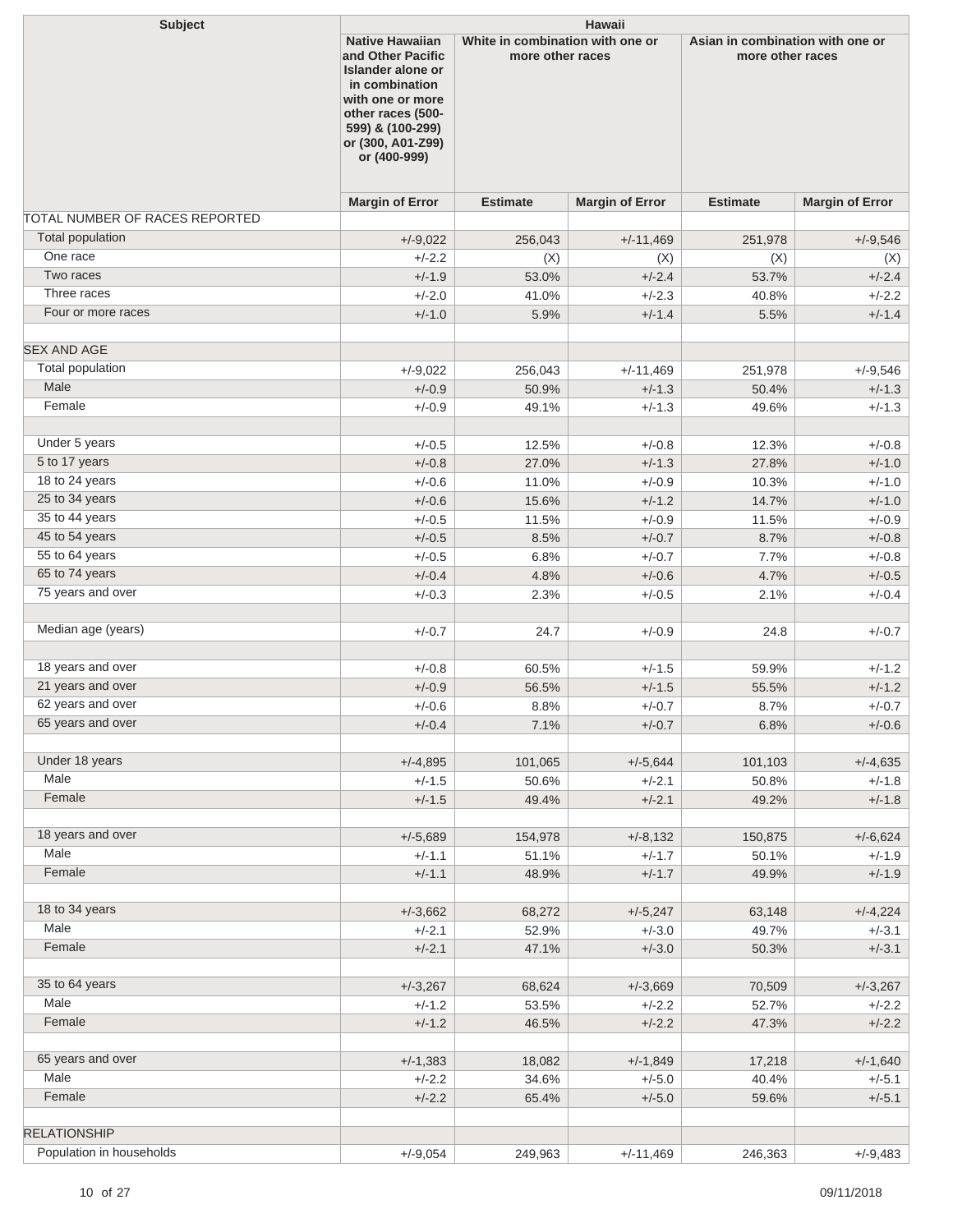| and Other Pacific<br>more other races<br>more other races<br>Islander alone or<br>in combination<br>with one or more<br>other races (500-<br>599) & (100-299)<br>or (300, A01-Z99)<br>or (400-999)<br><b>Margin of Error</b><br><b>Estimate</b><br><b>Margin of Error</b><br><b>Estimate</b><br><b>Margin of Error</b><br>Householder or spouse<br>$+/-1.1$<br>$+/-1.5$<br>$+/-1.2$<br>31.0%<br>29.6%<br>Child<br>$+/-1.3$<br>$+/-1.7$<br>$+/-1.9$<br>45.7%<br>45.7%<br>Other relatives<br>$+/-1.9$<br>$+/-1.6$<br>$+/-2.0$<br>17.6%<br>19.5%<br><b>Nonrelatives</b><br>$+/-0.8$<br>5.6%<br>$+/-0.9$<br>5.2%<br>$+/-0.8$<br>Unmarried partner<br>$+/-0.4$<br>$+/-0.5$<br>$+/-0.4$<br>2.4%<br>2.0%<br>Households<br>$+/-2.922$<br>$+/-3.456$<br>54,786<br>$+/-3,571$<br>50,048<br>Family households<br>$+/-2.2$<br>71.9%<br>$+/-3.0$<br>71.7%<br>$+/-2.6$<br>With own children of the householder under 18<br>$+/-2.8$<br>$+/-2.2$<br>34.9%<br>$+/-2.8$<br>33.9%<br>years<br>Married-couple family<br>$+/-2.5$<br>$+/-3.0$<br>$+/-2.6$<br>47.7%<br>48.0%<br>With own children of the householder under 18<br>$+/-1.8$<br>$+/-2.4$<br>$+/-2.3$<br>24.2%<br>22.5%<br>years<br>Female householder, no husband present, family<br>$+/-2.0$<br>$+/-2.3$<br>16.5%<br>$+/-2.6$<br>17.2%<br>With own children of the householder under 18<br>$+/-1.6$<br>$+/-1.9$<br>7.9%<br>8.7%<br>$+/-1.7$<br>years<br>Nonfamily households<br>$+/-2.2$<br>$+/-3.0$<br>28.1%<br>28.3%<br>$+/-2.6$<br>Male householder<br>$+/-1.8$<br>15.2%<br>$+/-2.7$<br>15.7%<br>$+/-2.5$<br>Living alone<br>$+/-1.7$<br>$+/-2.5$<br>$+/-2.5$<br>11.0%<br>11.8%<br>Not living alone<br>$+/-0.9$<br>4.2%<br>$+/-1.4$<br>3.9%<br>$+/-1.5$<br>Female householder<br>$+/-1.9$<br>$+/-1.7$<br>$+/-2.1$<br>13.0%<br>12.6%<br>Living alone<br>$+/-1.6$<br>9.9%<br>$+/-1.7$<br>9.6%<br>$+/-2.0$<br>Not living alone<br>$+/-1.1$<br>$+/-1.1$<br>$+/-0.6$<br>3.1%<br>3.0%<br>Average household size<br>$+/-0.15$<br>$+/-0.14$<br>3.31<br>3.47<br>$+/-0.17$<br>Average family size<br>$+/-0.15$<br>$+/-0.17$<br>4.12<br>3.87<br>$+/-0.20$<br>Population 15 years and over<br>$+/-5,767$<br>$+/-8,381$<br>$+/-6,972$<br>168,330<br>164,433<br>Now married, except separated<br>$+/-1.6$<br>37.5%<br>$+/-1.9$<br>$+/-1.8$<br>37.3%<br>Widowed<br>$+/-0.5$<br>$+/-0.6$<br>3.2%<br>3.6%<br>$+/-0.7$<br>Divorced<br>$+/-0.9$<br>$+/-1.2$<br>9.9%<br>8.5%<br>$+/-1.0$<br>Separated<br>$+/-0.4$<br>1.3%<br>$+/-0.5$<br>1.6%<br>$+/-0.6$<br>Never married<br>$+/-1.6$<br>$+/-1.9$<br>48.1%<br>49.1%<br>$+/-1.9$<br>Male 15 years and over<br>$+/-4,473$<br>86,317<br>$+/-5,054$<br>82,334<br>$+/-4,370$<br>Now married, except separated<br>$+/-2.1$<br>37.9%<br>$+/-2.5$<br>37.7%<br>$+/-2.1$<br>Widowed<br>$+/-0.6$<br>$+/-0.6$<br>1.0%<br>1.3%<br>$+/-0.6$<br>Divorced<br>$+/-0.9$<br>$+/-1.2$<br>6.9%<br>6.2%<br>$+/-1.3$<br>Separated<br>$+/-0.6$<br>1.1%<br>$+/-0.6$<br>1.4%<br>$+/-0.7$<br>Never married<br>$+/-2.1$<br>$+/-2.7$<br>53.1%<br>$+/-2.3$<br>53.5%<br>Female 15 years and over<br>$+/-4,792$<br>$+/-3,658$<br>82,013<br>$+/-5,034$<br>82,099<br>Now married, except separated<br>$+/-2.0$<br>37.1%<br>$+/-2.6$<br>$+/-2.4$<br>37.0%<br>Widowed<br>$+/-1.1$<br>$+/-1.2$<br>5.6%<br>5.8%<br>$+/-1.3$<br>Divorced<br>$+/-1.3$<br>$+/-1.8$<br>13.0%<br>10.7%<br>$+/-1.7$<br>Separated<br>$+/-0.6$<br>1.5%<br>$+/-0.7$<br>1.7%<br>$+/-0.7$<br>Never married<br>$+/-2.4$<br>$+/-2.0$<br>42.9%<br>44.6%<br>$+/-2.5$<br><b>SCHOOL ENROLLMENT</b><br>Population 3 years and over enrolled in school<br>$+/-5,026$<br>92,580<br>$+/-5,467$<br>93,312<br>$+/-4,558$ | <b>Subject</b>            | <b>Hawaii</b>                                              |  |  |                                  |  |  |
|----------------------------------------------------------------------------------------------------------------------------------------------------------------------------------------------------------------------------------------------------------------------------------------------------------------------------------------------------------------------------------------------------------------------------------------------------------------------------------------------------------------------------------------------------------------------------------------------------------------------------------------------------------------------------------------------------------------------------------------------------------------------------------------------------------------------------------------------------------------------------------------------------------------------------------------------------------------------------------------------------------------------------------------------------------------------------------------------------------------------------------------------------------------------------------------------------------------------------------------------------------------------------------------------------------------------------------------------------------------------------------------------------------------------------------------------------------------------------------------------------------------------------------------------------------------------------------------------------------------------------------------------------------------------------------------------------------------------------------------------------------------------------------------------------------------------------------------------------------------------------------------------------------------------------------------------------------------------------------------------------------------------------------------------------------------------------------------------------------------------------------------------------------------------------------------------------------------------------------------------------------------------------------------------------------------------------------------------------------------------------------------------------------------------------------------------------------------------------------------------------------------------------------------------------------------------------------------------------------------------------------------------------------------------------------------------------------------------------------------------------------------------------------------------------------------------------------------------------------------------------------------------------------------------------------------------------------------------------------------------------------------------------------------------------------------------------------------------------------------------------------------------------------------------------------------------------------------------------------------------------------------------------------------------------------------------------------------------------------------------------------------------------------------------------------------------------------------------------------------------------------------------------------------------------------------------------------------------------------------------|---------------------------|------------------------------------------------------------|--|--|----------------------------------|--|--|
|                                                                                                                                                                                                                                                                                                                                                                                                                                                                                                                                                                                                                                                                                                                                                                                                                                                                                                                                                                                                                                                                                                                                                                                                                                                                                                                                                                                                                                                                                                                                                                                                                                                                                                                                                                                                                                                                                                                                                                                                                                                                                                                                                                                                                                                                                                                                                                                                                                                                                                                                                                                                                                                                                                                                                                                                                                                                                                                                                                                                                                                                                                                                                                                                                                                                                                                                                                                                                                                                                                                                                                                                                      |                           | <b>Native Hawaiian</b><br>White in combination with one or |  |  | Asian in combination with one or |  |  |
|                                                                                                                                                                                                                                                                                                                                                                                                                                                                                                                                                                                                                                                                                                                                                                                                                                                                                                                                                                                                                                                                                                                                                                                                                                                                                                                                                                                                                                                                                                                                                                                                                                                                                                                                                                                                                                                                                                                                                                                                                                                                                                                                                                                                                                                                                                                                                                                                                                                                                                                                                                                                                                                                                                                                                                                                                                                                                                                                                                                                                                                                                                                                                                                                                                                                                                                                                                                                                                                                                                                                                                                                                      |                           |                                                            |  |  |                                  |  |  |
|                                                                                                                                                                                                                                                                                                                                                                                                                                                                                                                                                                                                                                                                                                                                                                                                                                                                                                                                                                                                                                                                                                                                                                                                                                                                                                                                                                                                                                                                                                                                                                                                                                                                                                                                                                                                                                                                                                                                                                                                                                                                                                                                                                                                                                                                                                                                                                                                                                                                                                                                                                                                                                                                                                                                                                                                                                                                                                                                                                                                                                                                                                                                                                                                                                                                                                                                                                                                                                                                                                                                                                                                                      |                           |                                                            |  |  |                                  |  |  |
|                                                                                                                                                                                                                                                                                                                                                                                                                                                                                                                                                                                                                                                                                                                                                                                                                                                                                                                                                                                                                                                                                                                                                                                                                                                                                                                                                                                                                                                                                                                                                                                                                                                                                                                                                                                                                                                                                                                                                                                                                                                                                                                                                                                                                                                                                                                                                                                                                                                                                                                                                                                                                                                                                                                                                                                                                                                                                                                                                                                                                                                                                                                                                                                                                                                                                                                                                                                                                                                                                                                                                                                                                      |                           |                                                            |  |  |                                  |  |  |
|                                                                                                                                                                                                                                                                                                                                                                                                                                                                                                                                                                                                                                                                                                                                                                                                                                                                                                                                                                                                                                                                                                                                                                                                                                                                                                                                                                                                                                                                                                                                                                                                                                                                                                                                                                                                                                                                                                                                                                                                                                                                                                                                                                                                                                                                                                                                                                                                                                                                                                                                                                                                                                                                                                                                                                                                                                                                                                                                                                                                                                                                                                                                                                                                                                                                                                                                                                                                                                                                                                                                                                                                                      |                           |                                                            |  |  |                                  |  |  |
|                                                                                                                                                                                                                                                                                                                                                                                                                                                                                                                                                                                                                                                                                                                                                                                                                                                                                                                                                                                                                                                                                                                                                                                                                                                                                                                                                                                                                                                                                                                                                                                                                                                                                                                                                                                                                                                                                                                                                                                                                                                                                                                                                                                                                                                                                                                                                                                                                                                                                                                                                                                                                                                                                                                                                                                                                                                                                                                                                                                                                                                                                                                                                                                                                                                                                                                                                                                                                                                                                                                                                                                                                      |                           |                                                            |  |  |                                  |  |  |
|                                                                                                                                                                                                                                                                                                                                                                                                                                                                                                                                                                                                                                                                                                                                                                                                                                                                                                                                                                                                                                                                                                                                                                                                                                                                                                                                                                                                                                                                                                                                                                                                                                                                                                                                                                                                                                                                                                                                                                                                                                                                                                                                                                                                                                                                                                                                                                                                                                                                                                                                                                                                                                                                                                                                                                                                                                                                                                                                                                                                                                                                                                                                                                                                                                                                                                                                                                                                                                                                                                                                                                                                                      |                           |                                                            |  |  |                                  |  |  |
|                                                                                                                                                                                                                                                                                                                                                                                                                                                                                                                                                                                                                                                                                                                                                                                                                                                                                                                                                                                                                                                                                                                                                                                                                                                                                                                                                                                                                                                                                                                                                                                                                                                                                                                                                                                                                                                                                                                                                                                                                                                                                                                                                                                                                                                                                                                                                                                                                                                                                                                                                                                                                                                                                                                                                                                                                                                                                                                                                                                                                                                                                                                                                                                                                                                                                                                                                                                                                                                                                                                                                                                                                      | <b>HOUSEHOLDS BY TYPE</b> |                                                            |  |  |                                  |  |  |
|                                                                                                                                                                                                                                                                                                                                                                                                                                                                                                                                                                                                                                                                                                                                                                                                                                                                                                                                                                                                                                                                                                                                                                                                                                                                                                                                                                                                                                                                                                                                                                                                                                                                                                                                                                                                                                                                                                                                                                                                                                                                                                                                                                                                                                                                                                                                                                                                                                                                                                                                                                                                                                                                                                                                                                                                                                                                                                                                                                                                                                                                                                                                                                                                                                                                                                                                                                                                                                                                                                                                                                                                                      |                           |                                                            |  |  |                                  |  |  |
|                                                                                                                                                                                                                                                                                                                                                                                                                                                                                                                                                                                                                                                                                                                                                                                                                                                                                                                                                                                                                                                                                                                                                                                                                                                                                                                                                                                                                                                                                                                                                                                                                                                                                                                                                                                                                                                                                                                                                                                                                                                                                                                                                                                                                                                                                                                                                                                                                                                                                                                                                                                                                                                                                                                                                                                                                                                                                                                                                                                                                                                                                                                                                                                                                                                                                                                                                                                                                                                                                                                                                                                                                      |                           |                                                            |  |  |                                  |  |  |
|                                                                                                                                                                                                                                                                                                                                                                                                                                                                                                                                                                                                                                                                                                                                                                                                                                                                                                                                                                                                                                                                                                                                                                                                                                                                                                                                                                                                                                                                                                                                                                                                                                                                                                                                                                                                                                                                                                                                                                                                                                                                                                                                                                                                                                                                                                                                                                                                                                                                                                                                                                                                                                                                                                                                                                                                                                                                                                                                                                                                                                                                                                                                                                                                                                                                                                                                                                                                                                                                                                                                                                                                                      |                           |                                                            |  |  |                                  |  |  |
|                                                                                                                                                                                                                                                                                                                                                                                                                                                                                                                                                                                                                                                                                                                                                                                                                                                                                                                                                                                                                                                                                                                                                                                                                                                                                                                                                                                                                                                                                                                                                                                                                                                                                                                                                                                                                                                                                                                                                                                                                                                                                                                                                                                                                                                                                                                                                                                                                                                                                                                                                                                                                                                                                                                                                                                                                                                                                                                                                                                                                                                                                                                                                                                                                                                                                                                                                                                                                                                                                                                                                                                                                      |                           |                                                            |  |  |                                  |  |  |
|                                                                                                                                                                                                                                                                                                                                                                                                                                                                                                                                                                                                                                                                                                                                                                                                                                                                                                                                                                                                                                                                                                                                                                                                                                                                                                                                                                                                                                                                                                                                                                                                                                                                                                                                                                                                                                                                                                                                                                                                                                                                                                                                                                                                                                                                                                                                                                                                                                                                                                                                                                                                                                                                                                                                                                                                                                                                                                                                                                                                                                                                                                                                                                                                                                                                                                                                                                                                                                                                                                                                                                                                                      |                           |                                                            |  |  |                                  |  |  |
|                                                                                                                                                                                                                                                                                                                                                                                                                                                                                                                                                                                                                                                                                                                                                                                                                                                                                                                                                                                                                                                                                                                                                                                                                                                                                                                                                                                                                                                                                                                                                                                                                                                                                                                                                                                                                                                                                                                                                                                                                                                                                                                                                                                                                                                                                                                                                                                                                                                                                                                                                                                                                                                                                                                                                                                                                                                                                                                                                                                                                                                                                                                                                                                                                                                                                                                                                                                                                                                                                                                                                                                                                      |                           |                                                            |  |  |                                  |  |  |
|                                                                                                                                                                                                                                                                                                                                                                                                                                                                                                                                                                                                                                                                                                                                                                                                                                                                                                                                                                                                                                                                                                                                                                                                                                                                                                                                                                                                                                                                                                                                                                                                                                                                                                                                                                                                                                                                                                                                                                                                                                                                                                                                                                                                                                                                                                                                                                                                                                                                                                                                                                                                                                                                                                                                                                                                                                                                                                                                                                                                                                                                                                                                                                                                                                                                                                                                                                                                                                                                                                                                                                                                                      |                           |                                                            |  |  |                                  |  |  |
|                                                                                                                                                                                                                                                                                                                                                                                                                                                                                                                                                                                                                                                                                                                                                                                                                                                                                                                                                                                                                                                                                                                                                                                                                                                                                                                                                                                                                                                                                                                                                                                                                                                                                                                                                                                                                                                                                                                                                                                                                                                                                                                                                                                                                                                                                                                                                                                                                                                                                                                                                                                                                                                                                                                                                                                                                                                                                                                                                                                                                                                                                                                                                                                                                                                                                                                                                                                                                                                                                                                                                                                                                      |                           |                                                            |  |  |                                  |  |  |
|                                                                                                                                                                                                                                                                                                                                                                                                                                                                                                                                                                                                                                                                                                                                                                                                                                                                                                                                                                                                                                                                                                                                                                                                                                                                                                                                                                                                                                                                                                                                                                                                                                                                                                                                                                                                                                                                                                                                                                                                                                                                                                                                                                                                                                                                                                                                                                                                                                                                                                                                                                                                                                                                                                                                                                                                                                                                                                                                                                                                                                                                                                                                                                                                                                                                                                                                                                                                                                                                                                                                                                                                                      |                           |                                                            |  |  |                                  |  |  |
|                                                                                                                                                                                                                                                                                                                                                                                                                                                                                                                                                                                                                                                                                                                                                                                                                                                                                                                                                                                                                                                                                                                                                                                                                                                                                                                                                                                                                                                                                                                                                                                                                                                                                                                                                                                                                                                                                                                                                                                                                                                                                                                                                                                                                                                                                                                                                                                                                                                                                                                                                                                                                                                                                                                                                                                                                                                                                                                                                                                                                                                                                                                                                                                                                                                                                                                                                                                                                                                                                                                                                                                                                      |                           |                                                            |  |  |                                  |  |  |
|                                                                                                                                                                                                                                                                                                                                                                                                                                                                                                                                                                                                                                                                                                                                                                                                                                                                                                                                                                                                                                                                                                                                                                                                                                                                                                                                                                                                                                                                                                                                                                                                                                                                                                                                                                                                                                                                                                                                                                                                                                                                                                                                                                                                                                                                                                                                                                                                                                                                                                                                                                                                                                                                                                                                                                                                                                                                                                                                                                                                                                                                                                                                                                                                                                                                                                                                                                                                                                                                                                                                                                                                                      |                           |                                                            |  |  |                                  |  |  |
|                                                                                                                                                                                                                                                                                                                                                                                                                                                                                                                                                                                                                                                                                                                                                                                                                                                                                                                                                                                                                                                                                                                                                                                                                                                                                                                                                                                                                                                                                                                                                                                                                                                                                                                                                                                                                                                                                                                                                                                                                                                                                                                                                                                                                                                                                                                                                                                                                                                                                                                                                                                                                                                                                                                                                                                                                                                                                                                                                                                                                                                                                                                                                                                                                                                                                                                                                                                                                                                                                                                                                                                                                      |                           |                                                            |  |  |                                  |  |  |
|                                                                                                                                                                                                                                                                                                                                                                                                                                                                                                                                                                                                                                                                                                                                                                                                                                                                                                                                                                                                                                                                                                                                                                                                                                                                                                                                                                                                                                                                                                                                                                                                                                                                                                                                                                                                                                                                                                                                                                                                                                                                                                                                                                                                                                                                                                                                                                                                                                                                                                                                                                                                                                                                                                                                                                                                                                                                                                                                                                                                                                                                                                                                                                                                                                                                                                                                                                                                                                                                                                                                                                                                                      |                           |                                                            |  |  |                                  |  |  |
|                                                                                                                                                                                                                                                                                                                                                                                                                                                                                                                                                                                                                                                                                                                                                                                                                                                                                                                                                                                                                                                                                                                                                                                                                                                                                                                                                                                                                                                                                                                                                                                                                                                                                                                                                                                                                                                                                                                                                                                                                                                                                                                                                                                                                                                                                                                                                                                                                                                                                                                                                                                                                                                                                                                                                                                                                                                                                                                                                                                                                                                                                                                                                                                                                                                                                                                                                                                                                                                                                                                                                                                                                      |                           |                                                            |  |  |                                  |  |  |
|                                                                                                                                                                                                                                                                                                                                                                                                                                                                                                                                                                                                                                                                                                                                                                                                                                                                                                                                                                                                                                                                                                                                                                                                                                                                                                                                                                                                                                                                                                                                                                                                                                                                                                                                                                                                                                                                                                                                                                                                                                                                                                                                                                                                                                                                                                                                                                                                                                                                                                                                                                                                                                                                                                                                                                                                                                                                                                                                                                                                                                                                                                                                                                                                                                                                                                                                                                                                                                                                                                                                                                                                                      |                           |                                                            |  |  |                                  |  |  |
|                                                                                                                                                                                                                                                                                                                                                                                                                                                                                                                                                                                                                                                                                                                                                                                                                                                                                                                                                                                                                                                                                                                                                                                                                                                                                                                                                                                                                                                                                                                                                                                                                                                                                                                                                                                                                                                                                                                                                                                                                                                                                                                                                                                                                                                                                                                                                                                                                                                                                                                                                                                                                                                                                                                                                                                                                                                                                                                                                                                                                                                                                                                                                                                                                                                                                                                                                                                                                                                                                                                                                                                                                      |                           |                                                            |  |  |                                  |  |  |
|                                                                                                                                                                                                                                                                                                                                                                                                                                                                                                                                                                                                                                                                                                                                                                                                                                                                                                                                                                                                                                                                                                                                                                                                                                                                                                                                                                                                                                                                                                                                                                                                                                                                                                                                                                                                                                                                                                                                                                                                                                                                                                                                                                                                                                                                                                                                                                                                                                                                                                                                                                                                                                                                                                                                                                                                                                                                                                                                                                                                                                                                                                                                                                                                                                                                                                                                                                                                                                                                                                                                                                                                                      |                           |                                                            |  |  |                                  |  |  |
|                                                                                                                                                                                                                                                                                                                                                                                                                                                                                                                                                                                                                                                                                                                                                                                                                                                                                                                                                                                                                                                                                                                                                                                                                                                                                                                                                                                                                                                                                                                                                                                                                                                                                                                                                                                                                                                                                                                                                                                                                                                                                                                                                                                                                                                                                                                                                                                                                                                                                                                                                                                                                                                                                                                                                                                                                                                                                                                                                                                                                                                                                                                                                                                                                                                                                                                                                                                                                                                                                                                                                                                                                      | <b>MARITAL STATUS</b>     |                                                            |  |  |                                  |  |  |
|                                                                                                                                                                                                                                                                                                                                                                                                                                                                                                                                                                                                                                                                                                                                                                                                                                                                                                                                                                                                                                                                                                                                                                                                                                                                                                                                                                                                                                                                                                                                                                                                                                                                                                                                                                                                                                                                                                                                                                                                                                                                                                                                                                                                                                                                                                                                                                                                                                                                                                                                                                                                                                                                                                                                                                                                                                                                                                                                                                                                                                                                                                                                                                                                                                                                                                                                                                                                                                                                                                                                                                                                                      |                           |                                                            |  |  |                                  |  |  |
|                                                                                                                                                                                                                                                                                                                                                                                                                                                                                                                                                                                                                                                                                                                                                                                                                                                                                                                                                                                                                                                                                                                                                                                                                                                                                                                                                                                                                                                                                                                                                                                                                                                                                                                                                                                                                                                                                                                                                                                                                                                                                                                                                                                                                                                                                                                                                                                                                                                                                                                                                                                                                                                                                                                                                                                                                                                                                                                                                                                                                                                                                                                                                                                                                                                                                                                                                                                                                                                                                                                                                                                                                      |                           |                                                            |  |  |                                  |  |  |
|                                                                                                                                                                                                                                                                                                                                                                                                                                                                                                                                                                                                                                                                                                                                                                                                                                                                                                                                                                                                                                                                                                                                                                                                                                                                                                                                                                                                                                                                                                                                                                                                                                                                                                                                                                                                                                                                                                                                                                                                                                                                                                                                                                                                                                                                                                                                                                                                                                                                                                                                                                                                                                                                                                                                                                                                                                                                                                                                                                                                                                                                                                                                                                                                                                                                                                                                                                                                                                                                                                                                                                                                                      |                           |                                                            |  |  |                                  |  |  |
|                                                                                                                                                                                                                                                                                                                                                                                                                                                                                                                                                                                                                                                                                                                                                                                                                                                                                                                                                                                                                                                                                                                                                                                                                                                                                                                                                                                                                                                                                                                                                                                                                                                                                                                                                                                                                                                                                                                                                                                                                                                                                                                                                                                                                                                                                                                                                                                                                                                                                                                                                                                                                                                                                                                                                                                                                                                                                                                                                                                                                                                                                                                                                                                                                                                                                                                                                                                                                                                                                                                                                                                                                      |                           |                                                            |  |  |                                  |  |  |
|                                                                                                                                                                                                                                                                                                                                                                                                                                                                                                                                                                                                                                                                                                                                                                                                                                                                                                                                                                                                                                                                                                                                                                                                                                                                                                                                                                                                                                                                                                                                                                                                                                                                                                                                                                                                                                                                                                                                                                                                                                                                                                                                                                                                                                                                                                                                                                                                                                                                                                                                                                                                                                                                                                                                                                                                                                                                                                                                                                                                                                                                                                                                                                                                                                                                                                                                                                                                                                                                                                                                                                                                                      |                           |                                                            |  |  |                                  |  |  |
|                                                                                                                                                                                                                                                                                                                                                                                                                                                                                                                                                                                                                                                                                                                                                                                                                                                                                                                                                                                                                                                                                                                                                                                                                                                                                                                                                                                                                                                                                                                                                                                                                                                                                                                                                                                                                                                                                                                                                                                                                                                                                                                                                                                                                                                                                                                                                                                                                                                                                                                                                                                                                                                                                                                                                                                                                                                                                                                                                                                                                                                                                                                                                                                                                                                                                                                                                                                                                                                                                                                                                                                                                      |                           |                                                            |  |  |                                  |  |  |
|                                                                                                                                                                                                                                                                                                                                                                                                                                                                                                                                                                                                                                                                                                                                                                                                                                                                                                                                                                                                                                                                                                                                                                                                                                                                                                                                                                                                                                                                                                                                                                                                                                                                                                                                                                                                                                                                                                                                                                                                                                                                                                                                                                                                                                                                                                                                                                                                                                                                                                                                                                                                                                                                                                                                                                                                                                                                                                                                                                                                                                                                                                                                                                                                                                                                                                                                                                                                                                                                                                                                                                                                                      |                           |                                                            |  |  |                                  |  |  |
|                                                                                                                                                                                                                                                                                                                                                                                                                                                                                                                                                                                                                                                                                                                                                                                                                                                                                                                                                                                                                                                                                                                                                                                                                                                                                                                                                                                                                                                                                                                                                                                                                                                                                                                                                                                                                                                                                                                                                                                                                                                                                                                                                                                                                                                                                                                                                                                                                                                                                                                                                                                                                                                                                                                                                                                                                                                                                                                                                                                                                                                                                                                                                                                                                                                                                                                                                                                                                                                                                                                                                                                                                      |                           |                                                            |  |  |                                  |  |  |
|                                                                                                                                                                                                                                                                                                                                                                                                                                                                                                                                                                                                                                                                                                                                                                                                                                                                                                                                                                                                                                                                                                                                                                                                                                                                                                                                                                                                                                                                                                                                                                                                                                                                                                                                                                                                                                                                                                                                                                                                                                                                                                                                                                                                                                                                                                                                                                                                                                                                                                                                                                                                                                                                                                                                                                                                                                                                                                                                                                                                                                                                                                                                                                                                                                                                                                                                                                                                                                                                                                                                                                                                                      |                           |                                                            |  |  |                                  |  |  |
|                                                                                                                                                                                                                                                                                                                                                                                                                                                                                                                                                                                                                                                                                                                                                                                                                                                                                                                                                                                                                                                                                                                                                                                                                                                                                                                                                                                                                                                                                                                                                                                                                                                                                                                                                                                                                                                                                                                                                                                                                                                                                                                                                                                                                                                                                                                                                                                                                                                                                                                                                                                                                                                                                                                                                                                                                                                                                                                                                                                                                                                                                                                                                                                                                                                                                                                                                                                                                                                                                                                                                                                                                      |                           |                                                            |  |  |                                  |  |  |
|                                                                                                                                                                                                                                                                                                                                                                                                                                                                                                                                                                                                                                                                                                                                                                                                                                                                                                                                                                                                                                                                                                                                                                                                                                                                                                                                                                                                                                                                                                                                                                                                                                                                                                                                                                                                                                                                                                                                                                                                                                                                                                                                                                                                                                                                                                                                                                                                                                                                                                                                                                                                                                                                                                                                                                                                                                                                                                                                                                                                                                                                                                                                                                                                                                                                                                                                                                                                                                                                                                                                                                                                                      |                           |                                                            |  |  |                                  |  |  |
|                                                                                                                                                                                                                                                                                                                                                                                                                                                                                                                                                                                                                                                                                                                                                                                                                                                                                                                                                                                                                                                                                                                                                                                                                                                                                                                                                                                                                                                                                                                                                                                                                                                                                                                                                                                                                                                                                                                                                                                                                                                                                                                                                                                                                                                                                                                                                                                                                                                                                                                                                                                                                                                                                                                                                                                                                                                                                                                                                                                                                                                                                                                                                                                                                                                                                                                                                                                                                                                                                                                                                                                                                      |                           |                                                            |  |  |                                  |  |  |
|                                                                                                                                                                                                                                                                                                                                                                                                                                                                                                                                                                                                                                                                                                                                                                                                                                                                                                                                                                                                                                                                                                                                                                                                                                                                                                                                                                                                                                                                                                                                                                                                                                                                                                                                                                                                                                                                                                                                                                                                                                                                                                                                                                                                                                                                                                                                                                                                                                                                                                                                                                                                                                                                                                                                                                                                                                                                                                                                                                                                                                                                                                                                                                                                                                                                                                                                                                                                                                                                                                                                                                                                                      |                           |                                                            |  |  |                                  |  |  |
|                                                                                                                                                                                                                                                                                                                                                                                                                                                                                                                                                                                                                                                                                                                                                                                                                                                                                                                                                                                                                                                                                                                                                                                                                                                                                                                                                                                                                                                                                                                                                                                                                                                                                                                                                                                                                                                                                                                                                                                                                                                                                                                                                                                                                                                                                                                                                                                                                                                                                                                                                                                                                                                                                                                                                                                                                                                                                                                                                                                                                                                                                                                                                                                                                                                                                                                                                                                                                                                                                                                                                                                                                      |                           |                                                            |  |  |                                  |  |  |
|                                                                                                                                                                                                                                                                                                                                                                                                                                                                                                                                                                                                                                                                                                                                                                                                                                                                                                                                                                                                                                                                                                                                                                                                                                                                                                                                                                                                                                                                                                                                                                                                                                                                                                                                                                                                                                                                                                                                                                                                                                                                                                                                                                                                                                                                                                                                                                                                                                                                                                                                                                                                                                                                                                                                                                                                                                                                                                                                                                                                                                                                                                                                                                                                                                                                                                                                                                                                                                                                                                                                                                                                                      |                           |                                                            |  |  |                                  |  |  |
|                                                                                                                                                                                                                                                                                                                                                                                                                                                                                                                                                                                                                                                                                                                                                                                                                                                                                                                                                                                                                                                                                                                                                                                                                                                                                                                                                                                                                                                                                                                                                                                                                                                                                                                                                                                                                                                                                                                                                                                                                                                                                                                                                                                                                                                                                                                                                                                                                                                                                                                                                                                                                                                                                                                                                                                                                                                                                                                                                                                                                                                                                                                                                                                                                                                                                                                                                                                                                                                                                                                                                                                                                      |                           |                                                            |  |  |                                  |  |  |
|                                                                                                                                                                                                                                                                                                                                                                                                                                                                                                                                                                                                                                                                                                                                                                                                                                                                                                                                                                                                                                                                                                                                                                                                                                                                                                                                                                                                                                                                                                                                                                                                                                                                                                                                                                                                                                                                                                                                                                                                                                                                                                                                                                                                                                                                                                                                                                                                                                                                                                                                                                                                                                                                                                                                                                                                                                                                                                                                                                                                                                                                                                                                                                                                                                                                                                                                                                                                                                                                                                                                                                                                                      |                           |                                                            |  |  |                                  |  |  |
|                                                                                                                                                                                                                                                                                                                                                                                                                                                                                                                                                                                                                                                                                                                                                                                                                                                                                                                                                                                                                                                                                                                                                                                                                                                                                                                                                                                                                                                                                                                                                                                                                                                                                                                                                                                                                                                                                                                                                                                                                                                                                                                                                                                                                                                                                                                                                                                                                                                                                                                                                                                                                                                                                                                                                                                                                                                                                                                                                                                                                                                                                                                                                                                                                                                                                                                                                                                                                                                                                                                                                                                                                      |                           |                                                            |  |  |                                  |  |  |
|                                                                                                                                                                                                                                                                                                                                                                                                                                                                                                                                                                                                                                                                                                                                                                                                                                                                                                                                                                                                                                                                                                                                                                                                                                                                                                                                                                                                                                                                                                                                                                                                                                                                                                                                                                                                                                                                                                                                                                                                                                                                                                                                                                                                                                                                                                                                                                                                                                                                                                                                                                                                                                                                                                                                                                                                                                                                                                                                                                                                                                                                                                                                                                                                                                                                                                                                                                                                                                                                                                                                                                                                                      |                           |                                                            |  |  |                                  |  |  |
|                                                                                                                                                                                                                                                                                                                                                                                                                                                                                                                                                                                                                                                                                                                                                                                                                                                                                                                                                                                                                                                                                                                                                                                                                                                                                                                                                                                                                                                                                                                                                                                                                                                                                                                                                                                                                                                                                                                                                                                                                                                                                                                                                                                                                                                                                                                                                                                                                                                                                                                                                                                                                                                                                                                                                                                                                                                                                                                                                                                                                                                                                                                                                                                                                                                                                                                                                                                                                                                                                                                                                                                                                      |                           |                                                            |  |  |                                  |  |  |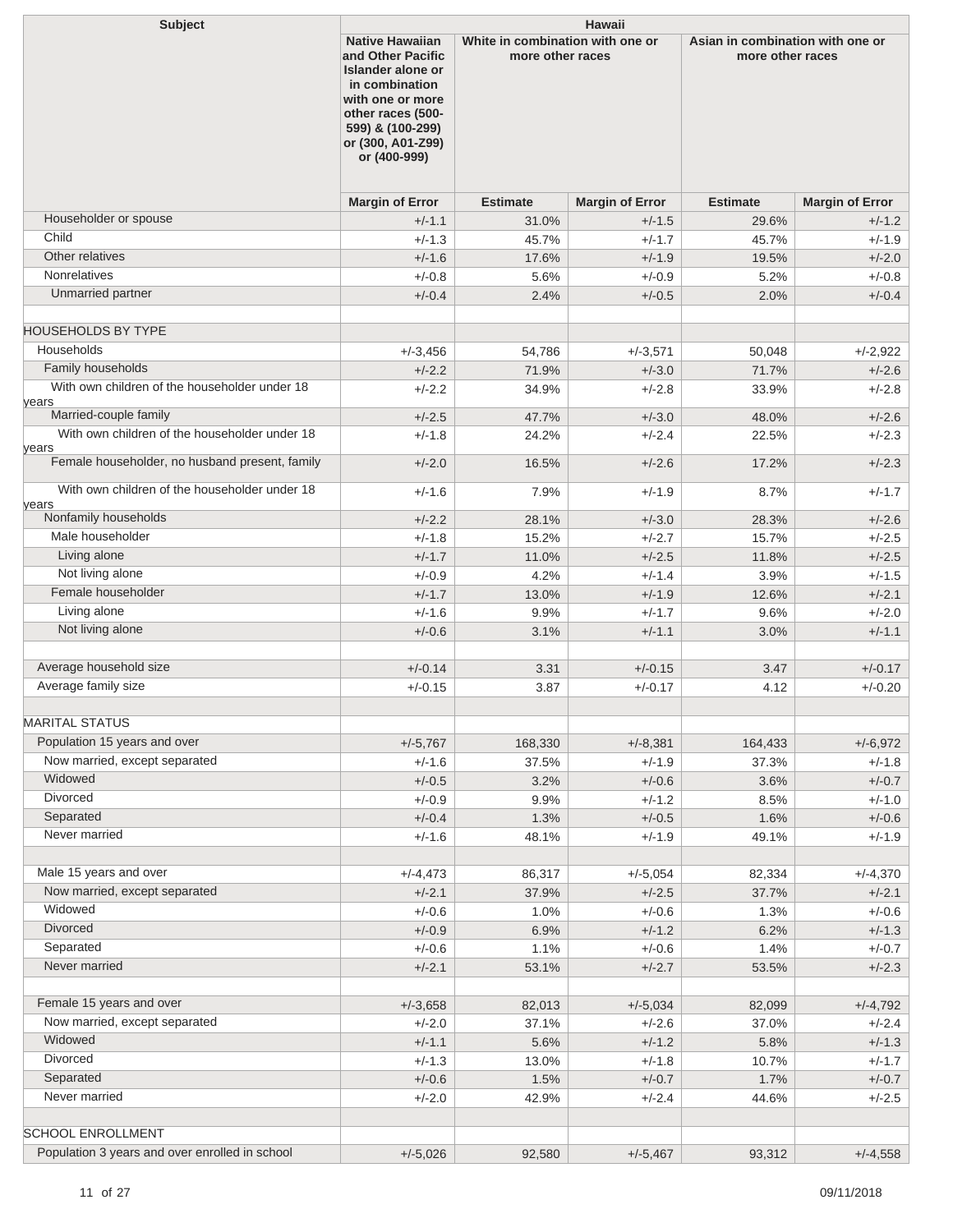| <b>Subject</b>                                                                             | Hawaii                                                                                                                                                                                                                                       |                 |                        |                                                      |                        |  |
|--------------------------------------------------------------------------------------------|----------------------------------------------------------------------------------------------------------------------------------------------------------------------------------------------------------------------------------------------|-----------------|------------------------|------------------------------------------------------|------------------------|--|
|                                                                                            | <b>Native Hawaiian</b><br>White in combination with one or<br>and Other Pacific<br>more other races<br>Islander alone or<br>in combination<br>with one or more<br>other races (500-<br>599) & (100-299)<br>or (300, A01-Z99)<br>or (400-999) |                 |                        | Asian in combination with one or<br>more other races |                        |  |
|                                                                                            | <b>Margin of Error</b>                                                                                                                                                                                                                       | <b>Estimate</b> | <b>Margin of Error</b> | <b>Estimate</b>                                      | <b>Margin of Error</b> |  |
| Nursery school, preschool                                                                  | $+/-1.6$                                                                                                                                                                                                                                     | 9.6%            | $+/-1.6$               | 9.3%                                                 | $+/-1.5$               |  |
| Kindergarten                                                                               | $+/-1.0$                                                                                                                                                                                                                                     | 6.0%            | $+/-1.4$               | 5.3%                                                 | $+/-1.2$               |  |
| Elementary school (grades 1-8)                                                             | $+/-2.2$                                                                                                                                                                                                                                     | 46.6%           | $+/-2.4$               | 46.8%                                                | $+/-2.5$               |  |
| High school (grades 9-12)                                                                  | $+/-1.7$                                                                                                                                                                                                                                     | 18.2%           | $+/-1.7$               | 18.4%                                                | $+/-1.8$               |  |
| College or graduate school                                                                 | $+/-1.9$                                                                                                                                                                                                                                     | 19.6%           | $+/-2.6$               | 20.2%                                                | $+/-2.5$               |  |
|                                                                                            |                                                                                                                                                                                                                                              |                 |                        |                                                      |                        |  |
| Male 3 years and over enrolled in school                                                   | $+/-3,213$                                                                                                                                                                                                                                   | 46,878          | $+/-3,402$             | 47,683                                               | $+/-2,803$             |  |
| Percent enrolled in kindergarten to grade 12                                               | $+/-3.2$                                                                                                                                                                                                                                     | 70.3%           | $+/-3.9$               | 70.0%                                                | $+/-3.5$               |  |
| Percent enrolled in college or graduate school                                             | $+/-2.4$                                                                                                                                                                                                                                     | 18.8%           | $+/-3.3$               | 19.8%                                                | $+/-3.2$               |  |
| Female 3 years and over enrolled in school                                                 | $+/-2,902$                                                                                                                                                                                                                                   | 45,702          | $+/-3,299$             | 45,629                                               | $+/-2,802$             |  |
| Percent enrolled in kindergarten to grade 12                                               | $+/-2.9$                                                                                                                                                                                                                                     | 71.3%           | $+/-3.8$               | 71.1%                                                | $+/-3.6$               |  |
| Percent enrolled in college or graduate school                                             | $+/-2.4$                                                                                                                                                                                                                                     | 20.5%           | $+/-3.5$               | 20.5%                                                | $+/-2.9$               |  |
|                                                                                            |                                                                                                                                                                                                                                              |                 |                        |                                                      |                        |  |
| <b>EDUCATIONAL ATTAINMENT</b>                                                              |                                                                                                                                                                                                                                              |                 |                        |                                                      |                        |  |
| Population 25 years and over                                                               | $+/-4,822$                                                                                                                                                                                                                                   | 126,761         | $+/-6,706$             | 124,859                                              | $+/-5,764$             |  |
| Less than high school diploma                                                              | $+/-1.0$                                                                                                                                                                                                                                     | 5.4%            | $+/-1.2$               | 5.3%                                                 | $+/-1.1$               |  |
| High school graduate (includes equivalency)<br>Some college or associate's degree          | $+/-1.8$                                                                                                                                                                                                                                     | 35.0%           | $+/-2.8$               | 36.4%                                                | $+/-2.4$               |  |
| Bachelor's degree                                                                          | $+/-1.6$                                                                                                                                                                                                                                     | 34.7%           | $+/-2.1$               | 34.1%                                                | $+/-2.1$               |  |
| Graduate or professional degree                                                            | $+/-1.0$                                                                                                                                                                                                                                     | 16.8%           | $+/-1.5$               | 17.0%                                                | $+/-1.3$               |  |
|                                                                                            | $+/-0.9$                                                                                                                                                                                                                                     | 8.1%            | $+/-1.4$               | 7.3%                                                 | $+/-1.1$               |  |
| High school graduate or higher                                                             | $+/-1.0$                                                                                                                                                                                                                                     | 94.6%           | $+/-1.2$               | 94.7%                                                | $+/-1.1$               |  |
| Male, high school graduate or higher                                                       | $+/-1.5$                                                                                                                                                                                                                                     | 95.5%           | $+/-1.5$               | 96.0%                                                | $+/-1.2$               |  |
| Female, high school graduate or higher                                                     | $+/-1.6$                                                                                                                                                                                                                                     |                 | $+/-1.7$               |                                                      | $+/-1.6$               |  |
| Bachelor's degree or higher                                                                | $+/-1.4$                                                                                                                                                                                                                                     | 93.8%           | $+/-2.0$               | 93.4%                                                |                        |  |
| Male, bachelor's degree or higher                                                          | $+/-1.8$                                                                                                                                                                                                                                     | 24.9%<br>22.2%  | $+/-2.7$               | 24.3%<br>22.2%                                       | $+/-1.7$<br>$+/-2.6$   |  |
| Female, bachelor's degree or higher                                                        | $+/-1.9$                                                                                                                                                                                                                                     | 27.7%           | $+/-2.7$               | 26.3%                                                | $+/-2.4$               |  |
|                                                                                            |                                                                                                                                                                                                                                              |                 |                        |                                                      |                        |  |
| <b>FERTILITY</b>                                                                           |                                                                                                                                                                                                                                              |                 |                        |                                                      |                        |  |
| Women 15 to 50 years                                                                       | $+/-3,192$                                                                                                                                                                                                                                   | 58,044          | $+/-4,177$             | 58,512                                               | $+/-4,057$             |  |
| Women 15 to 50 years who had a birth in the past 12                                        | $+/-1,153$                                                                                                                                                                                                                                   | 3,009           | $+/-865$               | 3,429                                                | $+/-949$               |  |
| months<br>Unmarried women 15 to 50 years who had a birth in                                |                                                                                                                                                                                                                                              |                 |                        |                                                      |                        |  |
| the past 12 months                                                                         | $+/-775$                                                                                                                                                                                                                                     | 989             | $+/-481$               | 1,411                                                | $+/-617$               |  |
| As a percent of all women with a birth in the past                                         | $+/-12.0$                                                                                                                                                                                                                                    | 32.9%           | $+/-11.7$              | 41.1%                                                | $+/-13.1$              |  |
| 12 months                                                                                  |                                                                                                                                                                                                                                              |                 |                        |                                                      |                        |  |
| <b>RESPONSIBILITY FOR GRANDCHILDREN UNDER 18</b>                                           |                                                                                                                                                                                                                                              |                 |                        |                                                      |                        |  |
| <b>YEARS</b>                                                                               |                                                                                                                                                                                                                                              |                 |                        |                                                      |                        |  |
| Population 30 years and over                                                               | $+/-4,067$                                                                                                                                                                                                                                   | 106,081         | $+/-5,371$             | 105,619                                              | $+/-4,622$             |  |
| Grandparents living with grandchild(ren)                                                   | $+/-1.3$                                                                                                                                                                                                                                     | 5.6%            | $+/-1.2$               | 6.5%                                                 | $+/-1.6$               |  |
| Grandparents responsible for grandchildren as a<br>percentage of living with grandchildren | $+/-6.6$                                                                                                                                                                                                                                     | 16.9%           | $+/-7.2$               | 18.1%                                                | $+/-6.5$               |  |
| <b>VETERAN STATUS</b>                                                                      |                                                                                                                                                                                                                                              |                 |                        |                                                      |                        |  |
| Civilian population 18 years and over                                                      | $+/-5.695$                                                                                                                                                                                                                                   | 152,885         | $+/-8,144$             | 149,988                                              | $+/-6,621$             |  |
| Civilian veteran                                                                           | $+/-0.7$                                                                                                                                                                                                                                     | 6.8%            | $+/-1.0$               | 6.0%                                                 | $+/-0.8$               |  |
|                                                                                            |                                                                                                                                                                                                                                              |                 |                        |                                                      |                        |  |
| <b>DISABILITY STATUS</b>                                                                   |                                                                                                                                                                                                                                              |                 |                        |                                                      |                        |  |
| Total civilian noninstitutionalized population                                             | $+/-8.923$                                                                                                                                                                                                                                   | 252,682         | $+/-11,497$            | 249,929                                              | $+/-9,478$             |  |
| With a disability                                                                          | $+/-0.8$                                                                                                                                                                                                                                     | 8.0%            | $+/-1.0$               | 7.2%                                                 | $+/-0.9$               |  |
|                                                                                            |                                                                                                                                                                                                                                              |                 |                        |                                                      |                        |  |
| Civilian noninstitutionalized population under 18 years                                    | $+/-4,897$                                                                                                                                                                                                                                   | 101,057         | $+/-5,643$             | 101,100                                              | $+/-4,636$             |  |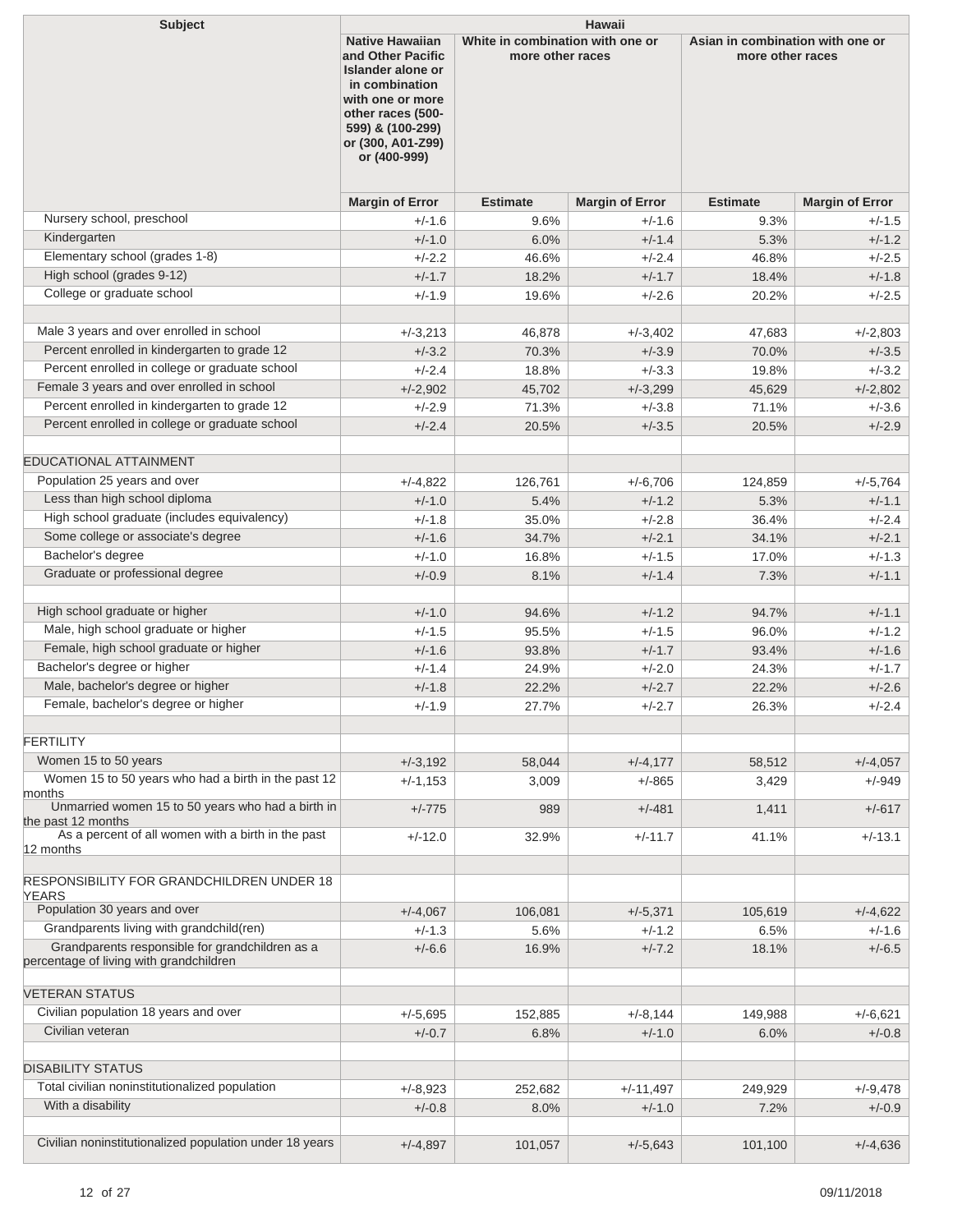| <b>Subject</b>                                          | <b>Hawaii</b><br><b>Native Hawaiian</b><br>White in combination with one or<br>Asian in combination with one or                                            |                                      |                        |                 |                        |
|---------------------------------------------------------|------------------------------------------------------------------------------------------------------------------------------------------------------------|--------------------------------------|------------------------|-----------------|------------------------|
|                                                         | and Other Pacific<br>Islander alone or<br>in combination<br>with one or more<br>other races (500-<br>599) & (100-299)<br>or (300, A01-Z99)<br>or (400-999) | more other races<br>more other races |                        |                 |                        |
|                                                         | <b>Margin of Error</b>                                                                                                                                     | <b>Estimate</b>                      | <b>Margin of Error</b> | <b>Estimate</b> | <b>Margin of Error</b> |
| With a disability                                       | $+/-0.7$                                                                                                                                                   | 3.0%                                 | $+/-0.8$               | 2.9%            | $+/-0.8$               |
| Civilian noninstitutionalized population 18 to 64 years |                                                                                                                                                            |                                      |                        |                 |                        |
|                                                         | $+/-5,202$                                                                                                                                                 | 133,543                              | $+/-7,398$             | 131,635         | $+/-6,041$             |
| With a disability                                       | $+/-1.2$                                                                                                                                                   | 8.7%                                 | $+/-1.4$               | 7.5%            | $+/-1.3$               |
| Civilian noninstitutionalized population 65 years and   |                                                                                                                                                            |                                      |                        |                 |                        |
| older                                                   | $+/-1,392$                                                                                                                                                 | 18,082                               | $+/-1,849$             | 17,194          | $+/-1,643$             |
| With a disability                                       | $+/-4.1$                                                                                                                                                   | 30.4%                                | $+/-4.5$               | 29.9%           | $+/-5.4$               |
| <b>RESIDENCE 1 YEAR AGO</b>                             |                                                                                                                                                            |                                      |                        |                 |                        |
| Population 1 year and over                              | $+/-8,909$                                                                                                                                                 | 250,392                              | $+/-11,298$            | 246,478         | $+/-9,475$             |
| Same house                                              | $+/-1.6$                                                                                                                                                   | 88.3%                                | $+/-1.5$               | 90.5%           | $+/-1.3$               |
| Different house in the U.S.                             | $+/-1.6$                                                                                                                                                   | 11.1%                                | $+/-1.5$               | 9.1%            | $+/-1.3$               |
| Same county                                             | $+/-1.5$                                                                                                                                                   | 7.6%                                 | $+/-1.3$               | 6.8%            | $+/-1.3$               |
| Different county                                        | $+/-0.5$                                                                                                                                                   | 3.5%                                 | $+/-1.0$               | 2.3%            | $+/-0.6$               |
| Same state                                              | $+/-0.2$                                                                                                                                                   | 0.7%                                 | $+/-0.3$               | 0.7%            | $+/-0.3$               |
| Different state                                         | $+/-0.4$                                                                                                                                                   | 2.8%                                 | $+/-0.9$               | 1.6%            | $+/-0.4$               |
| Abroad                                                  | $+/-0.3$                                                                                                                                                   | 0.6%                                 | $+/-0.3$               | 0.4%            | $+/-0.3$               |
| PLACE OF BIRTH, CITIZENSHIP STATUS AND YEAR<br>OF ENTRY |                                                                                                                                                            |                                      |                        |                 |                        |
| <b>Native</b>                                           | $+/-9.990$                                                                                                                                                 | 251,991                              | $+/-11,525$            | 247,094         | $+/-9,571$             |
| Male                                                    | $+/-1.0$                                                                                                                                                   | 50.8%                                | $+/-1.3$               | 50.3%           | $+/-1.3$               |
| Female                                                  | $+/-1.0$                                                                                                                                                   | 49.2%                                | $+/-1.3$               | 49.7%           | $+/-1.3$               |
| Foreign born                                            | $+/-3,739$                                                                                                                                                 | 4,052                                | $+/-1,098$             | 4,884           | $+/-1,114$             |
| Male                                                    | $+/-4.5$                                                                                                                                                   | 55.8%                                | $+/-13.2$              | 52.0%           | $+/-11.3$              |
| Female                                                  | $+/-4.5$                                                                                                                                                   | 44.2%                                | $+/-13.2$              | 48.0%           | $+/-11.3$              |
|                                                         |                                                                                                                                                            |                                      |                        |                 |                        |
| Foreign born; naturalized U.S. citizen                  | $+/-1,568$                                                                                                                                                 | 2,223                                | $+/-791$               | 3,360           | $+/-934$               |
| Male                                                    | $+/-9.1$                                                                                                                                                   | 57.3%                                | $+/-19.2$              | 52.5%           | $+/-14.3$              |
| Female                                                  | $+/-9.1$                                                                                                                                                   | 42.7%                                | $+/-19.2$              | 47.5%           | $+/-14.3$              |
|                                                         |                                                                                                                                                            |                                      |                        |                 |                        |
| Foreign born; not a U.S. citizen                        | $+/-3,796$                                                                                                                                                 | 1,829                                | $+/-694$               | 1,524           | $+/-683$               |
| Male                                                    | $+/-6.0$                                                                                                                                                   | 53.9%                                | $+/-16.5$              | 51.0%           | $+/-18.9$              |
| Female                                                  | $+/-6.0$                                                                                                                                                   | 46.1%                                | $+/-16.5$              | 49.0%           | $+/-18.9$              |
| Population born outside the United States               | $+/-3,739$                                                                                                                                                 | 4,052                                | $+/-1,098$             | 4,884           | $+/-1,114$             |
| Entered 2010 or later                                   | $+/-6.1$                                                                                                                                                   | 27.2%                                | $+/-11.2$              | 22.0%           | $+/-9.5$               |
| Entered 2000 to 2009                                    | $+/-6.5$                                                                                                                                                   | 20.3%                                | $+/-11.8$              | 15.7%           | $+/-9.5$               |
| Entered before 2000                                     | $+/-9.0$                                                                                                                                                   | 52.5%                                | $+/-11.8$              | 62.2%           | $+/-10.8$              |
|                                                         |                                                                                                                                                            |                                      |                        |                 |                        |
| WORLD REGION OF BIRTH OF FOREIGN BORN                   |                                                                                                                                                            |                                      |                        |                 |                        |
| Foreign-born population excluding population born at    | $+/-3,739$                                                                                                                                                 | 4,052                                | $+/-1,098$             | 4,884           | $+/-1,114$             |
| sea<br>Europe                                           | N                                                                                                                                                          | 11.4%                                | $+/-7.9$               | 9.4%            | $+/-6.5$               |
| Asia                                                    | $\mathsf{N}$                                                                                                                                               | 53.7%                                | $+/-15.5$              | 67.0%           | $+/-11.0$              |
| Africa                                                  | N                                                                                                                                                          | 1.6%                                 | $+/-1.8$               | 1.3%            | $+/-1.5$               |
| Oceania                                                 | $\mathsf{N}$                                                                                                                                               | 11.5%                                | $+/-8.4$               | 12.3%           | $+/-7.3$               |
| Latin America                                           | N                                                                                                                                                          | 15.1%                                | $+/-11.5$              | 6.3%            | $+/-4.7$               |
| Northern America                                        | ${\sf N}$                                                                                                                                                  | 6.7%                                 | $+/-7.4$               | 3.6%            | $+/-5.0$               |
|                                                         |                                                                                                                                                            |                                      |                        |                 |                        |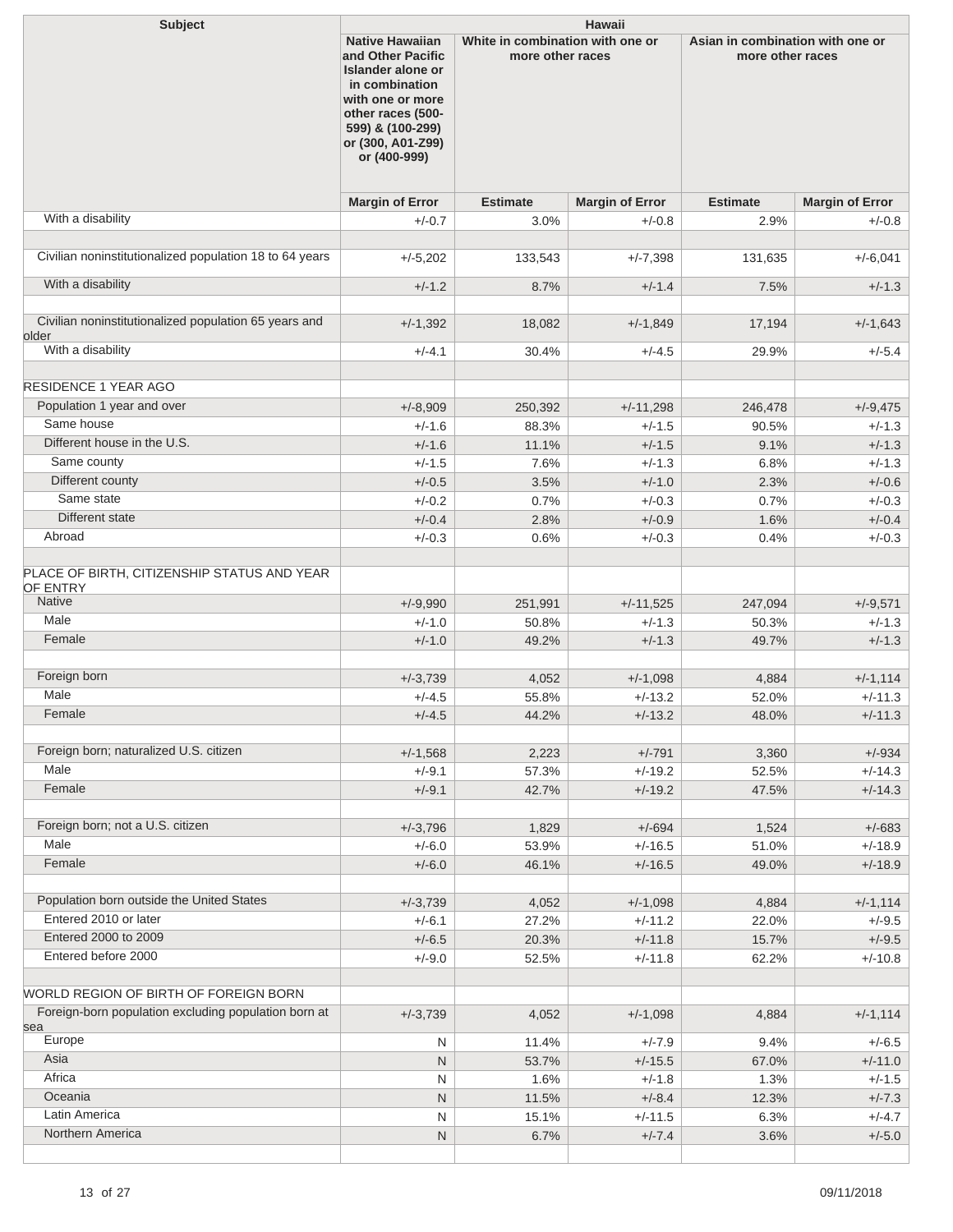| <b>Subject</b>                                                  | <b>Hawaii</b>                                                                                                                                                                                                                                       |                 |                                                      |                 |                        |
|-----------------------------------------------------------------|-----------------------------------------------------------------------------------------------------------------------------------------------------------------------------------------------------------------------------------------------------|-----------------|------------------------------------------------------|-----------------|------------------------|
|                                                                 | <b>Native Hawaiian</b><br>White in combination with one or<br>and Other Pacific<br>more other races<br><b>Islander alone or</b><br>in combination<br>with one or more<br>other races (500-<br>599) & (100-299)<br>or (300, A01-Z99)<br>or (400-999) |                 | Asian in combination with one or<br>more other races |                 |                        |
|                                                                 | <b>Margin of Error</b>                                                                                                                                                                                                                              | <b>Estimate</b> | <b>Margin of Error</b>                               | <b>Estimate</b> | <b>Margin of Error</b> |
| LANGUAGE SPOKEN AT HOME AND ABILITY TO                          |                                                                                                                                                                                                                                                     |                 |                                                      |                 |                        |
| <b>SPEAK ENGLISH</b><br>Population 5 years and over             | $+/-7,841$                                                                                                                                                                                                                                          | 224,115         | $+/-10,030$                                          | 220,941         | $+/-8.619$             |
| English only                                                    | $+/-1.6$                                                                                                                                                                                                                                            | 90.5%           | $+/-1.3$                                             | 91.3%           | $+/-1.0$               |
| Language other than English                                     | $+/-1.6$                                                                                                                                                                                                                                            | 9.5%            | $+/-1.3$                                             | 8.7%            | $+/-1.0$               |
| Speak English less than "very well"                             | $+/-1.2$                                                                                                                                                                                                                                            | 1.5%            | $+/-0.5$                                             | 2.0%            | $+/-0.6$               |
| <b>EMPLOYMENT STATUS</b>                                        |                                                                                                                                                                                                                                                     |                 |                                                      |                 |                        |
| Population 16 years and over                                    | $+/-5,861$                                                                                                                                                                                                                                          | 164,156         | $+/-8,332$                                           | 160,228         | $+/-6,978$             |
| In labor force                                                  | $+/-1.4$                                                                                                                                                                                                                                            | 69.7%           | $+/-1.9$                                             | 70.4%           | $+/-1.8$               |
| Civilian labor force                                            | $+/-1.3$                                                                                                                                                                                                                                            | 68.5%           | $+/-2.0$                                             | 69.8%           | $+/-1.8$               |
| Employed                                                        | $+/-1.5$                                                                                                                                                                                                                                            | 65.3%           | $+/-2.2$                                             | 66.6%           | $+/-1.9$               |
| Unemployed                                                      | $+/-0.6$                                                                                                                                                                                                                                            | 3.1%            | $+/-0.7$                                             | 3.2%            | $+/-0.7$               |
| <b>Unemployment Rate</b>                                        | $+/-0.9$                                                                                                                                                                                                                                            | 4.5%            | $+/-1.0$                                             | 4.6%            | $+/-1.0$               |
| Armed Forces                                                    | $+/-0.2$                                                                                                                                                                                                                                            | 1.3%            | $+/-0.5$                                             | 0.6%            | $+/-0.2$               |
| Not in labor force                                              | $+/-1.4$                                                                                                                                                                                                                                            | 30.3%           | $+/-1.9$                                             | 29.6%           | $+/-1.8$               |
| Females 16 years and over                                       | $+/-3,751$                                                                                                                                                                                                                                          | 79,887          | $+/-4,936$                                           | 79,969          | $+/-4,759$             |
| In labor force                                                  | $+/-2.3$                                                                                                                                                                                                                                            | 64.2%           | $+/-2.5$                                             | 67.0%           | $+/-2.5$               |
| Civilian labor force                                            | $+/-2.4$                                                                                                                                                                                                                                            | 63.9%           | $+/-2.4$                                             | 66.8%           | $+/-2.4$               |
| Employed                                                        | $+/-2.3$                                                                                                                                                                                                                                            | 60.7%           | $+/-2.7$                                             | 63.7%           | $+/-2.4$               |
| Unemployed                                                      | $+/-0.8$                                                                                                                                                                                                                                            | 3.2%            | $+/-1.2$                                             | 3.2%            | $+/-1.0$               |
| <b>Unemployment Rate</b>                                        | $+/-1.3$                                                                                                                                                                                                                                            | 4.9%            | $+/-1.9$                                             | 4.7%            | $+/-1.5$               |
| <b>COMMUTING TO WORK</b>                                        |                                                                                                                                                                                                                                                     |                 |                                                      |                 |                        |
| Workers 16 years and over                                       | $+/-6,031$                                                                                                                                                                                                                                          | 106,346         | $+/-7,252$                                           | 104,619         | $+/-5,775$             |
| Car, truck, or van - drove alone                                | $+/-2.3$                                                                                                                                                                                                                                            | 72.4%           | $+/-2.2$                                             | 72.0%           | $+/-2.4$               |
| Car, truck, or van - carpooled                                  | $+/-1.6$                                                                                                                                                                                                                                            | 12.9%           | $+/-1.7$                                             | 14.0%           | $+/-1.7$               |
| Public transportation (excluding taxicab)                       | $+/-1.1$                                                                                                                                                                                                                                            | 4.4%            | $+/-1.1$                                             | 5.3%            | $+/-1.1$               |
| Walked                                                          | $+/-0.9$                                                                                                                                                                                                                                            | 4.3%            | $+/-1.1$                                             | 3.5%            | $+/-0.9$               |
| Other means                                                     | $+/-0.8$                                                                                                                                                                                                                                            | 2.7%            | $+/-0.8$                                             | 2.3%            | $+/-0.6$               |
| Worked at home                                                  | $+/-0.6$                                                                                                                                                                                                                                            | 3.4%            | $+/-0.8$                                             | 2.8%            | $+/-0.7$               |
| Mean travel time to work (minutes)                              | $+/-1.1$                                                                                                                                                                                                                                            | 28.9            | $+/-1.2$                                             | 27.8            | $+/-1.0$               |
|                                                                 |                                                                                                                                                                                                                                                     |                 |                                                      |                 |                        |
| <b>OCCUPATION</b>                                               |                                                                                                                                                                                                                                                     |                 |                                                      |                 |                        |
| Civilian employed population 16 years and over                  | $+/-5,961$                                                                                                                                                                                                                                          | 107,261         | $+/-7,433$                                           | 106,782         | $+/-5,705$             |
| Management, business, science, and arts<br>occupations          | $+/-1.7$                                                                                                                                                                                                                                            | 29.1%           | $+/-2.4$                                             | 29.7%           | $+/-2.1$               |
| Service occupations                                             | $+/-2.0$                                                                                                                                                                                                                                            | 22.6%           | $+/-2.4$                                             | 21.2%           | $+/-2.4$               |
| Sales and office occupations                                    | $+/-1.7$                                                                                                                                                                                                                                            | 26.4%           | $+/-2.3$                                             | 27.8%           | $+/-2.2$               |
| Natural resources, construction, and maintenance<br>occupations | $+/-1.5$                                                                                                                                                                                                                                            | 12.8%           | $+/-1.8$                                             | 11.8%           | $+/-1.8$               |
| Production, transportation, and material moving<br>occupations  | $+/-1.2$                                                                                                                                                                                                                                            | 9.0%            | $+/-1.5$                                             | 9.6%            | $+/-1.4$               |
| Male civilian employed population 16 years and over             | $+/-4,652$                                                                                                                                                                                                                                          | 58,753          | $+/-4,904$                                           | 55,876          | $+/-4,028$             |
| Management, business, science, and arts                         | $+/-2.2$                                                                                                                                                                                                                                            | 23.6%           | $+/-3.0$                                             | 23.8%           | $+/-3.0$               |
| occupations<br>Service occupations                              | $+/-2.7$                                                                                                                                                                                                                                            | 25.8%           | $+/-3.7$                                             | 23.8%           | $+/-3.3$               |
| Sales and office occupations                                    | $+/-1.9$                                                                                                                                                                                                                                            | 15.3%           | $+/-2.9$                                             | 16.4%           | $+/-2.5$               |
| Natural resources, construction, and maintenance                | $+/-2.6$                                                                                                                                                                                                                                            | 23.0%           | $+/-3.0$                                             | 21.9%           | $+/-2.9$               |
| occupations<br>Production, transportation, and material moving  | $+/-2.0$                                                                                                                                                                                                                                            | 12.3%           | $+/-2.3$                                             | 14.0%           | $+/-2.5$               |
| occupations                                                     |                                                                                                                                                                                                                                                     |                 |                                                      |                 |                        |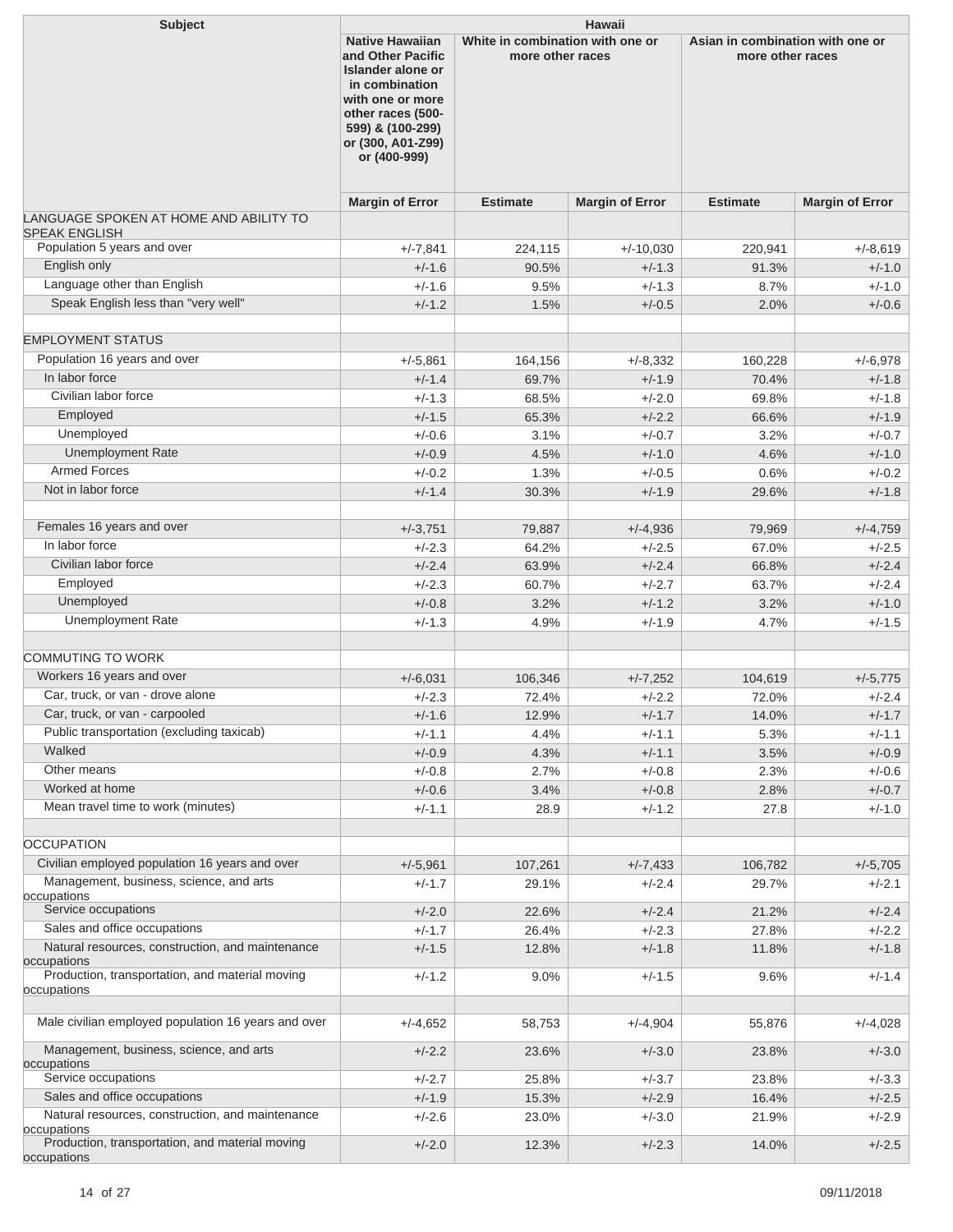| <b>Subject</b>                                                                                | Hawaii                                                                                                                                                                               |                                                                                                              |                        |                 |                        |
|-----------------------------------------------------------------------------------------------|--------------------------------------------------------------------------------------------------------------------------------------------------------------------------------------|--------------------------------------------------------------------------------------------------------------|------------------------|-----------------|------------------------|
|                                                                                               | <b>Native Hawaiian</b><br>and Other Pacific<br>Islander alone or<br>in combination<br>with one or more<br>other races (500-<br>599) & (100-299)<br>or (300, A01-Z99)<br>or (400-999) | White in combination with one or<br>Asian in combination with one or<br>more other races<br>more other races |                        |                 |                        |
|                                                                                               | <b>Margin of Error</b>                                                                                                                                                               | <b>Estimate</b>                                                                                              | <b>Margin of Error</b> | <b>Estimate</b> | <b>Margin of Error</b> |
| Female civilian employed population 16 years and                                              | $+/-3,832$                                                                                                                                                                           | 48,508                                                                                                       | $+/-3,771$             | 50,906          | $+/-3,284$             |
| over<br>Management, business, science, and arts<br>occupations                                | $+/-2.4$                                                                                                                                                                             | 35.8%                                                                                                        | $+/-3.8$               | 36.2%           | +/-2.7                 |
| Service occupations                                                                           | $+/-3.0$                                                                                                                                                                             | 18.7%                                                                                                        | $+/-3.2$               | 18.3%           | $+/-3.1$               |
| Sales and office occupations                                                                  | $+/-2.9$                                                                                                                                                                             | 39.9%                                                                                                        | $+/-4.0$               | 40.2%           | $+/-3.3$               |
| Natural resources, construction, and maintenance                                              | $+/-0.6$                                                                                                                                                                             | 0.5%                                                                                                         | $+/-0.4$               | 0.7%            | $+/-0.4$               |
| occupations                                                                                   |                                                                                                                                                                                      |                                                                                                              |                        |                 |                        |
| Production, transportation, and material moving<br>occupations                                | $+/-1.3$                                                                                                                                                                             | 5.1%                                                                                                         | $+/-1.8$               | 4.7%            | $+/-1.2$               |
|                                                                                               |                                                                                                                                                                                      |                                                                                                              |                        |                 |                        |
| <b>INDUSTRY</b>                                                                               |                                                                                                                                                                                      |                                                                                                              |                        |                 |                        |
| Civilian employed population 16 years and over                                                | $+/-5,961$                                                                                                                                                                           | 107,261                                                                                                      | $+/-7,433$             | 106,782         | $+/-5,705$             |
| Agriculture, forestry, fishing and hunting, and mining                                        | $+/-0.6$                                                                                                                                                                             | 0.8%                                                                                                         | $+/-0.4$               | 0.9%            | $+/-0.5$               |
| Construction                                                                                  | $+/-1.4$                                                                                                                                                                             | 10.1%                                                                                                        | $+/-1.7$               | 9.4%            | $+/-1.6$               |
| Manufacturing                                                                                 | $+/-0.7$                                                                                                                                                                             | 2.9%                                                                                                         | $+/-0.7$               | 3.3%            | $+/-0.8$               |
| Wholesale trade                                                                               | $+/-0.6$                                                                                                                                                                             | 1.7%                                                                                                         | $+/-0.6$               | 2.4%            | $+/-0.8$               |
| Retail trade                                                                                  | $+/-1.2$                                                                                                                                                                             | 11.8%                                                                                                        | $+/-1.7$               | 13.0%           | $+/-1.6$               |
| Transportation and warehousing, and utilities                                                 | $+/-1.0$                                                                                                                                                                             | 5.4%                                                                                                         | $+/-1.3$               | 5.6%            | $+/-1.2$               |
| Information                                                                                   | $+/-0.5$                                                                                                                                                                             | 1.7%                                                                                                         | $+/-0.8$               | 1.6%            | $+/-0.6$               |
| Finance and insurance, and real estate and rental<br>and leasing                              | $+/-1.1$                                                                                                                                                                             | 6.1%                                                                                                         | $+/-1.2$               | 6.4%            | $+/-1.1$               |
| Professional, scientific, and management, and<br>administrative and waste management services | $+/-1.2$                                                                                                                                                                             | 9.2%                                                                                                         | $+/-1.1$               | 9.1%            | $+/-1.2$               |
| Educational services, and health care and social<br>assistance                                | $+/-1.6$                                                                                                                                                                             | 20.1%                                                                                                        | $+/-2.1$               | 19.5%           | $+/-2.0$               |
| Arts, entertainment, and recreation, and                                                      | $+/-1.6$                                                                                                                                                                             | 15.5%                                                                                                        | $+/-2.1$               | 14.3%           | $+/-2.1$               |
| accommodation and food services                                                               |                                                                                                                                                                                      |                                                                                                              |                        |                 |                        |
| Other services (except public administration)                                                 | $+/-0.9$                                                                                                                                                                             | 4.5%                                                                                                         | $+/-1.1$               | 4.3%            | $+/-1.3$               |
| Public administration                                                                         | $+/-1.2$                                                                                                                                                                             | 10.2%                                                                                                        | +/-1.6                 | 10.3%           | $+/-1.7$               |
| <b>CLASS OF WORKER</b>                                                                        |                                                                                                                                                                                      |                                                                                                              |                        |                 |                        |
| Civilian employed population 16 years and over                                                | $+/-5,961$                                                                                                                                                                           | 107,261                                                                                                      | $+/-7,433$             | 106,782         | $+/-5,705$             |
| Private wage and salary workers                                                               | $+/-2.0$                                                                                                                                                                             | 75.4%                                                                                                        | $+/-2.4$               | 74.9%           | $+/-2.3$               |
| Government workers                                                                            | $+/-1.8$                                                                                                                                                                             | 20.1%                                                                                                        | $+/-2.2$               | 21.6%           | $+/-2.3$               |
| Self-employed workers in own not incorporated<br>business                                     | $+/-0.8$                                                                                                                                                                             | 4.5%                                                                                                         | $+/-0.9$               | 3.4%            | $+/-0.9$               |
| Unpaid family workers                                                                         | $+/-0.1$                                                                                                                                                                             | 0.0%                                                                                                         | $+/-0.1$               | 0.1%            | $+/-0.1$               |
| INCOME IN THE PAST 12 MONTHS (IN 2017<br><b>INFLATION-ADJUSTED DOLLARS)</b>                   |                                                                                                                                                                                      |                                                                                                              |                        |                 |                        |
| Households                                                                                    | $+/-3,456$                                                                                                                                                                           | 54,786                                                                                                       | $+/-3,571$             | 50,048          | $+/-2,922$             |
| Median household income (dollars)                                                             | $+/-3,016$                                                                                                                                                                           | 79,003                                                                                                       | $+/-4,147$             | 82,432          | $+/-3,463$             |
| With earnings                                                                                 | $+/-1.9$                                                                                                                                                                             | 87.2%                                                                                                        | $+/-2.1$               | 87.1%           | $+/-2.2$               |
| Mean earnings (dollars)                                                                       | $+/-5,187$                                                                                                                                                                           | 92,706                                                                                                       | $+/-4,307$             | 96,055          | $+/-4,624$             |
| With Social Security income                                                                   | $+/-2.4$                                                                                                                                                                             | 25.9%                                                                                                        | $+/-2.8$               | 28.7%           | $+/-2.6$               |
| Mean Social Security income (dollars)                                                         | $+/-971$                                                                                                                                                                             | 17,776                                                                                                       | $+/-1,338$             | 17,552          | $+/-1,266$             |
| With Supplemental Security Income                                                             | $+/-1.4$                                                                                                                                                                             | 5.2%                                                                                                         | $+/-1.3$               | 4.7%            | $+/-1.3$               |
| Mean Supplemental Security Income (dollars)                                                   | $+/-947$                                                                                                                                                                             | 9,530                                                                                                        | $+/-1,223$             | 10,217          | $+/-1,753$             |
| With cash public assistance income                                                            | $+/-1.1$                                                                                                                                                                             | 4.2%                                                                                                         | $+/-1.2$               | 3.3%            | $+/-0.9$               |
| Mean cash public assistance income (dollars)                                                  | $+/-676$                                                                                                                                                                             | 4,341                                                                                                        | $+/-1,188$             | 4,321           | $+/-1,140$             |
| With retirement income                                                                        | $+/-2.0$                                                                                                                                                                             | 17.3%                                                                                                        | $+/-2.4$               | 19.7%           | $+/-2.5$               |
| Mean retirement income (dollars)                                                              | $+/-2,850$                                                                                                                                                                           | 26,505                                                                                                       | $+/-6,171$             | 27,378          | $+/-5,924$             |
| With Food Stamp/SNAP benefits                                                                 | $+/-2.1$                                                                                                                                                                             | 16.8%                                                                                                        | $+/-2.3$               | 13.7%           | $+/-2.2$               |
| Families                                                                                      | $+/-2,715$                                                                                                                                                                           | 39,366                                                                                                       | $+/-2,849$             | 35,881          | $+/-2,236$             |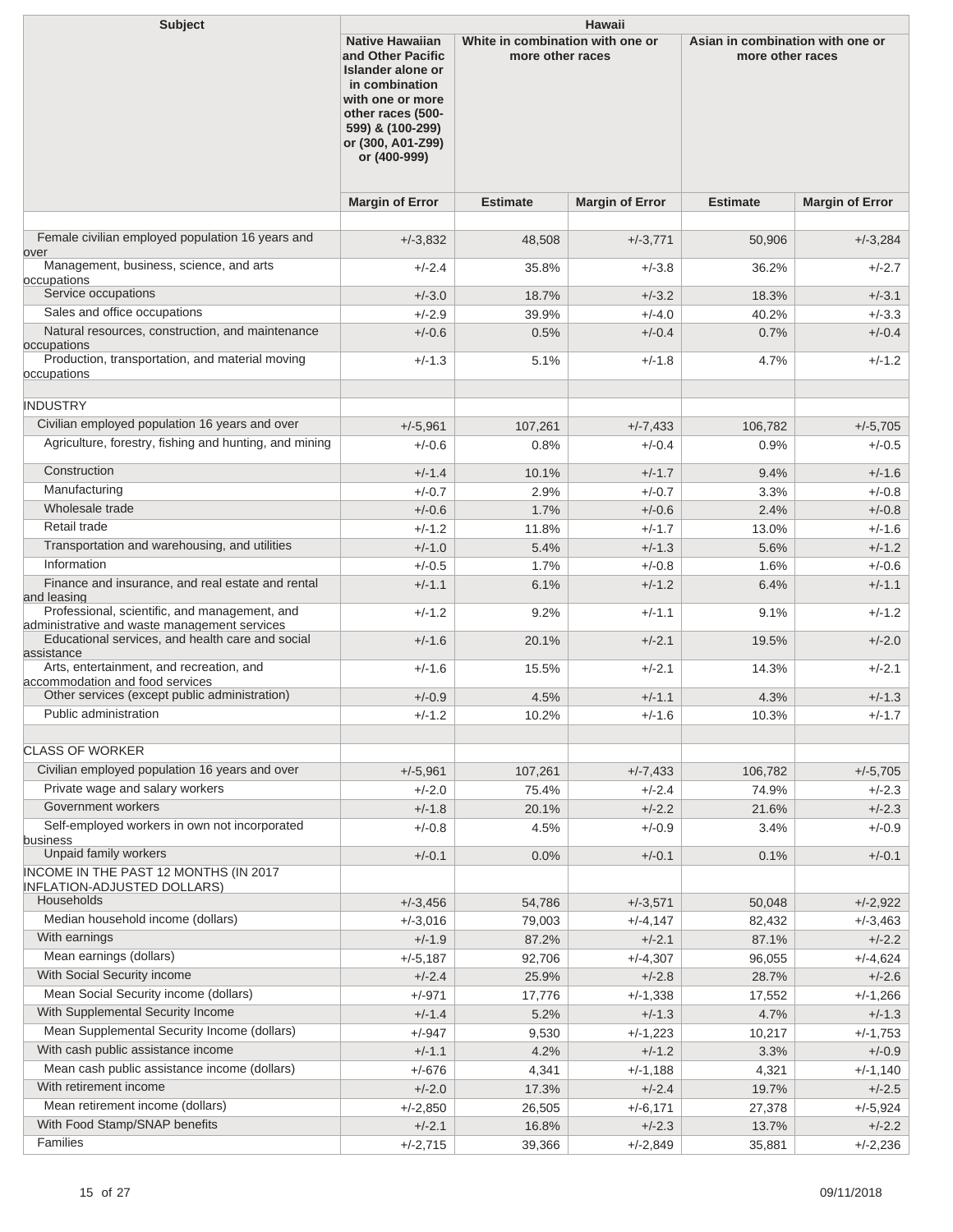| <b>Subject</b>                                                                                                 | <b>Hawaii</b>                                                                                                                                                                                                   |                 |                                  |                                                      |                        |
|----------------------------------------------------------------------------------------------------------------|-----------------------------------------------------------------------------------------------------------------------------------------------------------------------------------------------------------------|-----------------|----------------------------------|------------------------------------------------------|------------------------|
|                                                                                                                | <b>Native Hawaiian</b><br>and Other Pacific<br>more other races<br><b>Islander alone or</b><br>in combination<br>with one or more<br>other races (500-<br>599) & (100-299)<br>or (300, A01-Z99)<br>or (400-999) |                 | White in combination with one or | Asian in combination with one or<br>more other races |                        |
|                                                                                                                | <b>Margin of Error</b>                                                                                                                                                                                          | <b>Estimate</b> | <b>Margin of Error</b>           | <b>Estimate</b>                                      | <b>Margin of Error</b> |
| Median family income (dollars)                                                                                 | $+/-5,712$                                                                                                                                                                                                      | 86,696          | $+/-4,525$                       | 90,829                                               | $+/-2,329$             |
| Married-couple family                                                                                          | $+/-2.9$                                                                                                                                                                                                        | 66.4%           | $+/-3.3$                         | 67.0%                                                | $+/-3.1$               |
| Median income (dollars)                                                                                        | $+/-6,355$                                                                                                                                                                                                      | 98,507          | $+/-8,645$                       | 103,988                                              | $+/-7,486$             |
| Male householder, no spouse present, family                                                                    | $+/-2.1$                                                                                                                                                                                                        | 10.6%           | $+/-2.2$                         | 8.9%                                                 | $+/-2.2$               |
| Median income (dollars)                                                                                        | $+/-13,585$                                                                                                                                                                                                     | 50,487          | $+/-11,028$                      | 56,152                                               | $+/-8,184$             |
| Female householder, no husband present, family                                                                 | $+/-2.5$                                                                                                                                                                                                        | 23.0%           | $+/-3.3$                         | 24.1%                                                | $+/-3.0$               |
| Median income (dollars)                                                                                        | $+/-4,168$                                                                                                                                                                                                      | 52,765          | $+/-7,506$                       | 54,299                                               | $+/-6,376$             |
| Individuals                                                                                                    | $+/-9,022$                                                                                                                                                                                                      | 256,043         | $+/-11,469$                      | 251,978                                              | $+/-9,546$             |
| Per capita income (dollars)<br>With earnings for full-time, year-round workers:                                | $+/-1,054$                                                                                                                                                                                                      | 24,011          | $+/-1,496$                       | 23,507                                               | $+/-1,316$             |
| Male                                                                                                           |                                                                                                                                                                                                                 |                 |                                  |                                                      |                        |
| Female                                                                                                         | $+/-4,135$                                                                                                                                                                                                      | 43,809          | $+/-4,385$                       | 41,702                                               | $+/-3,772$             |
| Mean earnings (dollars) for full-time, year-round<br>workers:                                                  | $+/-3,232$                                                                                                                                                                                                      | 32,289          | $+/-2.916$                       | 34,336                                               | $+/-2,342$             |
| Male                                                                                                           | $+/-3,077$                                                                                                                                                                                                      | 61,316          | $+/-3,444$                       | 62,806                                               | $+/-3,652$             |
| Female                                                                                                         | $+/-1,761$                                                                                                                                                                                                      | 51,682          | $+/-2,860$                       | 47,300                                               | $+/-2,415$             |
| Median earnings (dollars) full-time, year-round<br>workers:                                                    |                                                                                                                                                                                                                 |                 |                                  |                                                      |                        |
| Male                                                                                                           | $+/-2,353$                                                                                                                                                                                                      | 51,145          | $+/-2,029$                       | 50,908                                               | $+/-1,490$             |
| Female                                                                                                         | $+/-2,177$                                                                                                                                                                                                      | 42,947          | $+/-2,331$                       | 40,150                                               | $+/-1,671$             |
| HEALTH INSURANCE COVERAGE                                                                                      |                                                                                                                                                                                                                 |                 |                                  |                                                      |                        |
| Civilian noninstitutionalized population                                                                       | $+/-8,923$                                                                                                                                                                                                      | 252,682         | $+/-11,497$                      | 249,929                                              | $+/-9.478$             |
| With private health insurance                                                                                  | $+/-1.9$                                                                                                                                                                                                        | 74.8%           | $+/-2.1$                         | 76.6%                                                | $+/-1.8$               |
| With public coverage                                                                                           | $+/-1.8$                                                                                                                                                                                                        | 32.1%           | $+/-2.0$                         | 30.2%                                                | $+/-2.1$               |
| No health insurance coverage<br>POVERTY RATES FOR FAMILIES AND PEOPLE FOR<br>WHOM POVERTY STATUS IS DETERMINED | $+/-0.7$                                                                                                                                                                                                        | 3.3%            | $+/-0.8$                         | 3.3%                                                 | $+/-0.7$               |
| All families                                                                                                   | $+/-2.2$                                                                                                                                                                                                        | 8.3%            | $+/-2.7$                         | 8.8%                                                 | $+/-2.7$               |
| With related children of the householder under 18<br>years                                                     | $+/-3.5$                                                                                                                                                                                                        | 11.4%           | $+/-4.0$                         | 11.4%                                                | $+/-3.7$               |
| With related children of the householder under 5<br>years only<br>Married-couple family                        | $+/-10.5$                                                                                                                                                                                                       | 11.5%           | $+/-7.8$                         | 10.5%                                                | $+/-7.2$               |
| With related children of the householder under 18                                                              | $+/-2.2$                                                                                                                                                                                                        | 4.3%            | $+/-2.6$                         | 3.4%                                                 | $+/-1.9$               |
| years<br>With related children of the householder under 5                                                      | $+/-3.3$<br>N                                                                                                                                                                                                   | 4.2%<br>N       | $+/-4.1$<br>N                    | 3.2%<br>N                                            | $+/-2.7$<br>N          |
| years only<br>Female householder, no husband present, family                                                   | $+/-5.3$                                                                                                                                                                                                        | 14.3%           | $+/-6.2$                         | 19.4%                                                | $+/-6.8$               |
| With related children of the householder under 18                                                              | $+/-7.3$                                                                                                                                                                                                        | 21.4%           | $+/-10.0$                        | 24.2%                                                | $+/-9.1$               |
| years<br>With related children of the householder under 5                                                      | $+/-22.7$                                                                                                                                                                                                       | N               | $\mathsf{N}$                     | 49.5%                                                | $+/-32.0$              |
| years only<br>All people                                                                                       | $+/-1.8$                                                                                                                                                                                                        | 9.2%            | $+/-1.4$                         | 9.3%                                                 | $+/-1.5$               |
| Under 18 years                                                                                                 | $+/-3.2$                                                                                                                                                                                                        | 10.5%           | $+/-2.2$                         | 10.6%                                                | $+/-2.5$               |
| Related children of the householder under 18 years                                                             | $+/-3.3$                                                                                                                                                                                                        | 10.2%           | $+/-2.3$                         | 10.2%                                                | $+/-2.5$               |
| Related children of the householder under 5 years                                                              | $+/-5.0$                                                                                                                                                                                                        | 13.5%           | $+/-4.0$                         | 14.3%                                                | $+/-4.4$               |
| Related children of the householder 5 to 17 years                                                              | $+/-3.7$                                                                                                                                                                                                        | 8.6%            | $+/-2.5$                         | 8.4%                                                 | $+/-2.4$               |
| 18 years and over                                                                                              | $+/-1.6$                                                                                                                                                                                                        | 8.3%            | $+/-1.4$                         | 8.5%                                                 | $+/-1.4$               |
| 18 to 64 years                                                                                                 | $+/-1.7$                                                                                                                                                                                                        | 8.5%            | $+/-1.5$                         | 8.1%                                                 | $+/-1.4$               |
| 65 years and over                                                                                              | $+/-2.9$                                                                                                                                                                                                        | 7.0%            | $+/-3.2$                         | 11.5%                                                | $+/-4.2$               |
| People in families                                                                                             | $+/-2.0$                                                                                                                                                                                                        | 7.2%            | $+/-1.5$                         | 8.0%                                                 | $+/-1.7$               |
| Unrelated individuals 15 years and over                                                                        | $+/-4.0$                                                                                                                                                                                                        | 23.9%           | $+/-4.1$                         | 20.3%                                                | $+/-3.6$               |
| <b>HOUSING TENURE</b>                                                                                          |                                                                                                                                                                                                                 |                 |                                  |                                                      |                        |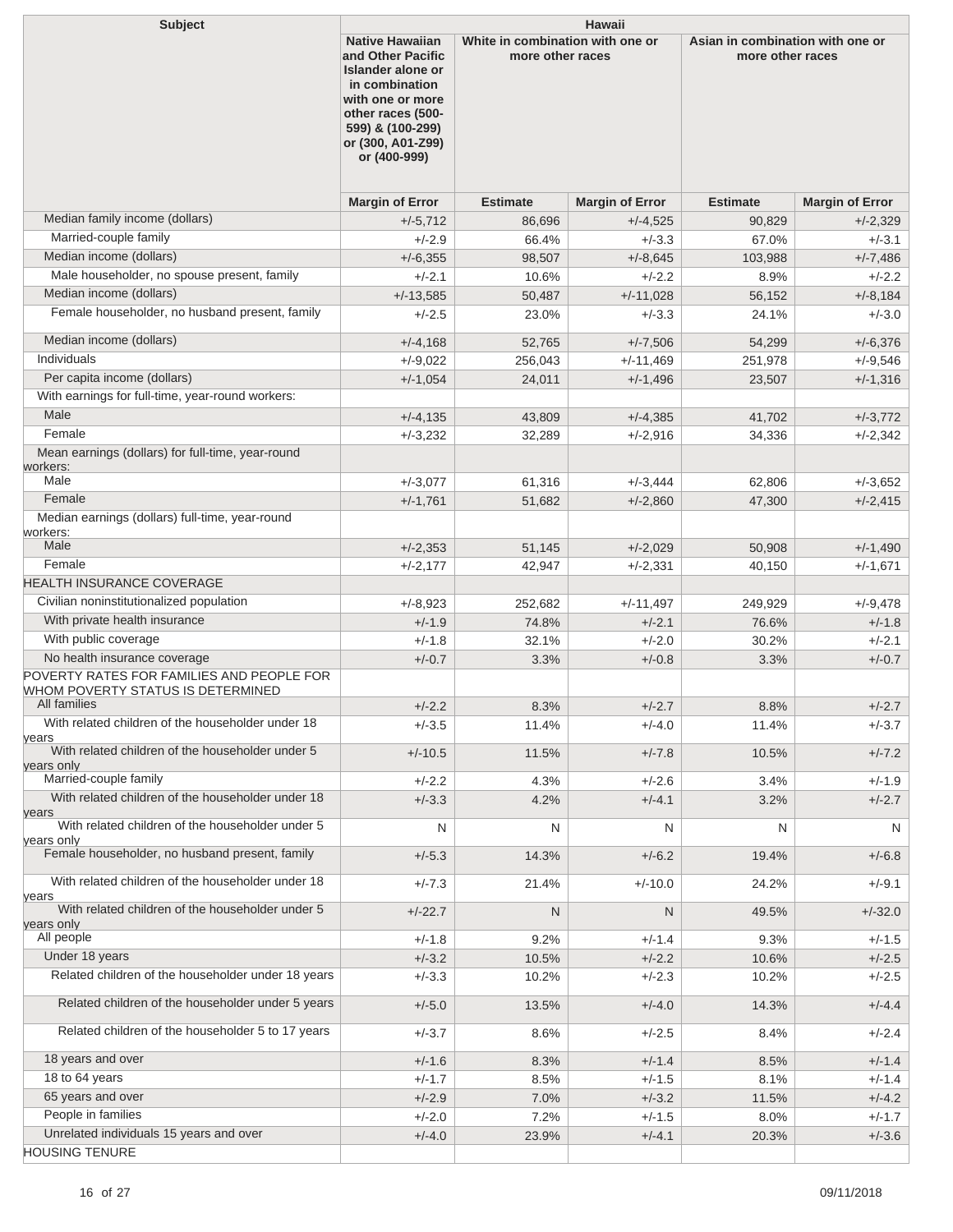| <b>Subject</b>                                                                                                    | <b>Hawaii</b><br>Asian in combination with one or<br><b>Native Hawaiian</b><br>White in combination with one or                                                                                    |                 |                        |                 |                        |
|-------------------------------------------------------------------------------------------------------------------|----------------------------------------------------------------------------------------------------------------------------------------------------------------------------------------------------|-----------------|------------------------|-----------------|------------------------|
|                                                                                                                   | and Other Pacific<br>more other races<br>more other races<br>Islander alone or<br>in combination<br>with one or more<br>other races (500-<br>599) & (100-299)<br>or (300, A01-Z99)<br>or (400-999) |                 |                        |                 |                        |
|                                                                                                                   | <b>Margin of Error</b>                                                                                                                                                                             | <b>Estimate</b> | <b>Margin of Error</b> | <b>Estimate</b> | <b>Margin of Error</b> |
| Occupied housing units                                                                                            | $+/-3,456$                                                                                                                                                                                         | 54,786          | $+/-3,571$             | 50,048          | $+/-2,922$             |
| Owner-occupied housing units                                                                                      | $+/-2.5$                                                                                                                                                                                           | 51.7%           | $+/-3.2$               | 57.8%           | $+/-3.4$               |
| Renter-occupied housing units                                                                                     | $+/-2.5$                                                                                                                                                                                           | 48.3%           | $+/-3.2$               | 42.2%           | $+/-3.4$               |
| Average household size of owner-occupied unit                                                                     | $+/-0.17$                                                                                                                                                                                          | 3.55            | $+/-0.21$              | 3.68            | $+/-0.20$              |
| Average household size of renter-occupied unit                                                                    | $+/-0.18$                                                                                                                                                                                          | 3.04            | $+/-0.20$              | 3.18            | $+/-0.25$              |
| UNITS IN STRUCTURE                                                                                                |                                                                                                                                                                                                    |                 |                        |                 |                        |
| Occupied housing units                                                                                            | $+/-3,456$                                                                                                                                                                                         | 54,786          | $+/-3,571$             | 50,048          | $+/-2,922$             |
| 1-unit, detached or attached                                                                                      | $+/-2.5$                                                                                                                                                                                           | 66.6%           | $+/-3.3$               | 67.3%           | $+/-3.2$               |
| 2 to 4 units                                                                                                      | $+/-1.5$                                                                                                                                                                                           | 7.3%            | $+/-1.8$               | 7.7%            | $+/-2.1$               |
| 5 or more units                                                                                                   | $+/-2.5$                                                                                                                                                                                           | 25.3%           | $+/-3.2$               | 24.5%           | $+/-2.7$               |
| Mobile home, boat, RV, van, etc.                                                                                  | $+/-0.4$                                                                                                                                                                                           | 0.7%            | $+/-0.5$               | 0.5%            | $+/-0.5$               |
| YEAR STRUCTURE BUILT                                                                                              |                                                                                                                                                                                                    |                 |                        |                 |                        |
| Occupied housing units                                                                                            | $+/-3,456$                                                                                                                                                                                         | 54,786          | $+/-3,571$             | 50,048          | $+/-2,922$             |
| Built 2014 or later                                                                                               | $+/-0.7$                                                                                                                                                                                           | 1.4%            | $+/-0.7$               | 0.9%            | +/-0.6                 |
| Built 2010 to 2013                                                                                                | $+/-1.2$                                                                                                                                                                                           | 4.1%            | $+/-1.7$               | 1.7%            | $+/-0.8$               |
| Built 2000 to 2009                                                                                                | $+/-1.3$                                                                                                                                                                                           | 12.2%           | $+/-2.5$               | 11.4%           | $+/-2.1$               |
| Built 1980 to 1999                                                                                                | $+/-2.0$                                                                                                                                                                                           | 30.4%           | $+/-3.0$               | 29.7%           | $+/-2.6$               |
| Built 1960 to 1979                                                                                                | $+/-2.4$                                                                                                                                                                                           | 32.0%           | $+/-3.1$               | 38.5%           | $+/-2.8$               |
| Built 1940 to 1959                                                                                                | $+/-1.7$                                                                                                                                                                                           | 15.4%           | $+/-2.5$               | 14.6%           | $+/-2.4$               |
| Built 1939 or earlier                                                                                             | $+/-1.0$                                                                                                                                                                                           | 4.5%            | $+/-1.4$               | 3.2%            | $+/-1.0$               |
| <b>VEHICLES AVAILABLE</b>                                                                                         |                                                                                                                                                                                                    |                 |                        |                 |                        |
| Occupied housing units                                                                                            | $+/-3,456$                                                                                                                                                                                         | 54,786          | $+/-3,571$             | 50,048          | $+/-2.922$             |
| None                                                                                                              | $+/-1.5$                                                                                                                                                                                           | 8.6%            | $+/-2.3$               | 8.3%            | $+/-1.7$               |
| 1 or more                                                                                                         | $+/-1.5$                                                                                                                                                                                           | 91.4%           | $+/-2.3$               | 91.7%           | $+/-1.7$               |
| <b>HOUSE HEATING FUEL</b>                                                                                         |                                                                                                                                                                                                    |                 |                        |                 |                        |
| Occupied housing units                                                                                            | $+/-3,456$                                                                                                                                                                                         | 54,786          | $+/-3,571$             | 50.048          | $+/-2,922$             |
| Gas                                                                                                               | $+/-1.0$                                                                                                                                                                                           | 4.0%            | $+/-1.3$               | 4.9%            | $+/-1.2$               |
| Electricity                                                                                                       | $+/-1.9$                                                                                                                                                                                           | 27.4%           | $+/-2.7$               | 32.3%           | $+/-2.7$               |
| All other fuels                                                                                                   | $+/-0.8$                                                                                                                                                                                           | 4.2%            | $+/-1.2$               | 4.8%            | $+/-1.2$               |
| No fuel used                                                                                                      | $+/-2.0$                                                                                                                                                                                           | 64.5%           | $+/-2.9$               | 58.0%           | $+/-3.0$               |
| SELECTED CHARACTERISTICS                                                                                          |                                                                                                                                                                                                    |                 |                        |                 |                        |
| Occupied housing units                                                                                            | $+/-3,456$                                                                                                                                                                                         | 54,786          |                        |                 | $+/-2,922$             |
| No telephone service available                                                                                    | $+/-0.9$                                                                                                                                                                                           | 0.9%            | $+/-3,571$<br>$+/-0.5$ | 50,048<br>1.2%  | $+/-0.6$               |
| 1.01 or more occupants per room                                                                                   | $+/-1.9$                                                                                                                                                                                           | 11.0%           | $+/-2.3$               | 12.3%           | $+/-2.3$               |
| SELECTED MONTHLY OWNER COSTS AS A<br>PERCENTAGE OF HOUSEHOLD INCOME IN THE<br><b>PAST 12 MONTHS</b>               |                                                                                                                                                                                                    |                 |                        |                 |                        |
| Housing units with a mortgage (excluding units where<br>SMOC cannot be computed)                                  | $+/-2,227$                                                                                                                                                                                         | 21,969          | $+/-1,928$             | 22,189          | $+/-1,853$             |
| Less than 30 percent                                                                                              | $+/-4.1$                                                                                                                                                                                           | 59.8%           | $+/-5.0$               | 63.3%           | $+/-5.2$               |
| 30 percent or more                                                                                                | $+/-4.1$                                                                                                                                                                                           | 40.2%           | $+/-5.0$               | 36.7%           | $+/-5.2$               |
| <b>OWNER CHARACTERISTICS</b>                                                                                      |                                                                                                                                                                                                    |                 |                        |                 |                        |
| Owner-occupied housing units                                                                                      | $+/-2,339$                                                                                                                                                                                         | 28,317          | $+/-2,075$             | 28,937          | $+/-1,983$             |
| Median value (dollars)                                                                                            | $+/-26,949$                                                                                                                                                                                        | 591,200         | $+/-22,328$            | 591,300         | $+/-23,002$            |
| Median selected monthly owner costs with a<br>mortgage (dollars)<br>Median selected monthly owner costs without a | $+/-132$                                                                                                                                                                                           | 2,257           | +/-91                  | 2,197           | +/-91                  |
| mortgage (dollars)                                                                                                | $+/-38$                                                                                                                                                                                            | 502             | $+/-56$                | 475             | $+/-44$                |
| GROSS RENT AS A PERCENTAGE OF HOUSEHOLD<br><b>INCOME IN THE PAST 12 MONTHS</b>                                    |                                                                                                                                                                                                    |                 |                        |                 |                        |
| Occupied units paying rent (excluding units where<br><b>GRAPI</b> cannot be computed)                             | $+/-3,019$                                                                                                                                                                                         | 24,517          | $+/-2,723$             | 19,593          | $+/-2,459$             |
| Less than 30 percent                                                                                              | $+/-4.3$                                                                                                                                                                                           | 50.2%           | $+/-5.0$               | 51.7%           | $+/-5.7$               |
| 30 percent or more                                                                                                | $+/-4.3$                                                                                                                                                                                           | 49.8%           | $+/-5.0$               | 48.3%           | $+/-5.7$               |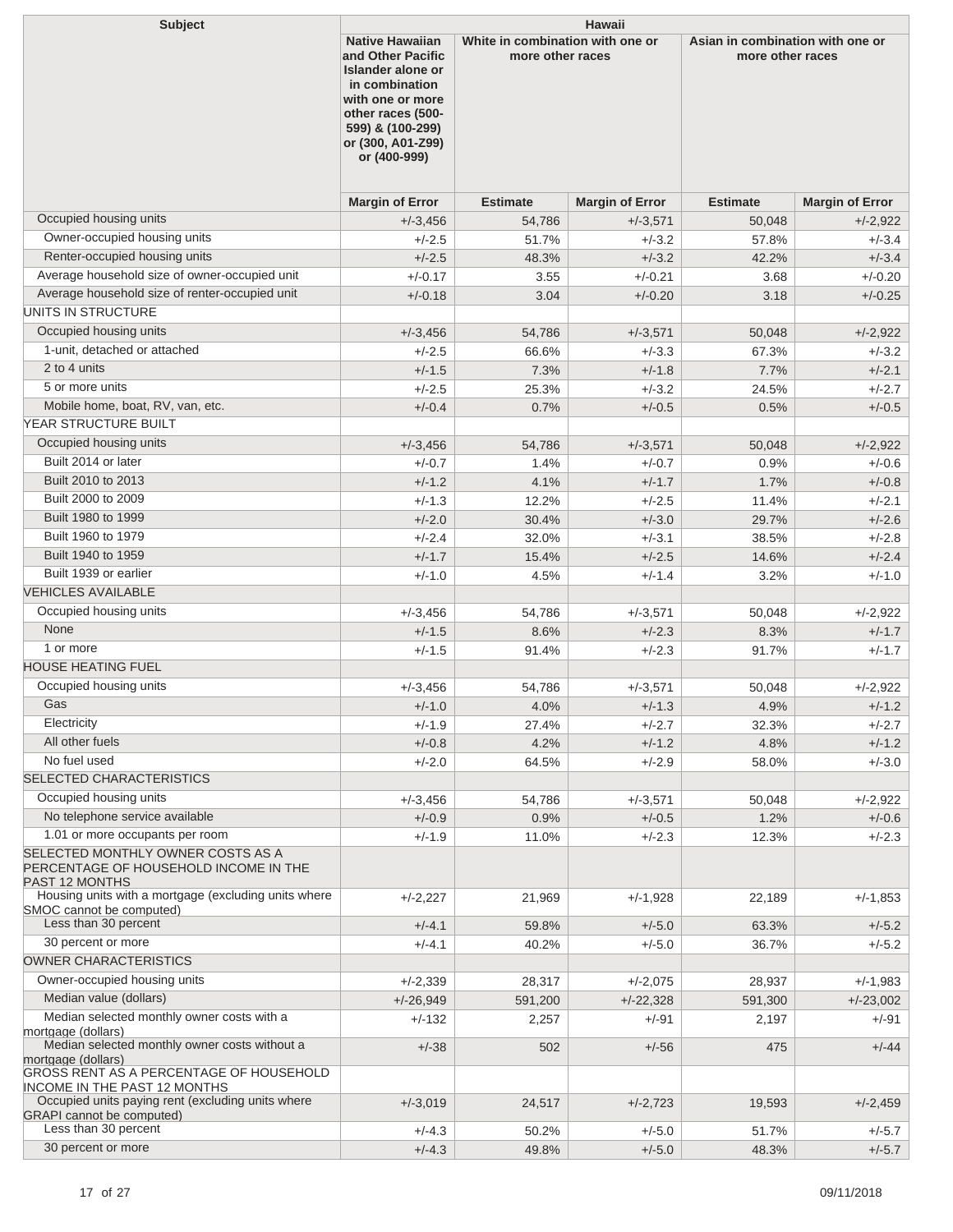| <b>Subject</b>                         |                                                                                                                                                                                      |                                                      | <b>Hawaii</b>          |                                                      |                        |
|----------------------------------------|--------------------------------------------------------------------------------------------------------------------------------------------------------------------------------------|------------------------------------------------------|------------------------|------------------------------------------------------|------------------------|
|                                        | <b>Native Hawaiian</b><br>and Other Pacific<br>Islander alone or<br>in combination<br>with one or more<br>other races (500-<br>599) & (100-299)<br>or (300, A01-Z99)<br>or (400-999) | White in combination with one or<br>more other races |                        | Asian in combination with one or<br>more other races |                        |
|                                        | <b>Margin of Error</b>                                                                                                                                                               | <b>Estimate</b>                                      | <b>Margin of Error</b> | <b>Estimate</b>                                      | <b>Margin of Error</b> |
| <b>GROSS RENT</b>                      |                                                                                                                                                                                      |                                                      |                        |                                                      |                        |
| Occupied units paying rent             | $+/-3,022$                                                                                                                                                                           | 24,879                                               | $+/-2,745$             | 19,807                                               | $+/-2,451$             |
| Median gross rent (dollars)            | $+/-56$                                                                                                                                                                              | 1,417                                                | $+/-89$                | 1,357                                                | $+/-93$                |
| <b>COMPUTERS AND INTERNET USE</b>      |                                                                                                                                                                                      |                                                      |                        |                                                      |                        |
| Total households                       | $+/-3.456$                                                                                                                                                                           | 54,786                                               | $+/-3,571$             | 50,048                                               | $+/-2,922$             |
| With a computer                        | $+/-1.6$                                                                                                                                                                             | 92.0%                                                | $+/-1.8$               | 92.0%                                                | $+/-1.7$               |
| With a broadband Internet subscription | $+/-2.4$                                                                                                                                                                             | 86.3%                                                | $+/-2.1$               | 86.0%                                                | $+/-2.1$               |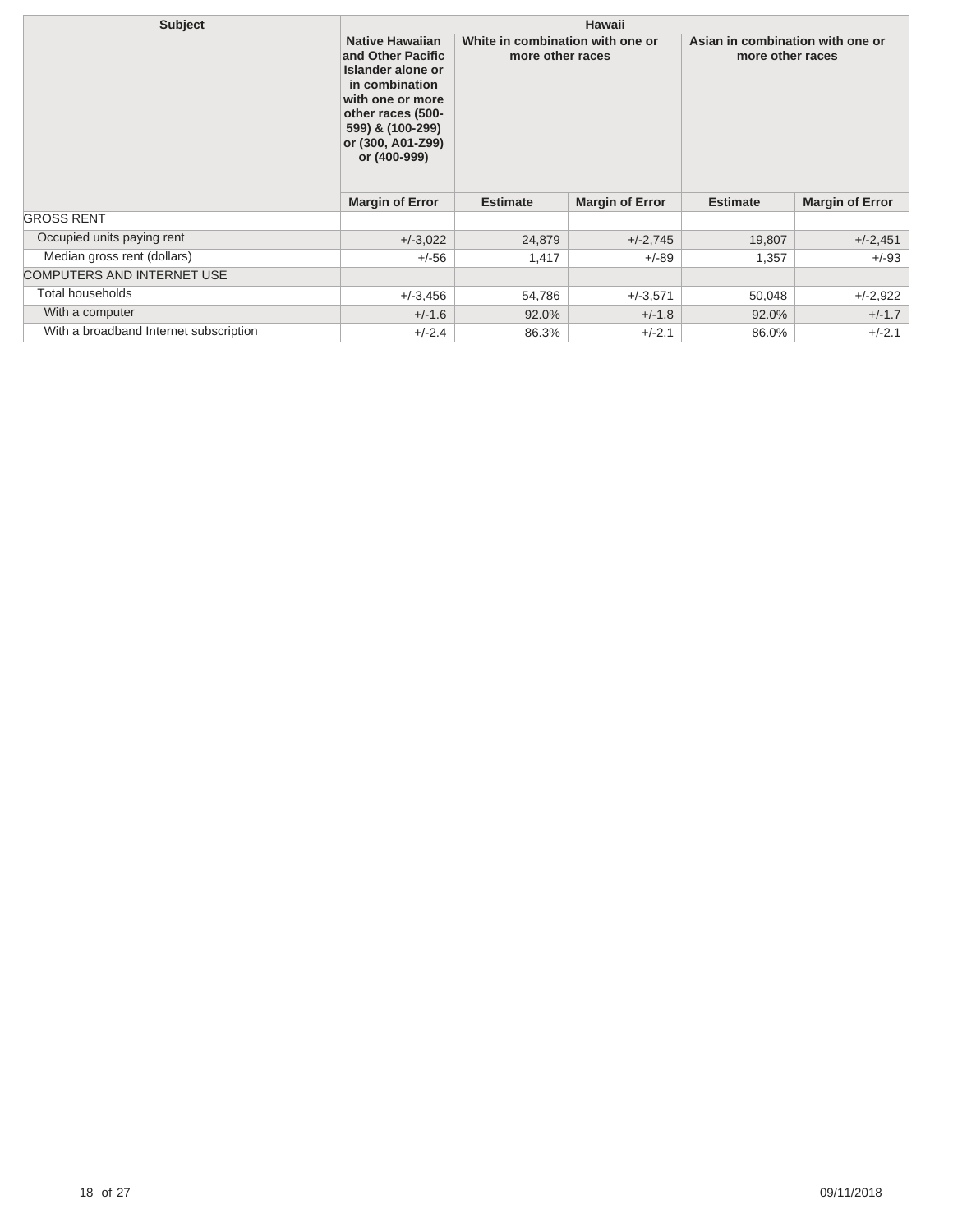| <b>Subject</b>                 |                 | Hawaii<br><b>Native Hawaiian and Other Pacific</b><br>Islander in combination with one or<br>more other races |  |  |
|--------------------------------|-----------------|---------------------------------------------------------------------------------------------------------------|--|--|
|                                | <b>Estimate</b> | <b>Margin of Error</b>                                                                                        |  |  |
| TOTAL NUMBER OF RACES REPORTED |                 |                                                                                                               |  |  |
| <b>Total population</b>        | 221,532         | $+/-11,915$                                                                                                   |  |  |
| One race                       | (X)             | (X)                                                                                                           |  |  |
| Two races                      | 46.3%           | $+/-2.7$                                                                                                      |  |  |
| Three races                    | 47.1%           | $+/-2.7$                                                                                                      |  |  |
| Four or more races             | 6.6%            | $+/-1.6$                                                                                                      |  |  |
| <b>SEX AND AGE</b>             |                 |                                                                                                               |  |  |
| Total population               | 221,532         | $+/-11,915$                                                                                                   |  |  |
| Male                           | 50.0%           | $+/-1.5$                                                                                                      |  |  |
| Female                         | 50.0%           | $+/-1.5$                                                                                                      |  |  |
| Under 5 years                  | 10.4%           | $+/-0.8$                                                                                                      |  |  |
| 5 to 17 years                  | 26.9%           | $+/-1.5$                                                                                                      |  |  |
| 18 to 24 years                 | 10.7%           | $+/-1.2$                                                                                                      |  |  |
| 25 to 34 years                 | 14.5%           | $+/-1.1$                                                                                                      |  |  |
| 35 to 44 years                 | 12.0%           | $+/-0.9$                                                                                                      |  |  |
| 45 to 54 years                 | 9.1%            | $+/-0.9$                                                                                                      |  |  |
| 55 to 64 years                 | 7.9%            | $+/-0.9$                                                                                                      |  |  |
| 65 to 74 years                 | 5.8%            | $+/-0.7$                                                                                                      |  |  |
| 75 years and over              | 2.8%            | $+/-0.5$                                                                                                      |  |  |
|                                |                 |                                                                                                               |  |  |
| Median age (years)             | 26.5            | $+/-0.9$                                                                                                      |  |  |
| 18 years and over              | 62.8%           | $+/-1.5$                                                                                                      |  |  |
| 21 years and over              | 58.8%           | $+/-1.5$                                                                                                      |  |  |
| 62 years and over              | 10.6%           | $+/-1.0$                                                                                                      |  |  |
| 65 years and over              | 8.6%            | $+/-0.8$                                                                                                      |  |  |
| Under 18 years                 | 82,439          | $+/-5,784$                                                                                                    |  |  |
| Male                           | 49.9%           | $+/-2.3$                                                                                                      |  |  |
| Female                         | 50.1%           | $+/-2.3$                                                                                                      |  |  |
| 18 years and over              | 139,093         | $+/-7,856$                                                                                                    |  |  |
| Male                           | 50.1%           | $+/-1.8$                                                                                                      |  |  |
| Female                         | 49.9%           | $+/-1.8$                                                                                                      |  |  |
| 18 to 34 years                 |                 |                                                                                                               |  |  |
| Male                           | 55,777          | $+/-4,617$                                                                                                    |  |  |
| Female                         | 49.3%           | $+/-3.4$                                                                                                      |  |  |
|                                | 50.7%           | $+/-3.4$                                                                                                      |  |  |
| 35 to 64 years                 | 64,249          | $+/-4,110$                                                                                                    |  |  |
| Male                           | 54.3%           | $+/-2.3$                                                                                                      |  |  |
| Female                         | 45.7%           | $+/-2.3$                                                                                                      |  |  |
| 65 years and over              | 19,067          | $+/-1,833$                                                                                                    |  |  |
| Male                           | 38.2%           | $+/-4.9$                                                                                                      |  |  |
| Female                         | 61.8%           | $+/-4.9$                                                                                                      |  |  |
| <b>RELATIONSHIP</b>            |                 |                                                                                                               |  |  |
| Population in households       | 216,555         | $+/-11,791$                                                                                                   |  |  |
| Householder or spouse          | 30.9%           | $+/-1.3$                                                                                                      |  |  |
| Child                          | 41.5%           | $+/-1.8$                                                                                                      |  |  |
| Other relatives                | 21.4%           | $+/-2.2$                                                                                                      |  |  |
| Nonrelatives                   | 6.1%            | $+/-1.2$                                                                                                      |  |  |
| Unmarried partner              | 2.7%            | $+/-0.6$                                                                                                      |  |  |
|                                |                 |                                                                                                               |  |  |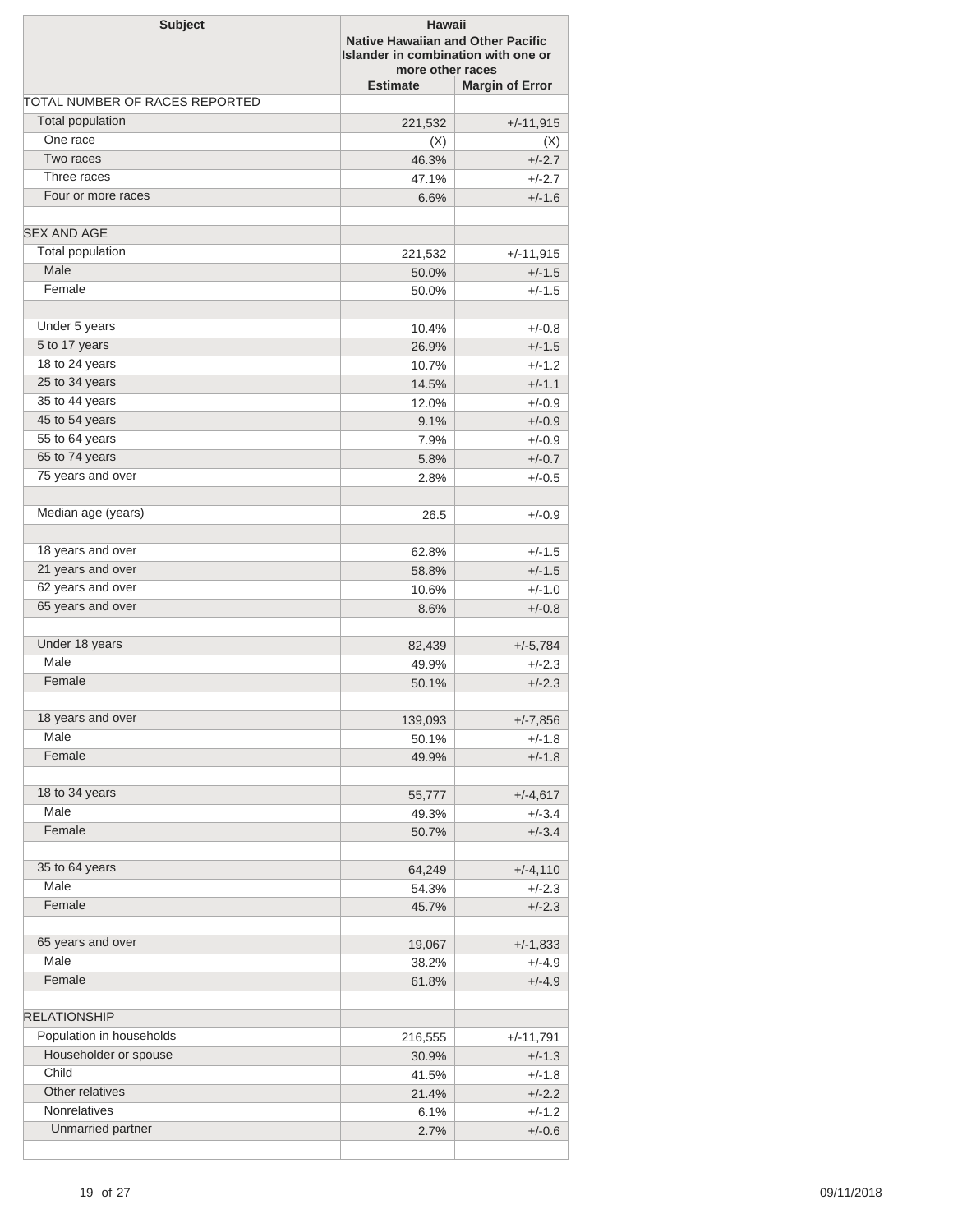| <b>Margin of Error</b><br><b>Estimate</b><br><b>HOUSEHOLDS BY TYPE</b><br>Households<br>46,646<br>$+/-3,065$<br>Family households<br>74.7%<br>$+/-3.2$<br>With own children of the householder under 18<br>$+/-3.0$<br>31.6%<br>years<br>Married-couple family<br>$+/-3.4$<br>46.3%<br>With own children of the householder under 18<br>$+/-2.5$<br>20.2%<br>vears<br>Female householder, no husband present, family<br>$+/-2.6$<br>20.2%<br>With own children of the householder under 18<br>8.9%<br>$+/-2.0$<br>vears<br>Nonfamily households<br>$+/-3.2$<br>25.3%<br>Male householder<br>14.2%<br>$+/-2.7$<br>Living alone<br>$+/-2.4$<br>10.4%<br>Not living alone<br>3.8%<br>$+/-1.5$<br>Female householder<br>11.1%<br>$+/-2.4$<br>Living alone<br>$+/-2.4$<br>9.1%<br>Not living alone<br>2.0%<br>$+/-1.0$<br>Average household size<br>3.55<br>$+/-0.19$<br>Average family size<br>4.09<br>$+/-0.20$<br><b>MARITAL STATUS</b><br>Population 15 years and over<br>151,061<br>$+/-8,170$<br>Now married, except separated<br>37.3%<br>$+/-2.0$<br>Widowed<br>$+/-0.8$<br>4.5%<br>Divorced<br>$+/-1.2$<br>9.5%<br>Separated<br>$+/-0.6$<br>1.8%<br>Never married<br>46.8%<br>$+/-2.0$<br>Male 15 years and over<br>75,991<br>$+/-5,188$<br>Now married, except separated<br>39.7%<br>$+/-2.6$<br>Widowed<br>1.4%<br>$+/-0.7$<br><b>Divorced</b><br>$+/-1.3$<br>7.3%<br>Separated<br>1.8%<br>$+/-0.8$<br>Never married<br>49.9%<br>$+/-2.5$<br>Female 15 years and over<br>75,070<br>$+/-4,593$<br>Now married, except separated<br>34.9%<br>$+/-2.6$<br>Widowed<br>$+/-1.4$<br>7.6%<br><b>Divorced</b><br>11.9%<br>$+/-1.8$<br>Separated<br>1.9%<br>$+/-0.8$<br>Never married<br>43.8%<br>$+/-2.9$<br><b>SCHOOL ENROLLMENT</b><br>Population 3 years and over enrolled in school<br>75,202<br>$+/-5,619$<br>Nursery school, preschool<br>9.2%<br>$+/-1.8$<br>Kindergarten<br>5.6%<br>$+/-1.3$<br>Elementary school (grades 1-8)<br>48.1%<br>$+/-2.7$<br>High school (grades 9-12)<br>20.6%<br>$+/-2.1$<br>College or graduate school<br>$+/-2.6$<br>16.6%<br>Male 3 years and over enrolled in school<br>37,193<br>$+/-3,570$<br>Percent enrolled in kindergarten to grade 12<br>77.3%<br>$+/-4.2$<br>Percent enrolled in college or graduate school<br>$+/-3.1$<br>12.8%<br>Female 3 years and over enrolled in school<br>38,009<br>$+/-3,160$<br>Percent enrolled in kindergarten to grade 12<br>71.2%<br>$+/-3.6$<br>Percent enrolled in college or graduate school<br>$+/-3.2$<br>20.4% | <b>Subject</b> | <b>Hawaii</b><br><b>Native Hawaiian and Other Pacific</b><br>Islander in combination with one or<br>more other races |  |  |
|--------------------------------------------------------------------------------------------------------------------------------------------------------------------------------------------------------------------------------------------------------------------------------------------------------------------------------------------------------------------------------------------------------------------------------------------------------------------------------------------------------------------------------------------------------------------------------------------------------------------------------------------------------------------------------------------------------------------------------------------------------------------------------------------------------------------------------------------------------------------------------------------------------------------------------------------------------------------------------------------------------------------------------------------------------------------------------------------------------------------------------------------------------------------------------------------------------------------------------------------------------------------------------------------------------------------------------------------------------------------------------------------------------------------------------------------------------------------------------------------------------------------------------------------------------------------------------------------------------------------------------------------------------------------------------------------------------------------------------------------------------------------------------------------------------------------------------------------------------------------------------------------------------------------------------------------------------------------------------------------------------------------------------------------------------------------------------------------------------------------------------------------------------------------------------------------------------------------------------------------------------------------------------------------------------------------------------------------------------------------------------------------------------------------------------------------------------------------------------------------------|----------------|----------------------------------------------------------------------------------------------------------------------|--|--|
|                                                                                                                                                                                                                                                                                                                                                                                                                                                                                                                                                                                                                                                                                                                                                                                                                                                                                                                                                                                                                                                                                                                                                                                                                                                                                                                                                                                                                                                                                                                                                                                                                                                                                                                                                                                                                                                                                                                                                                                                                                                                                                                                                                                                                                                                                                                                                                                                                                                                                                  |                |                                                                                                                      |  |  |
|                                                                                                                                                                                                                                                                                                                                                                                                                                                                                                                                                                                                                                                                                                                                                                                                                                                                                                                                                                                                                                                                                                                                                                                                                                                                                                                                                                                                                                                                                                                                                                                                                                                                                                                                                                                                                                                                                                                                                                                                                                                                                                                                                                                                                                                                                                                                                                                                                                                                                                  |                |                                                                                                                      |  |  |
|                                                                                                                                                                                                                                                                                                                                                                                                                                                                                                                                                                                                                                                                                                                                                                                                                                                                                                                                                                                                                                                                                                                                                                                                                                                                                                                                                                                                                                                                                                                                                                                                                                                                                                                                                                                                                                                                                                                                                                                                                                                                                                                                                                                                                                                                                                                                                                                                                                                                                                  |                |                                                                                                                      |  |  |
|                                                                                                                                                                                                                                                                                                                                                                                                                                                                                                                                                                                                                                                                                                                                                                                                                                                                                                                                                                                                                                                                                                                                                                                                                                                                                                                                                                                                                                                                                                                                                                                                                                                                                                                                                                                                                                                                                                                                                                                                                                                                                                                                                                                                                                                                                                                                                                                                                                                                                                  |                |                                                                                                                      |  |  |
|                                                                                                                                                                                                                                                                                                                                                                                                                                                                                                                                                                                                                                                                                                                                                                                                                                                                                                                                                                                                                                                                                                                                                                                                                                                                                                                                                                                                                                                                                                                                                                                                                                                                                                                                                                                                                                                                                                                                                                                                                                                                                                                                                                                                                                                                                                                                                                                                                                                                                                  |                |                                                                                                                      |  |  |
|                                                                                                                                                                                                                                                                                                                                                                                                                                                                                                                                                                                                                                                                                                                                                                                                                                                                                                                                                                                                                                                                                                                                                                                                                                                                                                                                                                                                                                                                                                                                                                                                                                                                                                                                                                                                                                                                                                                                                                                                                                                                                                                                                                                                                                                                                                                                                                                                                                                                                                  |                |                                                                                                                      |  |  |
|                                                                                                                                                                                                                                                                                                                                                                                                                                                                                                                                                                                                                                                                                                                                                                                                                                                                                                                                                                                                                                                                                                                                                                                                                                                                                                                                                                                                                                                                                                                                                                                                                                                                                                                                                                                                                                                                                                                                                                                                                                                                                                                                                                                                                                                                                                                                                                                                                                                                                                  |                |                                                                                                                      |  |  |
|                                                                                                                                                                                                                                                                                                                                                                                                                                                                                                                                                                                                                                                                                                                                                                                                                                                                                                                                                                                                                                                                                                                                                                                                                                                                                                                                                                                                                                                                                                                                                                                                                                                                                                                                                                                                                                                                                                                                                                                                                                                                                                                                                                                                                                                                                                                                                                                                                                                                                                  |                |                                                                                                                      |  |  |
|                                                                                                                                                                                                                                                                                                                                                                                                                                                                                                                                                                                                                                                                                                                                                                                                                                                                                                                                                                                                                                                                                                                                                                                                                                                                                                                                                                                                                                                                                                                                                                                                                                                                                                                                                                                                                                                                                                                                                                                                                                                                                                                                                                                                                                                                                                                                                                                                                                                                                                  |                |                                                                                                                      |  |  |
|                                                                                                                                                                                                                                                                                                                                                                                                                                                                                                                                                                                                                                                                                                                                                                                                                                                                                                                                                                                                                                                                                                                                                                                                                                                                                                                                                                                                                                                                                                                                                                                                                                                                                                                                                                                                                                                                                                                                                                                                                                                                                                                                                                                                                                                                                                                                                                                                                                                                                                  |                |                                                                                                                      |  |  |
|                                                                                                                                                                                                                                                                                                                                                                                                                                                                                                                                                                                                                                                                                                                                                                                                                                                                                                                                                                                                                                                                                                                                                                                                                                                                                                                                                                                                                                                                                                                                                                                                                                                                                                                                                                                                                                                                                                                                                                                                                                                                                                                                                                                                                                                                                                                                                                                                                                                                                                  |                |                                                                                                                      |  |  |
|                                                                                                                                                                                                                                                                                                                                                                                                                                                                                                                                                                                                                                                                                                                                                                                                                                                                                                                                                                                                                                                                                                                                                                                                                                                                                                                                                                                                                                                                                                                                                                                                                                                                                                                                                                                                                                                                                                                                                                                                                                                                                                                                                                                                                                                                                                                                                                                                                                                                                                  |                |                                                                                                                      |  |  |
|                                                                                                                                                                                                                                                                                                                                                                                                                                                                                                                                                                                                                                                                                                                                                                                                                                                                                                                                                                                                                                                                                                                                                                                                                                                                                                                                                                                                                                                                                                                                                                                                                                                                                                                                                                                                                                                                                                                                                                                                                                                                                                                                                                                                                                                                                                                                                                                                                                                                                                  |                |                                                                                                                      |  |  |
|                                                                                                                                                                                                                                                                                                                                                                                                                                                                                                                                                                                                                                                                                                                                                                                                                                                                                                                                                                                                                                                                                                                                                                                                                                                                                                                                                                                                                                                                                                                                                                                                                                                                                                                                                                                                                                                                                                                                                                                                                                                                                                                                                                                                                                                                                                                                                                                                                                                                                                  |                |                                                                                                                      |  |  |
|                                                                                                                                                                                                                                                                                                                                                                                                                                                                                                                                                                                                                                                                                                                                                                                                                                                                                                                                                                                                                                                                                                                                                                                                                                                                                                                                                                                                                                                                                                                                                                                                                                                                                                                                                                                                                                                                                                                                                                                                                                                                                                                                                                                                                                                                                                                                                                                                                                                                                                  |                |                                                                                                                      |  |  |
|                                                                                                                                                                                                                                                                                                                                                                                                                                                                                                                                                                                                                                                                                                                                                                                                                                                                                                                                                                                                                                                                                                                                                                                                                                                                                                                                                                                                                                                                                                                                                                                                                                                                                                                                                                                                                                                                                                                                                                                                                                                                                                                                                                                                                                                                                                                                                                                                                                                                                                  |                |                                                                                                                      |  |  |
|                                                                                                                                                                                                                                                                                                                                                                                                                                                                                                                                                                                                                                                                                                                                                                                                                                                                                                                                                                                                                                                                                                                                                                                                                                                                                                                                                                                                                                                                                                                                                                                                                                                                                                                                                                                                                                                                                                                                                                                                                                                                                                                                                                                                                                                                                                                                                                                                                                                                                                  |                |                                                                                                                      |  |  |
|                                                                                                                                                                                                                                                                                                                                                                                                                                                                                                                                                                                                                                                                                                                                                                                                                                                                                                                                                                                                                                                                                                                                                                                                                                                                                                                                                                                                                                                                                                                                                                                                                                                                                                                                                                                                                                                                                                                                                                                                                                                                                                                                                                                                                                                                                                                                                                                                                                                                                                  |                |                                                                                                                      |  |  |
|                                                                                                                                                                                                                                                                                                                                                                                                                                                                                                                                                                                                                                                                                                                                                                                                                                                                                                                                                                                                                                                                                                                                                                                                                                                                                                                                                                                                                                                                                                                                                                                                                                                                                                                                                                                                                                                                                                                                                                                                                                                                                                                                                                                                                                                                                                                                                                                                                                                                                                  |                |                                                                                                                      |  |  |
|                                                                                                                                                                                                                                                                                                                                                                                                                                                                                                                                                                                                                                                                                                                                                                                                                                                                                                                                                                                                                                                                                                                                                                                                                                                                                                                                                                                                                                                                                                                                                                                                                                                                                                                                                                                                                                                                                                                                                                                                                                                                                                                                                                                                                                                                                                                                                                                                                                                                                                  |                |                                                                                                                      |  |  |
|                                                                                                                                                                                                                                                                                                                                                                                                                                                                                                                                                                                                                                                                                                                                                                                                                                                                                                                                                                                                                                                                                                                                                                                                                                                                                                                                                                                                                                                                                                                                                                                                                                                                                                                                                                                                                                                                                                                                                                                                                                                                                                                                                                                                                                                                                                                                                                                                                                                                                                  |                |                                                                                                                      |  |  |
|                                                                                                                                                                                                                                                                                                                                                                                                                                                                                                                                                                                                                                                                                                                                                                                                                                                                                                                                                                                                                                                                                                                                                                                                                                                                                                                                                                                                                                                                                                                                                                                                                                                                                                                                                                                                                                                                                                                                                                                                                                                                                                                                                                                                                                                                                                                                                                                                                                                                                                  |                |                                                                                                                      |  |  |
|                                                                                                                                                                                                                                                                                                                                                                                                                                                                                                                                                                                                                                                                                                                                                                                                                                                                                                                                                                                                                                                                                                                                                                                                                                                                                                                                                                                                                                                                                                                                                                                                                                                                                                                                                                                                                                                                                                                                                                                                                                                                                                                                                                                                                                                                                                                                                                                                                                                                                                  |                |                                                                                                                      |  |  |
|                                                                                                                                                                                                                                                                                                                                                                                                                                                                                                                                                                                                                                                                                                                                                                                                                                                                                                                                                                                                                                                                                                                                                                                                                                                                                                                                                                                                                                                                                                                                                                                                                                                                                                                                                                                                                                                                                                                                                                                                                                                                                                                                                                                                                                                                                                                                                                                                                                                                                                  |                |                                                                                                                      |  |  |
|                                                                                                                                                                                                                                                                                                                                                                                                                                                                                                                                                                                                                                                                                                                                                                                                                                                                                                                                                                                                                                                                                                                                                                                                                                                                                                                                                                                                                                                                                                                                                                                                                                                                                                                                                                                                                                                                                                                                                                                                                                                                                                                                                                                                                                                                                                                                                                                                                                                                                                  |                |                                                                                                                      |  |  |
|                                                                                                                                                                                                                                                                                                                                                                                                                                                                                                                                                                                                                                                                                                                                                                                                                                                                                                                                                                                                                                                                                                                                                                                                                                                                                                                                                                                                                                                                                                                                                                                                                                                                                                                                                                                                                                                                                                                                                                                                                                                                                                                                                                                                                                                                                                                                                                                                                                                                                                  |                |                                                                                                                      |  |  |
|                                                                                                                                                                                                                                                                                                                                                                                                                                                                                                                                                                                                                                                                                                                                                                                                                                                                                                                                                                                                                                                                                                                                                                                                                                                                                                                                                                                                                                                                                                                                                                                                                                                                                                                                                                                                                                                                                                                                                                                                                                                                                                                                                                                                                                                                                                                                                                                                                                                                                                  |                |                                                                                                                      |  |  |
|                                                                                                                                                                                                                                                                                                                                                                                                                                                                                                                                                                                                                                                                                                                                                                                                                                                                                                                                                                                                                                                                                                                                                                                                                                                                                                                                                                                                                                                                                                                                                                                                                                                                                                                                                                                                                                                                                                                                                                                                                                                                                                                                                                                                                                                                                                                                                                                                                                                                                                  |                |                                                                                                                      |  |  |
|                                                                                                                                                                                                                                                                                                                                                                                                                                                                                                                                                                                                                                                                                                                                                                                                                                                                                                                                                                                                                                                                                                                                                                                                                                                                                                                                                                                                                                                                                                                                                                                                                                                                                                                                                                                                                                                                                                                                                                                                                                                                                                                                                                                                                                                                                                                                                                                                                                                                                                  |                |                                                                                                                      |  |  |
|                                                                                                                                                                                                                                                                                                                                                                                                                                                                                                                                                                                                                                                                                                                                                                                                                                                                                                                                                                                                                                                                                                                                                                                                                                                                                                                                                                                                                                                                                                                                                                                                                                                                                                                                                                                                                                                                                                                                                                                                                                                                                                                                                                                                                                                                                                                                                                                                                                                                                                  |                |                                                                                                                      |  |  |
|                                                                                                                                                                                                                                                                                                                                                                                                                                                                                                                                                                                                                                                                                                                                                                                                                                                                                                                                                                                                                                                                                                                                                                                                                                                                                                                                                                                                                                                                                                                                                                                                                                                                                                                                                                                                                                                                                                                                                                                                                                                                                                                                                                                                                                                                                                                                                                                                                                                                                                  |                |                                                                                                                      |  |  |
|                                                                                                                                                                                                                                                                                                                                                                                                                                                                                                                                                                                                                                                                                                                                                                                                                                                                                                                                                                                                                                                                                                                                                                                                                                                                                                                                                                                                                                                                                                                                                                                                                                                                                                                                                                                                                                                                                                                                                                                                                                                                                                                                                                                                                                                                                                                                                                                                                                                                                                  |                |                                                                                                                      |  |  |
|                                                                                                                                                                                                                                                                                                                                                                                                                                                                                                                                                                                                                                                                                                                                                                                                                                                                                                                                                                                                                                                                                                                                                                                                                                                                                                                                                                                                                                                                                                                                                                                                                                                                                                                                                                                                                                                                                                                                                                                                                                                                                                                                                                                                                                                                                                                                                                                                                                                                                                  |                |                                                                                                                      |  |  |
|                                                                                                                                                                                                                                                                                                                                                                                                                                                                                                                                                                                                                                                                                                                                                                                                                                                                                                                                                                                                                                                                                                                                                                                                                                                                                                                                                                                                                                                                                                                                                                                                                                                                                                                                                                                                                                                                                                                                                                                                                                                                                                                                                                                                                                                                                                                                                                                                                                                                                                  |                |                                                                                                                      |  |  |
|                                                                                                                                                                                                                                                                                                                                                                                                                                                                                                                                                                                                                                                                                                                                                                                                                                                                                                                                                                                                                                                                                                                                                                                                                                                                                                                                                                                                                                                                                                                                                                                                                                                                                                                                                                                                                                                                                                                                                                                                                                                                                                                                                                                                                                                                                                                                                                                                                                                                                                  |                |                                                                                                                      |  |  |
|                                                                                                                                                                                                                                                                                                                                                                                                                                                                                                                                                                                                                                                                                                                                                                                                                                                                                                                                                                                                                                                                                                                                                                                                                                                                                                                                                                                                                                                                                                                                                                                                                                                                                                                                                                                                                                                                                                                                                                                                                                                                                                                                                                                                                                                                                                                                                                                                                                                                                                  |                |                                                                                                                      |  |  |
|                                                                                                                                                                                                                                                                                                                                                                                                                                                                                                                                                                                                                                                                                                                                                                                                                                                                                                                                                                                                                                                                                                                                                                                                                                                                                                                                                                                                                                                                                                                                                                                                                                                                                                                                                                                                                                                                                                                                                                                                                                                                                                                                                                                                                                                                                                                                                                                                                                                                                                  |                |                                                                                                                      |  |  |
|                                                                                                                                                                                                                                                                                                                                                                                                                                                                                                                                                                                                                                                                                                                                                                                                                                                                                                                                                                                                                                                                                                                                                                                                                                                                                                                                                                                                                                                                                                                                                                                                                                                                                                                                                                                                                                                                                                                                                                                                                                                                                                                                                                                                                                                                                                                                                                                                                                                                                                  |                |                                                                                                                      |  |  |
|                                                                                                                                                                                                                                                                                                                                                                                                                                                                                                                                                                                                                                                                                                                                                                                                                                                                                                                                                                                                                                                                                                                                                                                                                                                                                                                                                                                                                                                                                                                                                                                                                                                                                                                                                                                                                                                                                                                                                                                                                                                                                                                                                                                                                                                                                                                                                                                                                                                                                                  |                |                                                                                                                      |  |  |
|                                                                                                                                                                                                                                                                                                                                                                                                                                                                                                                                                                                                                                                                                                                                                                                                                                                                                                                                                                                                                                                                                                                                                                                                                                                                                                                                                                                                                                                                                                                                                                                                                                                                                                                                                                                                                                                                                                                                                                                                                                                                                                                                                                                                                                                                                                                                                                                                                                                                                                  |                |                                                                                                                      |  |  |
|                                                                                                                                                                                                                                                                                                                                                                                                                                                                                                                                                                                                                                                                                                                                                                                                                                                                                                                                                                                                                                                                                                                                                                                                                                                                                                                                                                                                                                                                                                                                                                                                                                                                                                                                                                                                                                                                                                                                                                                                                                                                                                                                                                                                                                                                                                                                                                                                                                                                                                  |                |                                                                                                                      |  |  |
|                                                                                                                                                                                                                                                                                                                                                                                                                                                                                                                                                                                                                                                                                                                                                                                                                                                                                                                                                                                                                                                                                                                                                                                                                                                                                                                                                                                                                                                                                                                                                                                                                                                                                                                                                                                                                                                                                                                                                                                                                                                                                                                                                                                                                                                                                                                                                                                                                                                                                                  |                |                                                                                                                      |  |  |
|                                                                                                                                                                                                                                                                                                                                                                                                                                                                                                                                                                                                                                                                                                                                                                                                                                                                                                                                                                                                                                                                                                                                                                                                                                                                                                                                                                                                                                                                                                                                                                                                                                                                                                                                                                                                                                                                                                                                                                                                                                                                                                                                                                                                                                                                                                                                                                                                                                                                                                  |                |                                                                                                                      |  |  |
|                                                                                                                                                                                                                                                                                                                                                                                                                                                                                                                                                                                                                                                                                                                                                                                                                                                                                                                                                                                                                                                                                                                                                                                                                                                                                                                                                                                                                                                                                                                                                                                                                                                                                                                                                                                                                                                                                                                                                                                                                                                                                                                                                                                                                                                                                                                                                                                                                                                                                                  |                |                                                                                                                      |  |  |
|                                                                                                                                                                                                                                                                                                                                                                                                                                                                                                                                                                                                                                                                                                                                                                                                                                                                                                                                                                                                                                                                                                                                                                                                                                                                                                                                                                                                                                                                                                                                                                                                                                                                                                                                                                                                                                                                                                                                                                                                                                                                                                                                                                                                                                                                                                                                                                                                                                                                                                  |                |                                                                                                                      |  |  |
|                                                                                                                                                                                                                                                                                                                                                                                                                                                                                                                                                                                                                                                                                                                                                                                                                                                                                                                                                                                                                                                                                                                                                                                                                                                                                                                                                                                                                                                                                                                                                                                                                                                                                                                                                                                                                                                                                                                                                                                                                                                                                                                                                                                                                                                                                                                                                                                                                                                                                                  |                |                                                                                                                      |  |  |
|                                                                                                                                                                                                                                                                                                                                                                                                                                                                                                                                                                                                                                                                                                                                                                                                                                                                                                                                                                                                                                                                                                                                                                                                                                                                                                                                                                                                                                                                                                                                                                                                                                                                                                                                                                                                                                                                                                                                                                                                                                                                                                                                                                                                                                                                                                                                                                                                                                                                                                  |                |                                                                                                                      |  |  |
|                                                                                                                                                                                                                                                                                                                                                                                                                                                                                                                                                                                                                                                                                                                                                                                                                                                                                                                                                                                                                                                                                                                                                                                                                                                                                                                                                                                                                                                                                                                                                                                                                                                                                                                                                                                                                                                                                                                                                                                                                                                                                                                                                                                                                                                                                                                                                                                                                                                                                                  |                |                                                                                                                      |  |  |
|                                                                                                                                                                                                                                                                                                                                                                                                                                                                                                                                                                                                                                                                                                                                                                                                                                                                                                                                                                                                                                                                                                                                                                                                                                                                                                                                                                                                                                                                                                                                                                                                                                                                                                                                                                                                                                                                                                                                                                                                                                                                                                                                                                                                                                                                                                                                                                                                                                                                                                  |                |                                                                                                                      |  |  |
|                                                                                                                                                                                                                                                                                                                                                                                                                                                                                                                                                                                                                                                                                                                                                                                                                                                                                                                                                                                                                                                                                                                                                                                                                                                                                                                                                                                                                                                                                                                                                                                                                                                                                                                                                                                                                                                                                                                                                                                                                                                                                                                                                                                                                                                                                                                                                                                                                                                                                                  |                |                                                                                                                      |  |  |
|                                                                                                                                                                                                                                                                                                                                                                                                                                                                                                                                                                                                                                                                                                                                                                                                                                                                                                                                                                                                                                                                                                                                                                                                                                                                                                                                                                                                                                                                                                                                                                                                                                                                                                                                                                                                                                                                                                                                                                                                                                                                                                                                                                                                                                                                                                                                                                                                                                                                                                  |                |                                                                                                                      |  |  |
|                                                                                                                                                                                                                                                                                                                                                                                                                                                                                                                                                                                                                                                                                                                                                                                                                                                                                                                                                                                                                                                                                                                                                                                                                                                                                                                                                                                                                                                                                                                                                                                                                                                                                                                                                                                                                                                                                                                                                                                                                                                                                                                                                                                                                                                                                                                                                                                                                                                                                                  |                |                                                                                                                      |  |  |
|                                                                                                                                                                                                                                                                                                                                                                                                                                                                                                                                                                                                                                                                                                                                                                                                                                                                                                                                                                                                                                                                                                                                                                                                                                                                                                                                                                                                                                                                                                                                                                                                                                                                                                                                                                                                                                                                                                                                                                                                                                                                                                                                                                                                                                                                                                                                                                                                                                                                                                  |                |                                                                                                                      |  |  |
|                                                                                                                                                                                                                                                                                                                                                                                                                                                                                                                                                                                                                                                                                                                                                                                                                                                                                                                                                                                                                                                                                                                                                                                                                                                                                                                                                                                                                                                                                                                                                                                                                                                                                                                                                                                                                                                                                                                                                                                                                                                                                                                                                                                                                                                                                                                                                                                                                                                                                                  |                |                                                                                                                      |  |  |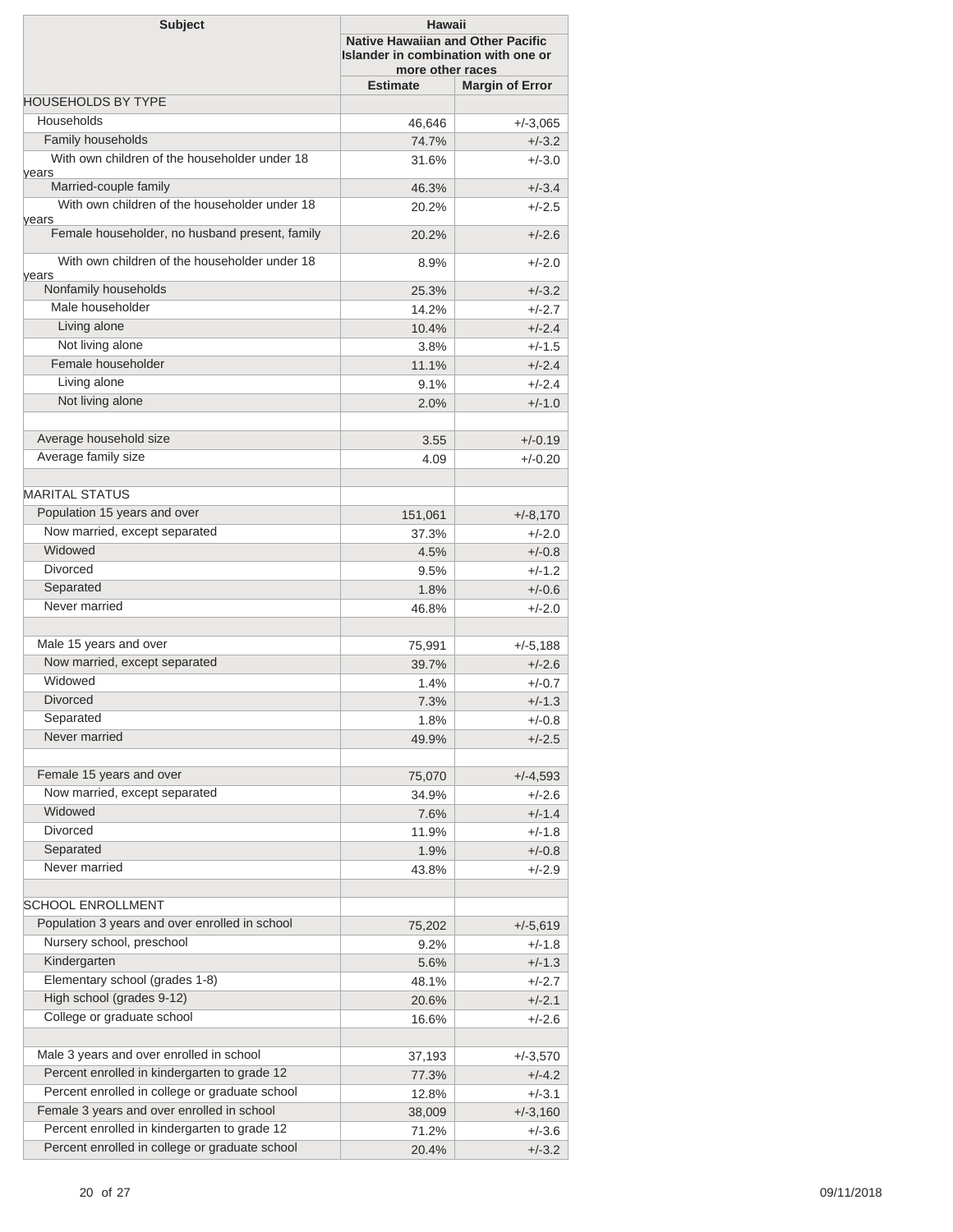| <b>Subject</b>                                                                             | Hawaii<br><b>Native Hawaiian and Other Pacific</b><br>Islander in combination with one or<br>more other races |                        |  |
|--------------------------------------------------------------------------------------------|---------------------------------------------------------------------------------------------------------------|------------------------|--|
|                                                                                            | <b>Estimate</b>                                                                                               | <b>Margin of Error</b> |  |
|                                                                                            |                                                                                                               |                        |  |
| <b>EDUCATIONAL ATTAINMENT</b>                                                              |                                                                                                               |                        |  |
| Population 25 years and over                                                               | 115,444                                                                                                       | $+/-6,644$             |  |
| Less than high school diploma                                                              | 6.9%                                                                                                          | $+/-1.3$               |  |
| High school graduate (includes equivalency)                                                | 41.1%                                                                                                         | $+/-2.7$               |  |
| Some college or associate's degree                                                         | 34.1%                                                                                                         | $+/-2.4$               |  |
| Bachelor's degree<br>Graduate or professional degree                                       | 12.4%                                                                                                         | $+/-1.2$               |  |
|                                                                                            | 5.5%                                                                                                          | $+/-1.1$               |  |
| High school graduate or higher                                                             | 93.1%                                                                                                         | $+/-1.3$               |  |
| Male, high school graduate or higher                                                       | 93.9%                                                                                                         | $+/-1.6$               |  |
| Female, high school graduate or higher                                                     | 92.3%                                                                                                         | $+/-1.8$               |  |
| Bachelor's degree or higher                                                                | 18.0%                                                                                                         | $+/-1.8$               |  |
| Male, bachelor's degree or higher                                                          | 16.9%                                                                                                         | $+/-2.4$               |  |
| Female, bachelor's degree or higher                                                        | 19.0%                                                                                                         | $+/-2.4$               |  |
| <b>FERTILITY</b>                                                                           |                                                                                                               |                        |  |
| Women 15 to 50 years                                                                       | 50,668                                                                                                        | $+/-3,963$             |  |
| Women 15 to 50 years who had a birth in the past 12<br>months                              | 2,633                                                                                                         | $+/-716$               |  |
| Unmarried women 15 to 50 years who had a birth in<br>the past 12 months                    | 1,094                                                                                                         | $+/-456$               |  |
| As a percent of all women with a birth in the past<br>12 months                            | 41.5%                                                                                                         | $+/-14.2$              |  |
| RESPONSIBILITY FOR GRANDCHILDREN UNDER 18<br>YEARS                                         |                                                                                                               |                        |  |
| Population 30 years and over                                                               | 99,020                                                                                                        | $+/-5,599$             |  |
| Grandparents living with grandchild(ren)                                                   | 8.1%                                                                                                          | $+/-1.7$               |  |
| Grandparents responsible for grandchildren as a<br>percentage of living with grandchildren | 22.3%                                                                                                         | $+/-7.5$               |  |
| <b>VETERAN STATUS</b>                                                                      |                                                                                                               |                        |  |
| Civilian population 18 years and over                                                      | 138,640                                                                                                       | +/-7,866               |  |
| Civilian veteran                                                                           | 6.1%                                                                                                          | $+/-0.8$               |  |
| <b>DISABILITY STATUS</b>                                                                   |                                                                                                               |                        |  |
| Total civilian noninstitutionalized population                                             |                                                                                                               |                        |  |
| With a disability                                                                          | 219,797                                                                                                       | $+/-11,871$            |  |
|                                                                                            | 8.2%                                                                                                          | $+/-0.9$               |  |
| Civilian noninstitutionalized population under 18 years                                    | 82,437                                                                                                        | $+/-5,784$             |  |
| With a disability                                                                          | $3.0\%$                                                                                                       | +/-0.9                 |  |
| Civilian noninstitutionalized population 18 to 64 years                                    | 118,317                                                                                                       | $+/-7,109$             |  |
| With a disability                                                                          | 8.4%                                                                                                          | $+/-1.4$               |  |
| Civilian noninstitutionalized population 65 years and                                      | 19,043                                                                                                        | $+/-1,832$             |  |
| older<br>With a disability                                                                 | 29.8%                                                                                                         | +/-4.9                 |  |
| <b>RESIDENCE 1 YEAR AGO</b>                                                                |                                                                                                               |                        |  |
| Population 1 year and over                                                                 | 217,700                                                                                                       | $+/-11,754$            |  |
| Same house                                                                                 | 91.0%                                                                                                         | $+/-1.6$               |  |
| Different house in the U.S.                                                                | 8.7%                                                                                                          | $+/-1.6$               |  |
| Same county                                                                                | $6.9\%$                                                                                                       | $+/-1.4$               |  |
| Different county                                                                           | 1.8%                                                                                                          | $+/-0.7$               |  |
| Same state                                                                                 | 0.5%                                                                                                          | $+/-0.3$               |  |
| Different state                                                                            | 1.3%                                                                                                          | $+/-0.6$               |  |
| Abroad                                                                                     | 0.2%                                                                                                          | $+/-0.1$               |  |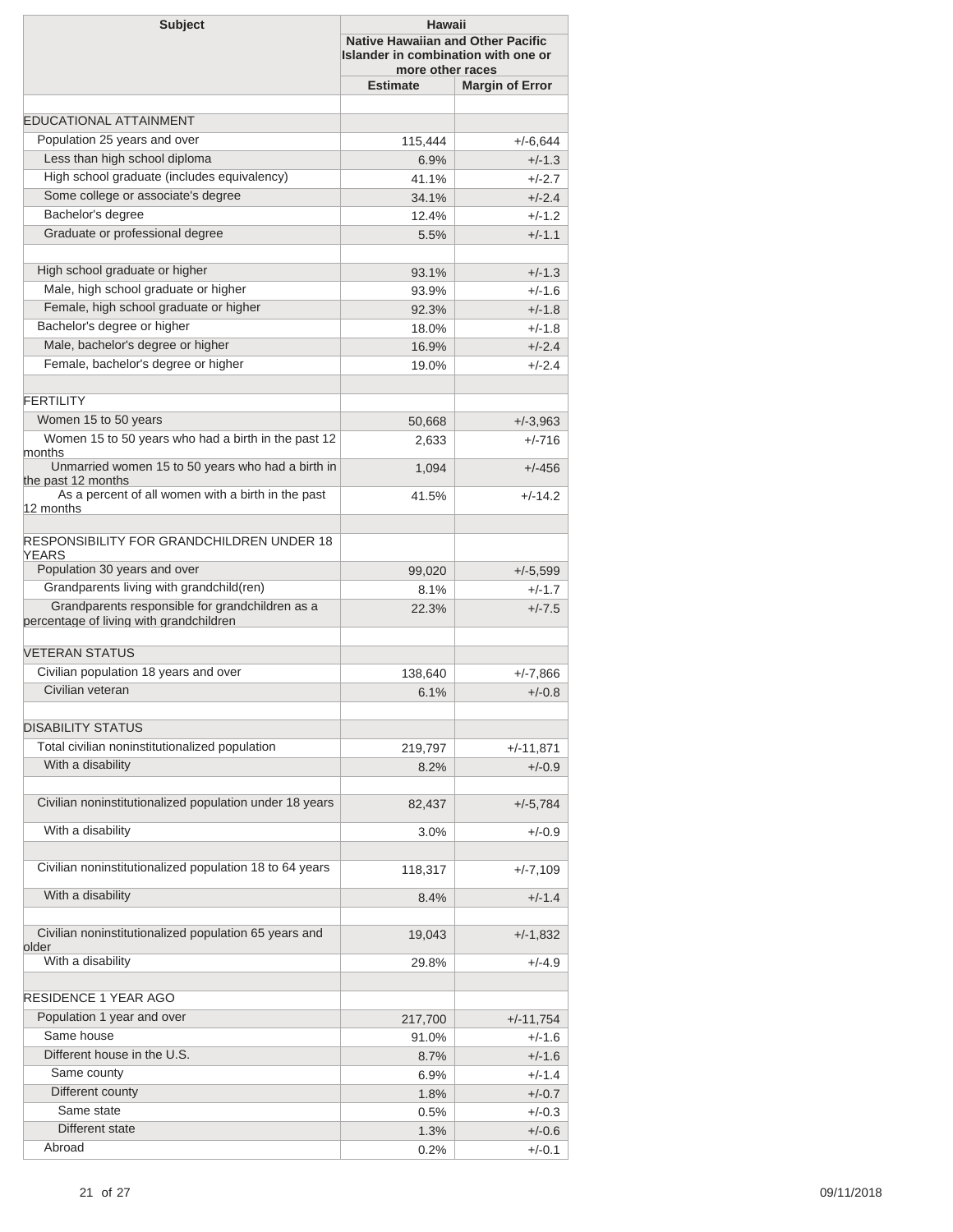| <b>Estimate</b><br><b>Margin of Error</b><br>PLACE OF BIRTH, CITIZENSHIP STATUS AND YEAR<br><b>OF ENTRY</b><br><b>Native</b><br>219,819<br>$+/-11,766$<br>Male<br>$+/-1.5$<br>50.0%<br>Female<br>$+/-1.5$<br>50.0%<br>Foreign born<br>$+/-565$<br>1,713<br>Male<br>$+/-15.0$<br>53.8%<br>Female<br>$+/-15.0$<br>46.2%<br>Foreign born; naturalized U.S. citizen<br>$+/-468$<br>1,047<br>Male<br>$+/-22.7$<br>60.3%<br>Female<br>$+/-22.7$<br>39.7%<br>Foreign born; not a U.S. citizen<br>$+/-442$<br>666<br>Male<br>43.5%<br>$+/-25.8$<br>Female<br>56.5%<br>$+/-25.8$<br>Population born outside the United States<br>$+/-565$<br>1,713<br>Entered 2010 or later<br>$+/-10.1$<br>14.2%<br>Entered 2000 to 2009<br>19.1%<br>$+/-17.1$<br>Entered before 2000<br>66.7%<br>$+/-16.9$<br>Foreign-born population excluding population born at<br>1,713<br>$+/-565$<br>Europe<br>N<br>N<br>Asia<br>N<br>N<br>Africa<br>N<br>N<br>Oceania<br>N.<br>N<br>Latin America<br>N<br>N<br>Northern America<br>N<br>N<br>LANGUAGE SPOKEN AT HOME AND ABILITY TO<br>Population 5 years and over<br>$+/-10,541$<br>198,589<br>English only<br>91.0%<br>$+/-1.2$<br>Language other than English<br>$+/-1.2$<br>$9.0\%$<br>Speak English less than "very well"<br>1.5%<br>$+/-0.5$<br><b>EMPLOYMENT STATUS</b><br>Population 16 years and over<br>$+/-7,971$<br>147,470<br>In labor force<br>69.4%<br>$+/-1.7$<br>Civilian labor force<br>$+/-1.7$<br>69.1%<br>Employed<br>$+/-1.9$<br>65.4%<br>Unemployed<br>3.7%<br>$+/-0.9$<br><b>Unemployment Rate</b><br>$+/-1.3$<br>5.3%<br><b>Armed Forces</b><br>0.3%<br>$+/-0.2$<br>Not in labor force<br>$+/-1.7$<br>30.6%<br>Females 16 years and over<br>$+/-4,478$<br>73,128<br>In labor force<br>64.4%<br>$+/-2.7$<br>Civilian labor force<br>$+/-2.7$<br>64.2%<br>Employed<br>61.0%<br>$+/-2.6$<br>Unemployed<br>3.2%<br>$+/-1.2$<br><b>Unemployment Rate</b><br>$+/-1.8$<br>5.0% | <b>Subject</b>                        | Hawaii<br><b>Native Hawaiian and Other Pacific</b><br>Islander in combination with one or<br>more other races |  |  |
|------------------------------------------------------------------------------------------------------------------------------------------------------------------------------------------------------------------------------------------------------------------------------------------------------------------------------------------------------------------------------------------------------------------------------------------------------------------------------------------------------------------------------------------------------------------------------------------------------------------------------------------------------------------------------------------------------------------------------------------------------------------------------------------------------------------------------------------------------------------------------------------------------------------------------------------------------------------------------------------------------------------------------------------------------------------------------------------------------------------------------------------------------------------------------------------------------------------------------------------------------------------------------------------------------------------------------------------------------------------------------------------------------------------------------------------------------------------------------------------------------------------------------------------------------------------------------------------------------------------------------------------------------------------------------------------------------------------------------------------------------------------------------------------------------------------------------------------------------------------------------------------------------------------|---------------------------------------|---------------------------------------------------------------------------------------------------------------|--|--|
|                                                                                                                                                                                                                                                                                                                                                                                                                                                                                                                                                                                                                                                                                                                                                                                                                                                                                                                                                                                                                                                                                                                                                                                                                                                                                                                                                                                                                                                                                                                                                                                                                                                                                                                                                                                                                                                                                                                  |                                       |                                                                                                               |  |  |
|                                                                                                                                                                                                                                                                                                                                                                                                                                                                                                                                                                                                                                                                                                                                                                                                                                                                                                                                                                                                                                                                                                                                                                                                                                                                                                                                                                                                                                                                                                                                                                                                                                                                                                                                                                                                                                                                                                                  |                                       |                                                                                                               |  |  |
|                                                                                                                                                                                                                                                                                                                                                                                                                                                                                                                                                                                                                                                                                                                                                                                                                                                                                                                                                                                                                                                                                                                                                                                                                                                                                                                                                                                                                                                                                                                                                                                                                                                                                                                                                                                                                                                                                                                  |                                       |                                                                                                               |  |  |
|                                                                                                                                                                                                                                                                                                                                                                                                                                                                                                                                                                                                                                                                                                                                                                                                                                                                                                                                                                                                                                                                                                                                                                                                                                                                                                                                                                                                                                                                                                                                                                                                                                                                                                                                                                                                                                                                                                                  |                                       |                                                                                                               |  |  |
|                                                                                                                                                                                                                                                                                                                                                                                                                                                                                                                                                                                                                                                                                                                                                                                                                                                                                                                                                                                                                                                                                                                                                                                                                                                                                                                                                                                                                                                                                                                                                                                                                                                                                                                                                                                                                                                                                                                  |                                       |                                                                                                               |  |  |
|                                                                                                                                                                                                                                                                                                                                                                                                                                                                                                                                                                                                                                                                                                                                                                                                                                                                                                                                                                                                                                                                                                                                                                                                                                                                                                                                                                                                                                                                                                                                                                                                                                                                                                                                                                                                                                                                                                                  |                                       |                                                                                                               |  |  |
|                                                                                                                                                                                                                                                                                                                                                                                                                                                                                                                                                                                                                                                                                                                                                                                                                                                                                                                                                                                                                                                                                                                                                                                                                                                                                                                                                                                                                                                                                                                                                                                                                                                                                                                                                                                                                                                                                                                  |                                       |                                                                                                               |  |  |
|                                                                                                                                                                                                                                                                                                                                                                                                                                                                                                                                                                                                                                                                                                                                                                                                                                                                                                                                                                                                                                                                                                                                                                                                                                                                                                                                                                                                                                                                                                                                                                                                                                                                                                                                                                                                                                                                                                                  |                                       |                                                                                                               |  |  |
|                                                                                                                                                                                                                                                                                                                                                                                                                                                                                                                                                                                                                                                                                                                                                                                                                                                                                                                                                                                                                                                                                                                                                                                                                                                                                                                                                                                                                                                                                                                                                                                                                                                                                                                                                                                                                                                                                                                  |                                       |                                                                                                               |  |  |
|                                                                                                                                                                                                                                                                                                                                                                                                                                                                                                                                                                                                                                                                                                                                                                                                                                                                                                                                                                                                                                                                                                                                                                                                                                                                                                                                                                                                                                                                                                                                                                                                                                                                                                                                                                                                                                                                                                                  |                                       |                                                                                                               |  |  |
|                                                                                                                                                                                                                                                                                                                                                                                                                                                                                                                                                                                                                                                                                                                                                                                                                                                                                                                                                                                                                                                                                                                                                                                                                                                                                                                                                                                                                                                                                                                                                                                                                                                                                                                                                                                                                                                                                                                  |                                       |                                                                                                               |  |  |
|                                                                                                                                                                                                                                                                                                                                                                                                                                                                                                                                                                                                                                                                                                                                                                                                                                                                                                                                                                                                                                                                                                                                                                                                                                                                                                                                                                                                                                                                                                                                                                                                                                                                                                                                                                                                                                                                                                                  |                                       |                                                                                                               |  |  |
|                                                                                                                                                                                                                                                                                                                                                                                                                                                                                                                                                                                                                                                                                                                                                                                                                                                                                                                                                                                                                                                                                                                                                                                                                                                                                                                                                                                                                                                                                                                                                                                                                                                                                                                                                                                                                                                                                                                  |                                       |                                                                                                               |  |  |
|                                                                                                                                                                                                                                                                                                                                                                                                                                                                                                                                                                                                                                                                                                                                                                                                                                                                                                                                                                                                                                                                                                                                                                                                                                                                                                                                                                                                                                                                                                                                                                                                                                                                                                                                                                                                                                                                                                                  |                                       |                                                                                                               |  |  |
|                                                                                                                                                                                                                                                                                                                                                                                                                                                                                                                                                                                                                                                                                                                                                                                                                                                                                                                                                                                                                                                                                                                                                                                                                                                                                                                                                                                                                                                                                                                                                                                                                                                                                                                                                                                                                                                                                                                  |                                       |                                                                                                               |  |  |
|                                                                                                                                                                                                                                                                                                                                                                                                                                                                                                                                                                                                                                                                                                                                                                                                                                                                                                                                                                                                                                                                                                                                                                                                                                                                                                                                                                                                                                                                                                                                                                                                                                                                                                                                                                                                                                                                                                                  |                                       |                                                                                                               |  |  |
|                                                                                                                                                                                                                                                                                                                                                                                                                                                                                                                                                                                                                                                                                                                                                                                                                                                                                                                                                                                                                                                                                                                                                                                                                                                                                                                                                                                                                                                                                                                                                                                                                                                                                                                                                                                                                                                                                                                  |                                       |                                                                                                               |  |  |
|                                                                                                                                                                                                                                                                                                                                                                                                                                                                                                                                                                                                                                                                                                                                                                                                                                                                                                                                                                                                                                                                                                                                                                                                                                                                                                                                                                                                                                                                                                                                                                                                                                                                                                                                                                                                                                                                                                                  |                                       |                                                                                                               |  |  |
|                                                                                                                                                                                                                                                                                                                                                                                                                                                                                                                                                                                                                                                                                                                                                                                                                                                                                                                                                                                                                                                                                                                                                                                                                                                                                                                                                                                                                                                                                                                                                                                                                                                                                                                                                                                                                                                                                                                  |                                       |                                                                                                               |  |  |
|                                                                                                                                                                                                                                                                                                                                                                                                                                                                                                                                                                                                                                                                                                                                                                                                                                                                                                                                                                                                                                                                                                                                                                                                                                                                                                                                                                                                                                                                                                                                                                                                                                                                                                                                                                                                                                                                                                                  |                                       |                                                                                                               |  |  |
|                                                                                                                                                                                                                                                                                                                                                                                                                                                                                                                                                                                                                                                                                                                                                                                                                                                                                                                                                                                                                                                                                                                                                                                                                                                                                                                                                                                                                                                                                                                                                                                                                                                                                                                                                                                                                                                                                                                  |                                       |                                                                                                               |  |  |
|                                                                                                                                                                                                                                                                                                                                                                                                                                                                                                                                                                                                                                                                                                                                                                                                                                                                                                                                                                                                                                                                                                                                                                                                                                                                                                                                                                                                                                                                                                                                                                                                                                                                                                                                                                                                                                                                                                                  |                                       |                                                                                                               |  |  |
|                                                                                                                                                                                                                                                                                                                                                                                                                                                                                                                                                                                                                                                                                                                                                                                                                                                                                                                                                                                                                                                                                                                                                                                                                                                                                                                                                                                                                                                                                                                                                                                                                                                                                                                                                                                                                                                                                                                  |                                       |                                                                                                               |  |  |
|                                                                                                                                                                                                                                                                                                                                                                                                                                                                                                                                                                                                                                                                                                                                                                                                                                                                                                                                                                                                                                                                                                                                                                                                                                                                                                                                                                                                                                                                                                                                                                                                                                                                                                                                                                                                                                                                                                                  |                                       |                                                                                                               |  |  |
|                                                                                                                                                                                                                                                                                                                                                                                                                                                                                                                                                                                                                                                                                                                                                                                                                                                                                                                                                                                                                                                                                                                                                                                                                                                                                                                                                                                                                                                                                                                                                                                                                                                                                                                                                                                                                                                                                                                  | WORLD REGION OF BIRTH OF FOREIGN BORN |                                                                                                               |  |  |
|                                                                                                                                                                                                                                                                                                                                                                                                                                                                                                                                                                                                                                                                                                                                                                                                                                                                                                                                                                                                                                                                                                                                                                                                                                                                                                                                                                                                                                                                                                                                                                                                                                                                                                                                                                                                                                                                                                                  |                                       |                                                                                                               |  |  |
|                                                                                                                                                                                                                                                                                                                                                                                                                                                                                                                                                                                                                                                                                                                                                                                                                                                                                                                                                                                                                                                                                                                                                                                                                                                                                                                                                                                                                                                                                                                                                                                                                                                                                                                                                                                                                                                                                                                  | sea                                   |                                                                                                               |  |  |
|                                                                                                                                                                                                                                                                                                                                                                                                                                                                                                                                                                                                                                                                                                                                                                                                                                                                                                                                                                                                                                                                                                                                                                                                                                                                                                                                                                                                                                                                                                                                                                                                                                                                                                                                                                                                                                                                                                                  |                                       |                                                                                                               |  |  |
|                                                                                                                                                                                                                                                                                                                                                                                                                                                                                                                                                                                                                                                                                                                                                                                                                                                                                                                                                                                                                                                                                                                                                                                                                                                                                                                                                                                                                                                                                                                                                                                                                                                                                                                                                                                                                                                                                                                  |                                       |                                                                                                               |  |  |
|                                                                                                                                                                                                                                                                                                                                                                                                                                                                                                                                                                                                                                                                                                                                                                                                                                                                                                                                                                                                                                                                                                                                                                                                                                                                                                                                                                                                                                                                                                                                                                                                                                                                                                                                                                                                                                                                                                                  |                                       |                                                                                                               |  |  |
|                                                                                                                                                                                                                                                                                                                                                                                                                                                                                                                                                                                                                                                                                                                                                                                                                                                                                                                                                                                                                                                                                                                                                                                                                                                                                                                                                                                                                                                                                                                                                                                                                                                                                                                                                                                                                                                                                                                  |                                       |                                                                                                               |  |  |
|                                                                                                                                                                                                                                                                                                                                                                                                                                                                                                                                                                                                                                                                                                                                                                                                                                                                                                                                                                                                                                                                                                                                                                                                                                                                                                                                                                                                                                                                                                                                                                                                                                                                                                                                                                                                                                                                                                                  |                                       |                                                                                                               |  |  |
|                                                                                                                                                                                                                                                                                                                                                                                                                                                                                                                                                                                                                                                                                                                                                                                                                                                                                                                                                                                                                                                                                                                                                                                                                                                                                                                                                                                                                                                                                                                                                                                                                                                                                                                                                                                                                                                                                                                  |                                       |                                                                                                               |  |  |
|                                                                                                                                                                                                                                                                                                                                                                                                                                                                                                                                                                                                                                                                                                                                                                                                                                                                                                                                                                                                                                                                                                                                                                                                                                                                                                                                                                                                                                                                                                                                                                                                                                                                                                                                                                                                                                                                                                                  |                                       |                                                                                                               |  |  |
|                                                                                                                                                                                                                                                                                                                                                                                                                                                                                                                                                                                                                                                                                                                                                                                                                                                                                                                                                                                                                                                                                                                                                                                                                                                                                                                                                                                                                                                                                                                                                                                                                                                                                                                                                                                                                                                                                                                  | <b>SPEAK ENGLISH</b>                  |                                                                                                               |  |  |
|                                                                                                                                                                                                                                                                                                                                                                                                                                                                                                                                                                                                                                                                                                                                                                                                                                                                                                                                                                                                                                                                                                                                                                                                                                                                                                                                                                                                                                                                                                                                                                                                                                                                                                                                                                                                                                                                                                                  |                                       |                                                                                                               |  |  |
|                                                                                                                                                                                                                                                                                                                                                                                                                                                                                                                                                                                                                                                                                                                                                                                                                                                                                                                                                                                                                                                                                                                                                                                                                                                                                                                                                                                                                                                                                                                                                                                                                                                                                                                                                                                                                                                                                                                  |                                       |                                                                                                               |  |  |
|                                                                                                                                                                                                                                                                                                                                                                                                                                                                                                                                                                                                                                                                                                                                                                                                                                                                                                                                                                                                                                                                                                                                                                                                                                                                                                                                                                                                                                                                                                                                                                                                                                                                                                                                                                                                                                                                                                                  |                                       |                                                                                                               |  |  |
|                                                                                                                                                                                                                                                                                                                                                                                                                                                                                                                                                                                                                                                                                                                                                                                                                                                                                                                                                                                                                                                                                                                                                                                                                                                                                                                                                                                                                                                                                                                                                                                                                                                                                                                                                                                                                                                                                                                  |                                       |                                                                                                               |  |  |
|                                                                                                                                                                                                                                                                                                                                                                                                                                                                                                                                                                                                                                                                                                                                                                                                                                                                                                                                                                                                                                                                                                                                                                                                                                                                                                                                                                                                                                                                                                                                                                                                                                                                                                                                                                                                                                                                                                                  |                                       |                                                                                                               |  |  |
|                                                                                                                                                                                                                                                                                                                                                                                                                                                                                                                                                                                                                                                                                                                                                                                                                                                                                                                                                                                                                                                                                                                                                                                                                                                                                                                                                                                                                                                                                                                                                                                                                                                                                                                                                                                                                                                                                                                  |                                       |                                                                                                               |  |  |
|                                                                                                                                                                                                                                                                                                                                                                                                                                                                                                                                                                                                                                                                                                                                                                                                                                                                                                                                                                                                                                                                                                                                                                                                                                                                                                                                                                                                                                                                                                                                                                                                                                                                                                                                                                                                                                                                                                                  |                                       |                                                                                                               |  |  |
|                                                                                                                                                                                                                                                                                                                                                                                                                                                                                                                                                                                                                                                                                                                                                                                                                                                                                                                                                                                                                                                                                                                                                                                                                                                                                                                                                                                                                                                                                                                                                                                                                                                                                                                                                                                                                                                                                                                  |                                       |                                                                                                               |  |  |
|                                                                                                                                                                                                                                                                                                                                                                                                                                                                                                                                                                                                                                                                                                                                                                                                                                                                                                                                                                                                                                                                                                                                                                                                                                                                                                                                                                                                                                                                                                                                                                                                                                                                                                                                                                                                                                                                                                                  |                                       |                                                                                                               |  |  |
|                                                                                                                                                                                                                                                                                                                                                                                                                                                                                                                                                                                                                                                                                                                                                                                                                                                                                                                                                                                                                                                                                                                                                                                                                                                                                                                                                                                                                                                                                                                                                                                                                                                                                                                                                                                                                                                                                                                  |                                       |                                                                                                               |  |  |
|                                                                                                                                                                                                                                                                                                                                                                                                                                                                                                                                                                                                                                                                                                                                                                                                                                                                                                                                                                                                                                                                                                                                                                                                                                                                                                                                                                                                                                                                                                                                                                                                                                                                                                                                                                                                                                                                                                                  |                                       |                                                                                                               |  |  |
|                                                                                                                                                                                                                                                                                                                                                                                                                                                                                                                                                                                                                                                                                                                                                                                                                                                                                                                                                                                                                                                                                                                                                                                                                                                                                                                                                                                                                                                                                                                                                                                                                                                                                                                                                                                                                                                                                                                  |                                       |                                                                                                               |  |  |
|                                                                                                                                                                                                                                                                                                                                                                                                                                                                                                                                                                                                                                                                                                                                                                                                                                                                                                                                                                                                                                                                                                                                                                                                                                                                                                                                                                                                                                                                                                                                                                                                                                                                                                                                                                                                                                                                                                                  |                                       |                                                                                                               |  |  |
|                                                                                                                                                                                                                                                                                                                                                                                                                                                                                                                                                                                                                                                                                                                                                                                                                                                                                                                                                                                                                                                                                                                                                                                                                                                                                                                                                                                                                                                                                                                                                                                                                                                                                                                                                                                                                                                                                                                  |                                       |                                                                                                               |  |  |
|                                                                                                                                                                                                                                                                                                                                                                                                                                                                                                                                                                                                                                                                                                                                                                                                                                                                                                                                                                                                                                                                                                                                                                                                                                                                                                                                                                                                                                                                                                                                                                                                                                                                                                                                                                                                                                                                                                                  |                                       |                                                                                                               |  |  |
|                                                                                                                                                                                                                                                                                                                                                                                                                                                                                                                                                                                                                                                                                                                                                                                                                                                                                                                                                                                                                                                                                                                                                                                                                                                                                                                                                                                                                                                                                                                                                                                                                                                                                                                                                                                                                                                                                                                  |                                       |                                                                                                               |  |  |
|                                                                                                                                                                                                                                                                                                                                                                                                                                                                                                                                                                                                                                                                                                                                                                                                                                                                                                                                                                                                                                                                                                                                                                                                                                                                                                                                                                                                                                                                                                                                                                                                                                                                                                                                                                                                                                                                                                                  |                                       |                                                                                                               |  |  |
|                                                                                                                                                                                                                                                                                                                                                                                                                                                                                                                                                                                                                                                                                                                                                                                                                                                                                                                                                                                                                                                                                                                                                                                                                                                                                                                                                                                                                                                                                                                                                                                                                                                                                                                                                                                                                                                                                                                  |                                       |                                                                                                               |  |  |
|                                                                                                                                                                                                                                                                                                                                                                                                                                                                                                                                                                                                                                                                                                                                                                                                                                                                                                                                                                                                                                                                                                                                                                                                                                                                                                                                                                                                                                                                                                                                                                                                                                                                                                                                                                                                                                                                                                                  |                                       |                                                                                                               |  |  |
|                                                                                                                                                                                                                                                                                                                                                                                                                                                                                                                                                                                                                                                                                                                                                                                                                                                                                                                                                                                                                                                                                                                                                                                                                                                                                                                                                                                                                                                                                                                                                                                                                                                                                                                                                                                                                                                                                                                  |                                       |                                                                                                               |  |  |
|                                                                                                                                                                                                                                                                                                                                                                                                                                                                                                                                                                                                                                                                                                                                                                                                                                                                                                                                                                                                                                                                                                                                                                                                                                                                                                                                                                                                                                                                                                                                                                                                                                                                                                                                                                                                                                                                                                                  |                                       |                                                                                                               |  |  |
|                                                                                                                                                                                                                                                                                                                                                                                                                                                                                                                                                                                                                                                                                                                                                                                                                                                                                                                                                                                                                                                                                                                                                                                                                                                                                                                                                                                                                                                                                                                                                                                                                                                                                                                                                                                                                                                                                                                  | <b>COMMUTING TO WORK</b>              |                                                                                                               |  |  |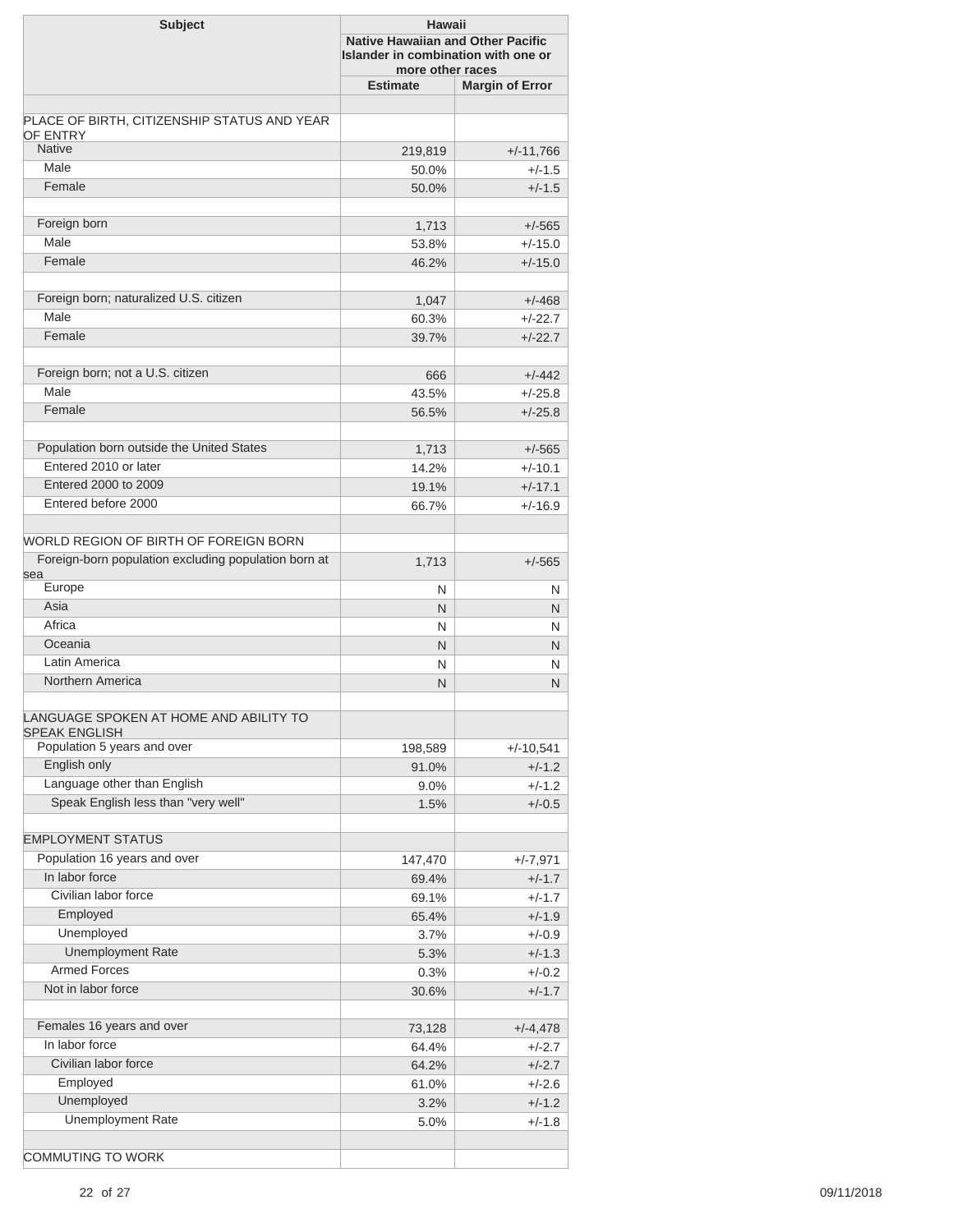| <b>Subject</b>                                                                                                 | Hawaii<br><b>Native Hawaiian and Other Pacific</b><br>Islander in combination with one or<br>more other races |                        |  |
|----------------------------------------------------------------------------------------------------------------|---------------------------------------------------------------------------------------------------------------|------------------------|--|
|                                                                                                                | <b>Estimate</b>                                                                                               | <b>Margin of Error</b> |  |
| Workers 16 years and over                                                                                      | 94,208                                                                                                        | $+/-6,502$             |  |
| Car, truck, or van - drove alone                                                                               | 72.7%                                                                                                         | +/-2.8                 |  |
| Car, truck, or van - carpooled                                                                                 | 14.3%                                                                                                         | $+/-2.0$               |  |
| Public transportation (excluding taxicab)                                                                      | 5.0%                                                                                                          | $+/-1.3$               |  |
| Walked                                                                                                         | 2.9%                                                                                                          | $+/-1.0$               |  |
| Other means                                                                                                    | 2.9%                                                                                                          | $+/-0.7$               |  |
| Worked at home                                                                                                 | 2.2%                                                                                                          | $+/-0.7$               |  |
| Mean travel time to work (minutes)                                                                             | 28.4                                                                                                          | $+/-1.1$               |  |
|                                                                                                                |                                                                                                               |                        |  |
| <b>OCCUPATION</b>                                                                                              |                                                                                                               |                        |  |
| Civilian employed population 16 years and over                                                                 |                                                                                                               |                        |  |
| Management, business, science, and arts                                                                        | 96,410                                                                                                        | $+/-6,468$             |  |
| occupations                                                                                                    | 24.7%                                                                                                         | $+/-2.2$               |  |
| Service occupations                                                                                            | 23.8%                                                                                                         | $+/-2.5$               |  |
| Sales and office occupations                                                                                   | 28.7%                                                                                                         | $+/-2.3$               |  |
| Natural resources, construction, and maintenance                                                               | 12.4%                                                                                                         | $+/-1.6$               |  |
| occupations                                                                                                    |                                                                                                               |                        |  |
| Production, transportation, and material moving                                                                | 10.4%                                                                                                         | $+/-1.7$               |  |
| occupations                                                                                                    |                                                                                                               |                        |  |
| Male civilian employed population 16 years and over                                                            | 51,785                                                                                                        | $+/-4,727$             |  |
| Management, business, science, and arts                                                                        | 20.4%                                                                                                         | $+/-3.1$               |  |
| occupations                                                                                                    |                                                                                                               |                        |  |
| Service occupations                                                                                            | 26.2%                                                                                                         | $+/-3.5$               |  |
| Sales and office occupations                                                                                   | 15.9%                                                                                                         | $+/-3.0$               |  |
| Natural resources, construction, and maintenance<br>occupations                                                | 22.5%                                                                                                         | $+/-2.8$               |  |
| Production, transportation, and material moving                                                                | 15.0%                                                                                                         | $+/-3.1$               |  |
| occupations                                                                                                    |                                                                                                               |                        |  |
| Female civilian employed population 16 years and                                                               | 44,625                                                                                                        | $+/-3,410$             |  |
| over<br>Management, business, science, and arts                                                                | 29.6%                                                                                                         | $+/-2.9$               |  |
| occupations                                                                                                    |                                                                                                               |                        |  |
| Service occupations                                                                                            | 21.1%                                                                                                         | $+/-3.6$               |  |
| Sales and office occupations                                                                                   | 43.5%                                                                                                         | $+/-3.8$               |  |
| Natural resources, construction, and maintenance                                                               | 0.6%                                                                                                          | $+/-0.4$               |  |
| occupations<br>Production, transportation, and material moving                                                 |                                                                                                               |                        |  |
| occupations                                                                                                    | 5.2%                                                                                                          | $+/-1.8$               |  |
|                                                                                                                |                                                                                                               |                        |  |
| <b>INDUSTRY</b>                                                                                                |                                                                                                               |                        |  |
| Civilian employed population 16 years and over                                                                 | 96,410                                                                                                        | $+/-6,468$             |  |
| Agriculture, forestry, fishing and hunting, and mining                                                         | 1.1%                                                                                                          | +/-0.6                 |  |
|                                                                                                                |                                                                                                               |                        |  |
| Construction                                                                                                   | 9.6%                                                                                                          | $+/-1.6$               |  |
| Manufacturing                                                                                                  | 3.3%                                                                                                          | $+/-0.8$               |  |
| Wholesale trade                                                                                                | 2.4%                                                                                                          | $+/-0.8$               |  |
| Retail trade                                                                                                   | 12.5%                                                                                                         | $+/-1.8$               |  |
| Transportation and warehousing, and utilities                                                                  | 5.7%                                                                                                          | $+/-1.2$               |  |
| Information                                                                                                    | 1.3%                                                                                                          | $+/-0.5$               |  |
| Finance and insurance, and real estate and rental                                                              | 6.5%                                                                                                          | $+/-1.4$               |  |
| and leasing<br>Professional, scientific, and management, and                                                   | 8.8%                                                                                                          | $+/-1.2$               |  |
| administrative and waste management services<br>Educational services, and health care and social<br>assistance | 18.8%                                                                                                         | $+/-2.0$               |  |
| Arts, entertainment, and recreation, and                                                                       | 15.7%                                                                                                         | $+/-2.1$               |  |
| accommodation and food services                                                                                |                                                                                                               |                        |  |
| Other services (except public administration)                                                                  | 4.3%                                                                                                          | $+/-1.3$               |  |
| Public administration                                                                                          | 10.1%                                                                                                         | $+/-1.8$               |  |
|                                                                                                                |                                                                                                               |                        |  |
| <b>CLASS OF WORKER</b>                                                                                         |                                                                                                               |                        |  |
| Civilian employed population 16 years and over                                                                 | 96,410                                                                                                        | $+/-6,468$             |  |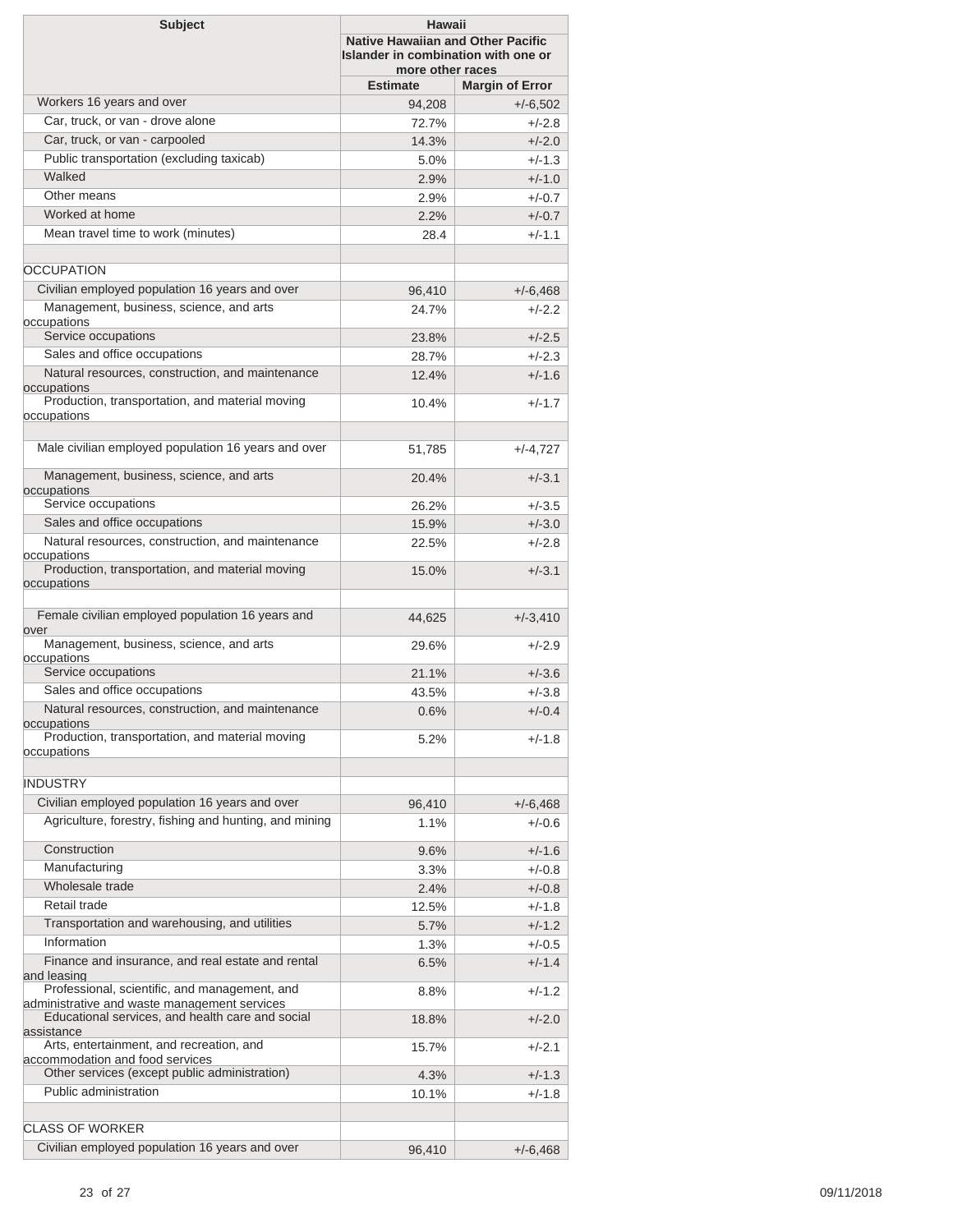| <b>Subject</b>                                                                                      | Hawaii<br><b>Native Hawaiian and Other Pacific</b><br>Islander in combination with one or<br>more other races |                        |  |
|-----------------------------------------------------------------------------------------------------|---------------------------------------------------------------------------------------------------------------|------------------------|--|
|                                                                                                     | <b>Estimate</b>                                                                                               | <b>Margin of Error</b> |  |
| Private wage and salary workers                                                                     | 75.8%                                                                                                         | $+/-2.6$               |  |
| Government workers                                                                                  | 20.8%                                                                                                         | $+/-2.5$               |  |
| Self-employed workers in own not incorporated<br>business                                           | 3.3%                                                                                                          | $+/-0.9$               |  |
| Unpaid family workers                                                                               | 0.1%                                                                                                          | $+/-0.1$               |  |
| INCOME IN THE PAST 12 MONTHS (IN 2017<br><b>INFLATION-ADJUSTED DOLLARS)</b>                         |                                                                                                               |                        |  |
| Households                                                                                          | 46,646                                                                                                        | $+/-3,065$             |  |
| Median household income (dollars)                                                                   | 80,545                                                                                                        | $+/-4,344$             |  |
| With earnings                                                                                       | 84.4%                                                                                                         | $+/-2.6$               |  |
| Mean earnings (dollars)                                                                             | 90,675                                                                                                        | $+/-5,010$             |  |
| With Social Security income                                                                         | 30.9%                                                                                                         | $+/-3.3$               |  |
| Mean Social Security income (dollars)                                                               | 17,563                                                                                                        | $+/-1,262$             |  |
| With Supplemental Security Income                                                                   | 6.1%                                                                                                          | $+/-1.5$               |  |
| Mean Supplemental Security Income (dollars)                                                         | 10,456                                                                                                        | +/-1,376               |  |
| With cash public assistance income                                                                  | 5.3%                                                                                                          | $+/-1.5$               |  |
| Mean cash public assistance income (dollars)                                                        | 4,248                                                                                                         | $+/-1,114$             |  |
| With retirement income                                                                              | 19.8%                                                                                                         | $+/-2.5$               |  |
| Mean retirement income (dollars)                                                                    | 24,686                                                                                                        | $+/-4,653$             |  |
| With Food Stamp/SNAP benefits                                                                       | 19.1%                                                                                                         | $+/-2.6$               |  |
| Families                                                                                            | 34,843                                                                                                        | $+/-2,426$             |  |
| Median family income (dollars)                                                                      | 87,124                                                                                                        | $+/-6,432$             |  |
| Married-couple family                                                                               | 62.0%                                                                                                         | $+/-3.8$               |  |
| Median income (dollars)                                                                             | 101,912                                                                                                       | $+/-7,102$             |  |
| Male householder, no spouse present, family                                                         | 10.9%                                                                                                         | $+/-2.6$               |  |
| Median income (dollars)                                                                             | 61,797                                                                                                        | $+/-31,045$            |  |
| Female householder, no husband present, family                                                      | 27.0%                                                                                                         | $+/-3.2$               |  |
| Median income (dollars)                                                                             | 54,137                                                                                                        | $+/-11,565$            |  |
| Individuals                                                                                         | 221,532                                                                                                       | $+/-11,915$            |  |
| Per capita income (dollars)                                                                         | 23,342                                                                                                        | $+/-1,333$             |  |
| With earnings for full-time, year-round workers:                                                    |                                                                                                               |                        |  |
| Male                                                                                                | 39,626                                                                                                        | $+/-3,963$             |  |
| Female                                                                                              | 31,825                                                                                                        | $+/-2,980$             |  |
| Mean earnings (dollars) for full-time, year-round<br>workers:                                       |                                                                                                               |                        |  |
| Male                                                                                                | 56,683                                                                                                        | +/-2,878               |  |
| Female                                                                                              | 45,390                                                                                                        | $+/-2,000$             |  |
| Median earnings (dollars) full-time, year-round<br>workers:                                         |                                                                                                               |                        |  |
| Male                                                                                                | 49,598                                                                                                        | $+/-3,800$             |  |
| Female                                                                                              | 40,240                                                                                                        | $+/-1,602$             |  |
| <b>HEALTH INSURANCE COVERAGE</b>                                                                    |                                                                                                               |                        |  |
| Civilian noninstitutionalized population                                                            | 219,797                                                                                                       | +/-11,871              |  |
| With private health insurance                                                                       | 72.8%                                                                                                         | $+/-2.3$               |  |
| With public coverage                                                                                | 35.5%                                                                                                         | $+/-2.3$               |  |
| No health insurance coverage                                                                        | 3.5%                                                                                                          | $+/-0.8$               |  |
| POVERTY RATES FOR FAMILIES AND PEOPLE FOR<br>WHOM POVERTY STATUS IS DETERMINED                      |                                                                                                               |                        |  |
| All families                                                                                        | 8.5%                                                                                                          | $+/-2.2$               |  |
| With related children of the householder under 18<br>years                                          | 10.4%                                                                                                         | $+/-3.0$               |  |
| With related children of the householder under 5<br>years only                                      | 12.6%                                                                                                         | $+/-8.7$               |  |
| Married-couple family                                                                               | 4.1%                                                                                                          | $+/-2.3$               |  |
| With related children of the householder under 18<br>years                                          | 4.2%                                                                                                          | $+/-3.3$               |  |
| With related children of the householder under 5<br>years only                                      | N                                                                                                             | N.                     |  |
| Female householder, no husband present, family<br>With related children of the householder under 18 | 17.8%                                                                                                         | $+/-5.7$               |  |
| years                                                                                               | 21.5%                                                                                                         | $+/-7.8$               |  |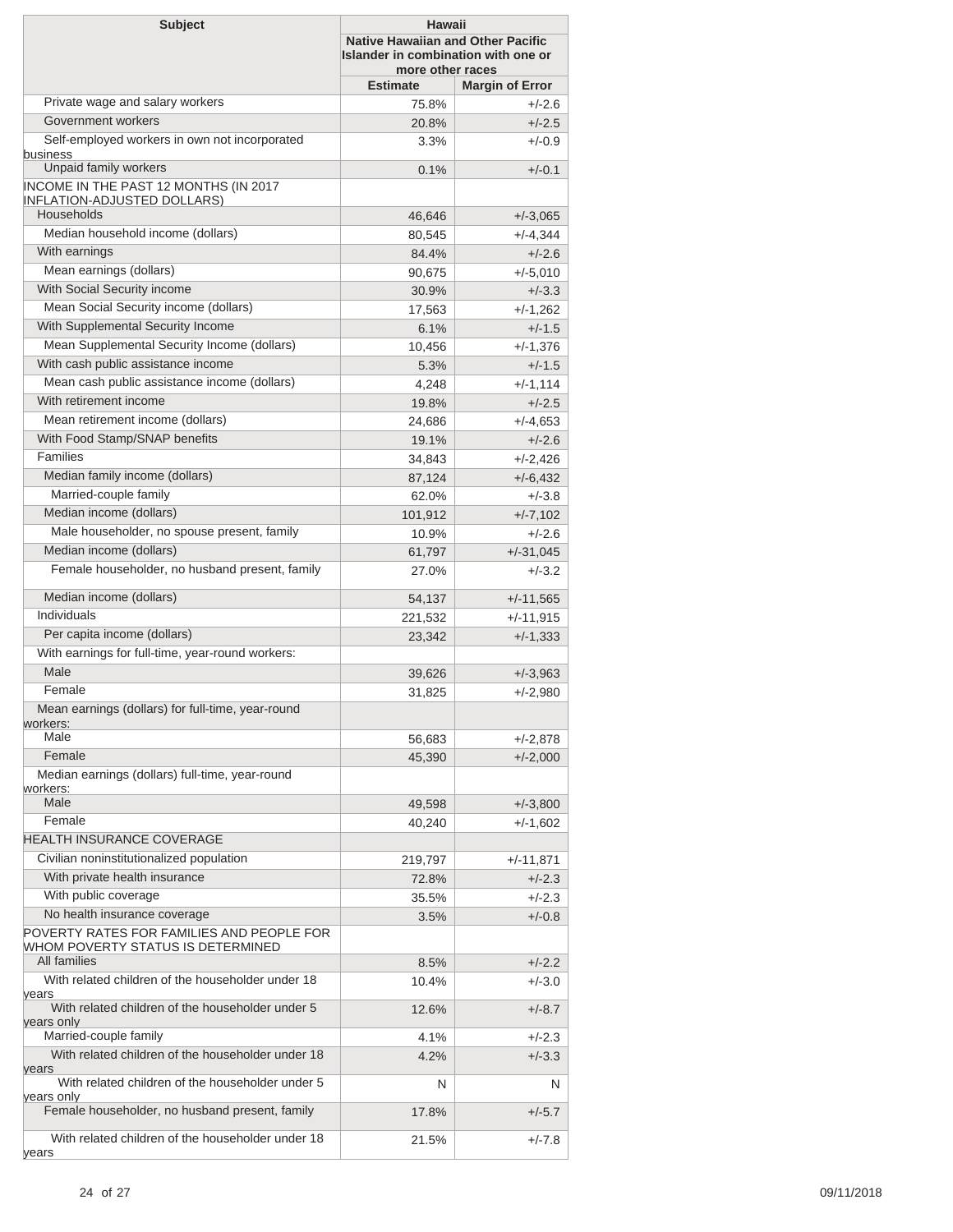| <b>Subject</b>                                                                                      | <b>Hawaii</b><br><b>Native Hawaiian and Other Pacific</b><br>Islander in combination with one or<br>more other races |                        |
|-----------------------------------------------------------------------------------------------------|----------------------------------------------------------------------------------------------------------------------|------------------------|
|                                                                                                     | <b>Estimate</b>                                                                                                      | <b>Margin of Error</b> |
| With related children of the householder under 5                                                    | N                                                                                                                    | N                      |
| years only<br>All people                                                                            |                                                                                                                      | $+/-1.7$               |
| Under 18 years                                                                                      | 10.5%<br>11.9%                                                                                                       | $+/-2.8$               |
| Related children of the householder under 18 years                                                  | 11.3%                                                                                                                | $+/-2.8$               |
| Related children of the householder under 5 years                                                   |                                                                                                                      |                        |
| Related children of the householder 5 to 17 years                                                   | 14.9%                                                                                                                | $+/-4.1$               |
|                                                                                                     | 9.9%                                                                                                                 | $+/-3.2$               |
| 18 years and over                                                                                   | 9.6%                                                                                                                 | $+/-1.5$               |
| 18 to 64 years                                                                                      | 9.4%                                                                                                                 | $+/-1.6$               |
| 65 years and over                                                                                   | 11.4%                                                                                                                | $+/-4.1$               |
| People in families                                                                                  | 8.5%                                                                                                                 | $+/-1.8$               |
| Unrelated individuals 15 years and over                                                             | 25.2%                                                                                                                | $+/-4.5$               |
| <b>HOUSING TENURE</b>                                                                               |                                                                                                                      |                        |
| Occupied housing units                                                                              | 46,646                                                                                                               | $+/-3,065$             |
| Owner-occupied housing units                                                                        | 53.0%                                                                                                                | $+/-3.2$               |
| Renter-occupied housing units                                                                       | 47.0%                                                                                                                | $+/-3.2$               |
| Average household size of owner-occupied unit                                                       | 3.78                                                                                                                 | $+/-0.22$              |
| Average household size of renter-occupied unit                                                      | 3.29                                                                                                                 | $+/-0.24$              |
| UNITS IN STRUCTURE                                                                                  |                                                                                                                      |                        |
| Occupied housing units                                                                              | 46,646                                                                                                               | $+/-3,065$             |
| 1-unit, detached or attached                                                                        | 66.9%                                                                                                                | $+/-3.2$               |
| 2 to 4 units                                                                                        | 7.8%                                                                                                                 | $+/-2.2$               |
| 5 or more units                                                                                     | 24.6%                                                                                                                | $+/-3.1$               |
| Mobile home, boat, RV, van, etc.                                                                    | 0.7%                                                                                                                 | $+/-0.6$               |
| YEAR STRUCTURE BUILT                                                                                |                                                                                                                      |                        |
| Occupied housing units                                                                              | 46,646                                                                                                               | $+/-3,065$             |
| Built 2014 or later                                                                                 | 1.3%                                                                                                                 | $+/-0.8$               |
| Built 2010 to 2013                                                                                  | 4.1%                                                                                                                 | $+/-1.8$               |
| Built 2000 to 2009                                                                                  |                                                                                                                      | $+/-1.8$               |
| Built 1980 to 1999                                                                                  | 9.9%                                                                                                                 |                        |
| Built 1960 to 1979                                                                                  | 29.8%                                                                                                                | $+/-3.0$               |
| Built 1940 to 1959                                                                                  | 35.8%                                                                                                                | $+/-2.8$               |
| Built 1939 or earlier                                                                               | 15.2%                                                                                                                | $+/-2.2$               |
| <b>VEHICLES AVAILABLE</b>                                                                           | 3.9%                                                                                                                 | $+/-1.5$               |
|                                                                                                     |                                                                                                                      |                        |
| Occupied housing units                                                                              | 46,646                                                                                                               | $+/-3,065$             |
| None                                                                                                | 8.3%                                                                                                                 | $+/-1.7$               |
| 1 or more                                                                                           | 91.7%                                                                                                                | $+/-1.7$               |
| <b>HOUSE HEATING FUEL</b>                                                                           |                                                                                                                      |                        |
| Occupied housing units                                                                              | 46,646                                                                                                               | $+/-3,065$             |
| Gas                                                                                                 | 5.9%                                                                                                                 | $+/-1.5$               |
| Electricity                                                                                         | 29.1%                                                                                                                | $+/-3.0$               |
| All other fuels                                                                                     | 4.8%                                                                                                                 | $+/-1.3$               |
| No fuel used                                                                                        | 60.1%                                                                                                                | $+/-3.4$               |
| SELECTED CHARACTERISTICS                                                                            |                                                                                                                      |                        |
| Occupied housing units                                                                              | 46,646                                                                                                               | $+/-3,065$             |
| No telephone service available                                                                      | 1.1%                                                                                                                 | $+/-0.5$               |
| 1.01 or more occupants per room                                                                     | 14.3%                                                                                                                | $+/-2.5$               |
| SELECTED MONTHLY OWNER COSTS AS A<br>PERCENTAGE OF HOUSEHOLD INCOME IN THE<br><b>PAST 12 MONTHS</b> |                                                                                                                      |                        |
| Housing units with a mortgage (excluding units where                                                | 18,587                                                                                                               | $+/-1,856$             |
| SMOC cannot be computed)<br>Less than 30 percent                                                    |                                                                                                                      |                        |
| 30 percent or more                                                                                  | 64.0%                                                                                                                | $+/-4.4$               |
| <b>OWNER CHARACTERISTICS</b>                                                                        | 36.0%                                                                                                                | $+/-4.4$               |
|                                                                                                     |                                                                                                                      |                        |
| Owner-occupied housing units                                                                        | 24,714                                                                                                               | $+/-1,956$             |
| Median value (dollars)                                                                              | 577,700                                                                                                              | $+/-30,804$            |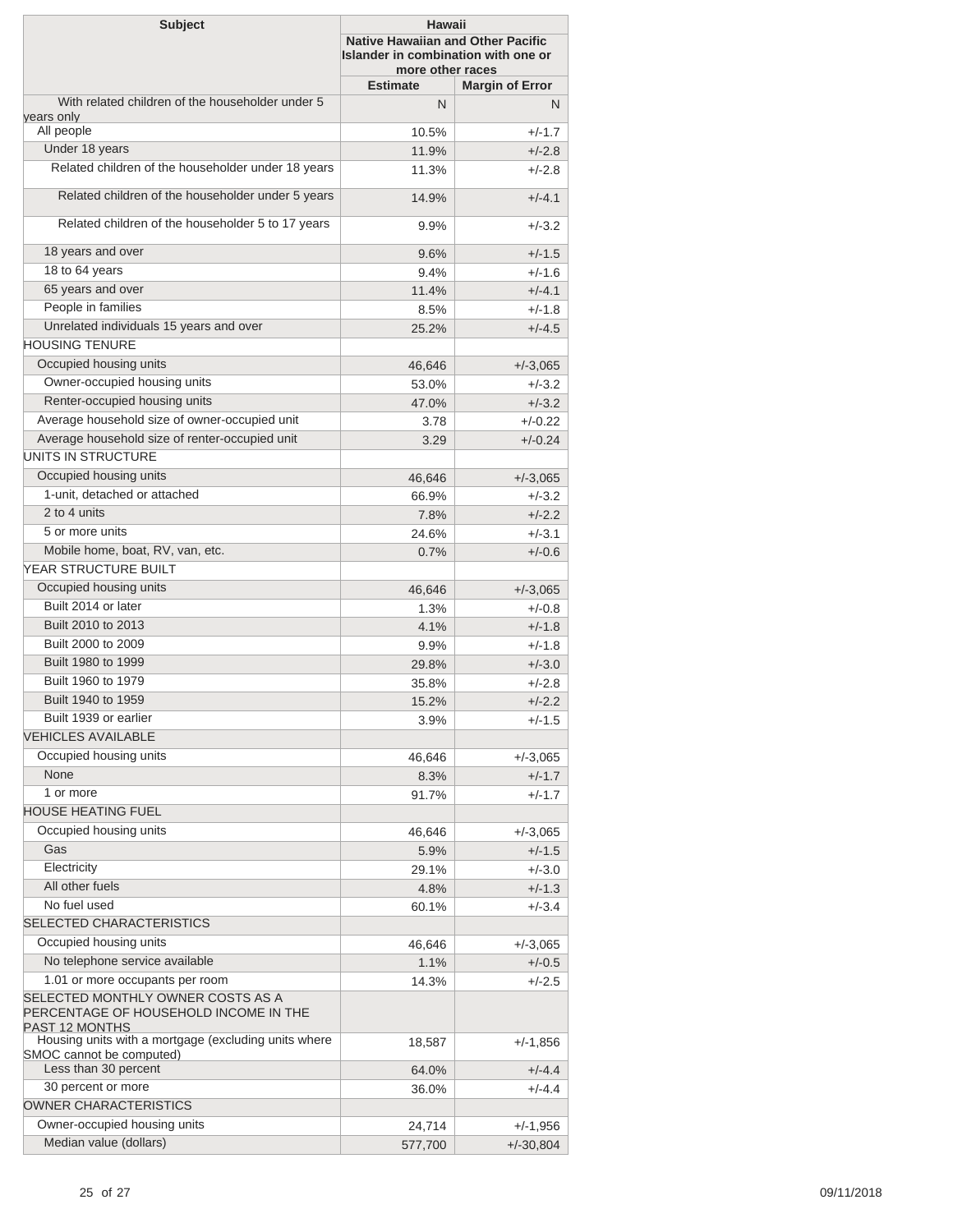| <b>Subject</b>                                                                        | Hawaii<br><b>Native Hawaiian and Other Pacific</b><br>Islander in combination with one or<br>more other races |                        |
|---------------------------------------------------------------------------------------|---------------------------------------------------------------------------------------------------------------|------------------------|
|                                                                                       |                                                                                                               |                        |
|                                                                                       | <b>Estimate</b>                                                                                               | <b>Margin of Error</b> |
| Median selected monthly owner costs with a<br>mortgage (dollars)                      | 2,200                                                                                                         | $+/-147$               |
| Median selected monthly owner costs without a<br>mortgage (dollars)                   | 451                                                                                                           | $+/-40$                |
| <b>GROSS RENT AS A PERCENTAGE OF HOUSEHOLD</b><br><b>INCOME IN THE PAST 12 MONTHS</b> |                                                                                                               |                        |
| Occupied units paying rent (excluding units where<br><b>GRAPI</b> cannot be computed) | 20,672                                                                                                        | $+/-2,390$             |
| Less than 30 percent                                                                  | 51.5%                                                                                                         | $+/-6.2$               |
| 30 percent or more                                                                    | 48.5%                                                                                                         | $+/-6.2$               |
| <b>GROSS RENT</b>                                                                     |                                                                                                               |                        |
| Occupied units paying rent                                                            | 20,904                                                                                                        | $+/-2,375$             |
| Median gross rent (dollars)                                                           | 1,384                                                                                                         | $+/-77$                |
| <b>COMPUTERS AND INTERNET USE</b>                                                     |                                                                                                               |                        |
| <b>Total households</b>                                                               | 46,646                                                                                                        | $+/-3,065$             |
| With a computer                                                                       | 92.1%                                                                                                         | $+/-1.9$               |
| With a broadband Internet subscription                                                | 84.3%                                                                                                         | $+/-2.6$               |

Data are based on a sample and are subject to sampling variability. The degree of uncertainty for an estimate arising from sampling variability is represented through the use of a margin of error. The value shown here is the 90 percent margin of error. The margin of error can be interpreted roughly as providing a 90 percent probability that the interval defined by the estimate minus the margin of error and the estimate plus the margin of error (the lower and upper confidence bounds) contains the true value. In addition to sampling variability, the ACS estimates are subject to nonsampling error (for a discussion of nonsampling variability, see [Accuracy of the Data\)](https://www.census.gov/programs-surveys/acs/technical-documentation.html/). The effect of nonsampling error is not represented in these tables.

Data for the households, families, occupied housing units, owner-occupied housing units, and renter-occupied housing units lines refer to the specified race, Hispanic or Latino, American Indian or Alaska Native, or ancestry of the householder shown in the table. Data in the "Total population" column are shown regardless of the race, Hispanic or Latino, American Indian or Alaska Native, or ancestry of the person.

The Census Bureau introduced a new set of disability questions in the 2008 ACS questionnaire. Accordingly, comparisons of disability data from 2008 or later with data from prior years are not recommended. For more information on these questions and their evaluation in the 2006 ACS Content Test, see the [Evaluation Report Covering Disability.](https://www.census.gov/content/dam/Census/library/working-papers/2007/acs/2007_Brault_01.pdf)

Employment and unemployment estimates may vary from the official labor force data released by the Bureau of Labor Statistics because of differences in survey design and data collection. For guidance on differences in employment and unemployment estimates from different sources go to [Labor Force Guidance](https://www.census.gov/hhes/www/laborfor/laborguidance092209.html).

Industry codes are 4-digit codes and are based on the North American Industry Classification System 2012. The Industry categories adhere to the guidelines issued in Clarification Memorandum No. 2, "NAICS Alternate Aggregation Structure for Use By U.S. Statistical Agencies," issued by the Office of Management and Budget.

Occupation codes are 4-digit codes and are based on Standard Occupational Classification 2010.

Telephone service data are not available for certain geographic areas due to problems with data collection of this question that occurred in 2015 and 2016. Both ACS 1-year and ACS 5-year files were affected. It may take several years in the ACS 5-year files until the estimates are available for the geographic areas affected.

Logical coverage edits applying a rules-based assignment of Medicaid, Medicare and military health coverage were added as of 2009 -- please see [https://www.census.gov/library/working-papers/2010/demo/coverage\\_edits\\_final.html](https://www.census.gov/library/working-papers/2010/demo/coverage_edits_final.html) for more details. The 2008 data table in American FactFinder does not incorporate these edits. Therefore, the estimates that appear in these tables are not comparable to the estimates in the 2009 and later tables. Select geographies of 2008 data comparable to the 2009 and later tables are available at [https://www.census.gov/data/tables/time](https://www.census.gov/data/tables/time-series/acs/1-year-re-run-health-insurance.html)[series/acs/1-year-re-run-health-insurance.html](https://www.census.gov/data/tables/time-series/acs/1-year-re-run-health-insurance.html). The health insurance coverage category names were modified in 2010. See [https://www.census.gov/topics/health/health-insurance/about/glossary.html#par\\_textimage\\_18](https://www.census.gov/topics/health/health-insurance/about/glossary.html#par_textimage_18) for a list of the insurance type definitions.

Data about computer and Internet use were collected by asking respondents to select "Yes" or "No" to each type of computer and each type of Internet subscription. Therefore, respondents were able to select more than one type of computer and more than one type of Internet subscription.

The category "with a broadband Internet subscription" refers to those who said "Yes" to at least one of the following types of Internet subscriptions: Broadband such as cable, fiber optic, or DSL; a cellular data plan; satellite; or a fixed wireless subscription.